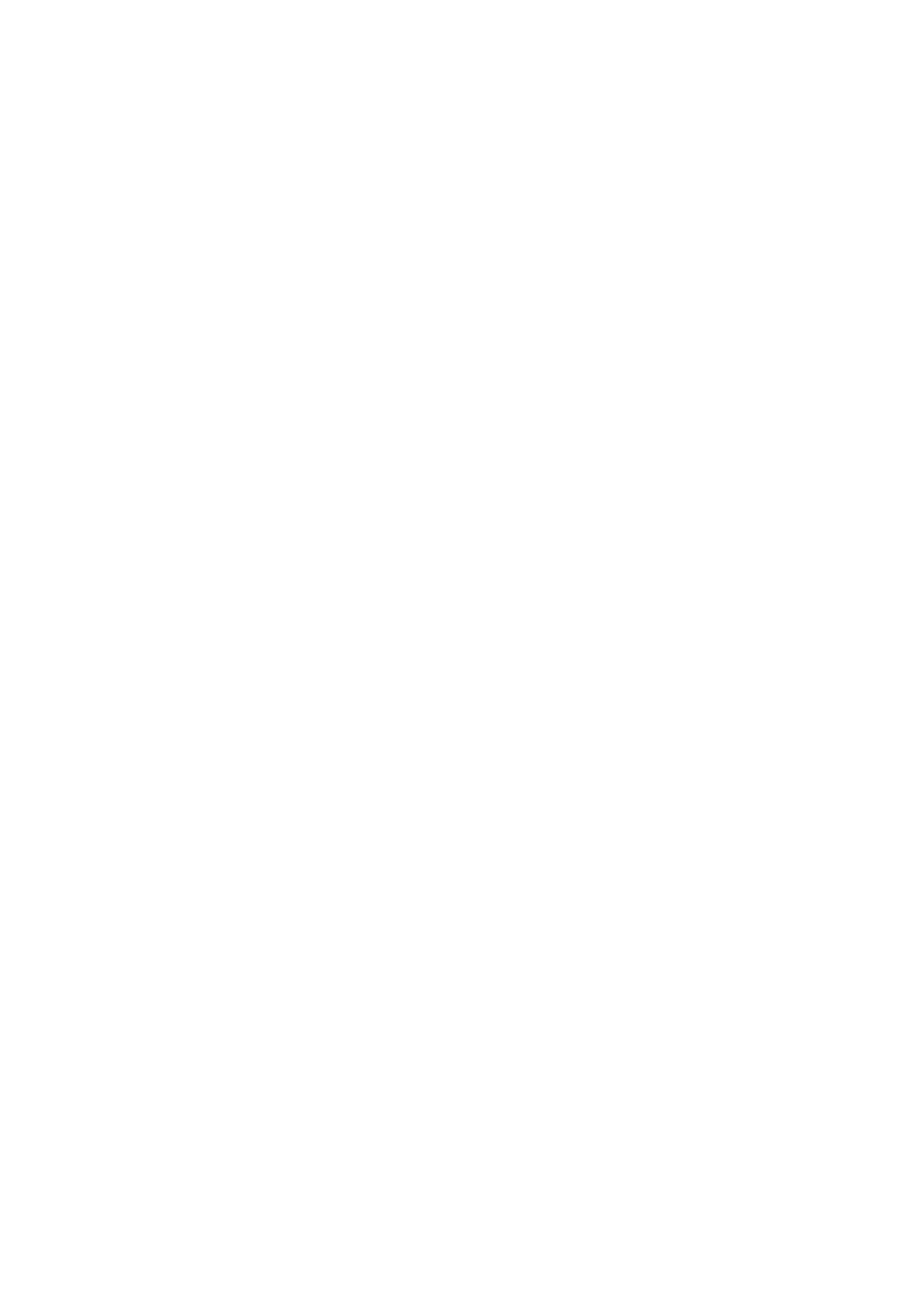Western Australia

# Dog Act 1976

## CONTENTS

# Part I — Preliminary

| 1.   | Short title                                     | $\overline{2}$ |
|------|-------------------------------------------------|----------------|
| 2.   | Commencement                                    | $\overline{c}$ |
| 3.   | Interpretation                                  | $\overline{2}$ |
| 6.   | Application                                     | 6              |
| 7.   | Dogs to be registered                           | $\overline{7}$ |
| 8.   | Special provisions for guide dogs               | 8              |
|      | Part II - Administration                        |                |
| 9.   | Administrative responsibility                   | 10             |
| 10.  | Dogs not kept in a district                     | 10             |
| 10A. | Payments to veterinary surgeons towards cost of |                |
|      | sterilization                                   | 10             |
| 11.  | Staff and services                              | 11             |
| 12.  | Joint jurisdiction                              | 12             |
| 12A. | Entry of premises                               | 12             |
| 13.  | Immunity of persons acting in good faith        | 13             |
|      | Part III — Registration                         |                |
| 14.  | Register to be maintained                       | 14             |
| 15.  | Registration periods and fees                   | 15             |
| 16.  | Registration procedure                          | 16             |
| 16A. | Change of ownership                             | 19             |
| 17.  | Refusal or cancellation of registration         | 20             |
| 18.  | Registration tags                               | 21             |
| 19.  | Refund of fee on cancellation                   | 21             |
| 20.  | Offences relating to registration, etc.         | 21             |

As at 09 Apr 2006 Version 04-f0-04 page i

Extract from www.slp.wa.gov.au, see that website for further information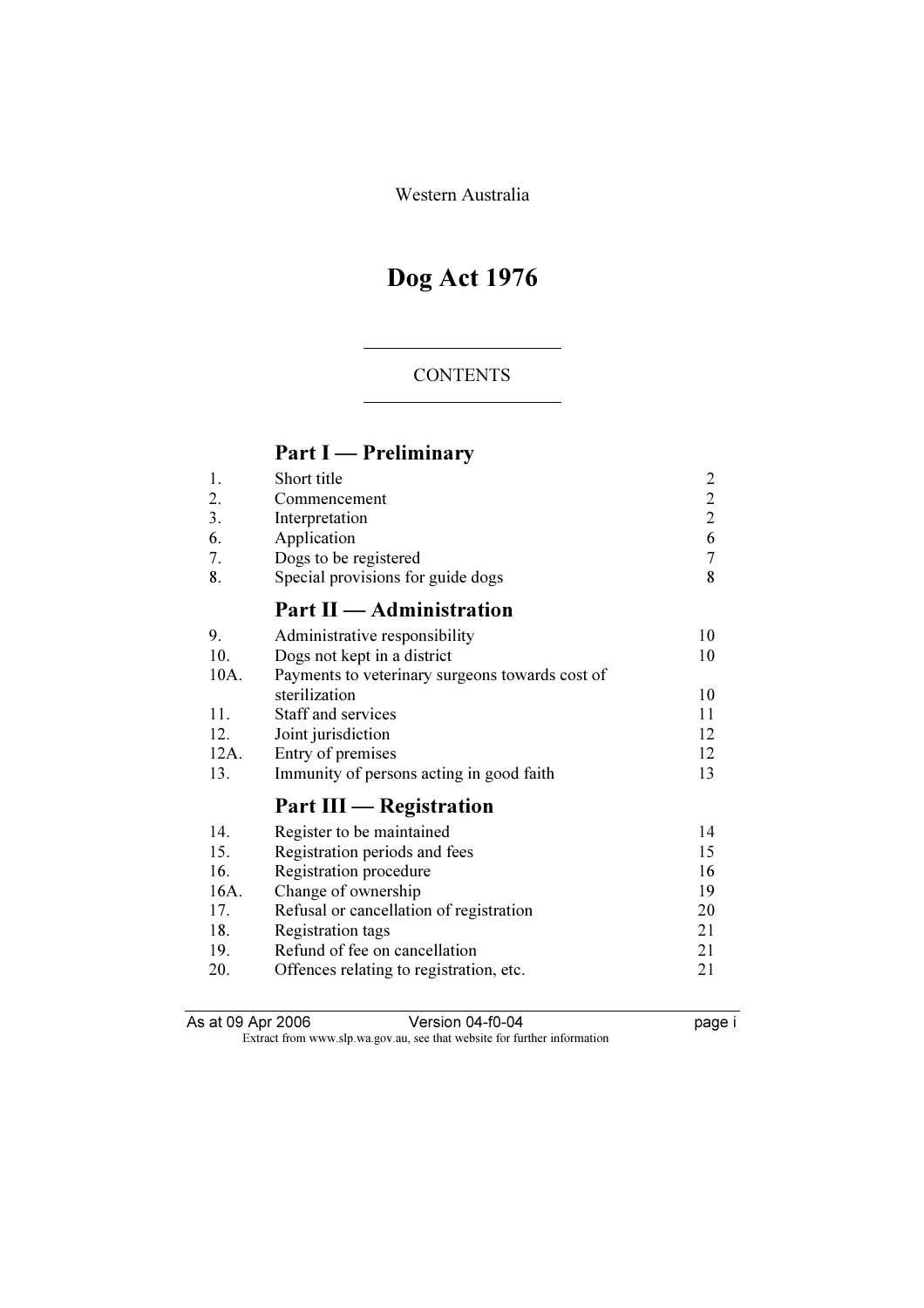**Contents** 

# Part V — The keeping of dogs

| 26.  | Limitation as to numbers                                      | 24 |
|------|---------------------------------------------------------------|----|
| 27.  | Licensing of approved kennel establishments                   | 25 |
|      | Part VI — Control of dogs                                     |    |
|      | Division 1 - Dogs generally                                   |    |
| 29.  | Power to seize strays, etc.                                   | 27 |
| 30.  | Dogs to wear collars, registration tags, etc.                 | 33 |
| 31.  | Control of dogs in certain public places                      | 34 |
| 32.  | Control of dogs in exercise areas and rural areas             | 35 |
| 33.  | Special provision for greyhounds                              | 36 |
| 33A. | Control of dogs in places that are not public                 | 37 |
| 33B. | Defences applicable to sections $30(1)$ , $31(1)$ , $32(1)$ , |    |
|      | $33(1)$ and $33A(1)$                                          | 38 |
| 33C. | Saving                                                        | 38 |
| 33D. | Dog attacks, etc.                                             | 38 |
|      | Division 2 — Dangerous dogs                                   |    |
| 33E. | A dog may be declared to be a dangerous dog                   | 40 |
| 33F. | Owner to be notified of making of declaration, and as         |    |
|      | to control requirements                                       | 40 |
| 33G. | Seizure and destruction                                       | 44 |
| 33H. | Local government may revoke a declaration, control            |    |
|      | requirements, or proposal to destroy                          | 46 |
| 33I. | Jurisdiction of the Local Court                               | 48 |
| 33J. | Duration of an order as to control requirements               | 49 |
| 33K. | Duty to notify persons                                        | 50 |
| 33L. | Offences by a person liable for the control of a              |    |
|      | dangerous dog                                                 | 51 |
| 33M. | Local government expenses to be recoverable                   | 52 |
|      | Division 3 — Protection of stock; vermin disease              |    |
|      | and parasite control                                          |    |
| 34.  | Protection of livestock                                       | 53 |
| 35.  | Destruction of vermin, etc.                                   | 54 |
| 36.  | Diseases and parasite control                                 | 54 |
|      | Division 4 – Control of nuisance                              |    |
| 38.  | Nuisance                                                      | 56 |
|      | <b>Part VII — Enforcement</b>                                 |    |
| 39.  | Dogs causing injury or damage may be destroyed                | 58 |
|      |                                                               |    |

page ii Version 04-f0-04 As at 09 Apr 2006

Extract from www.slp.wa.gov.au, see that website for further information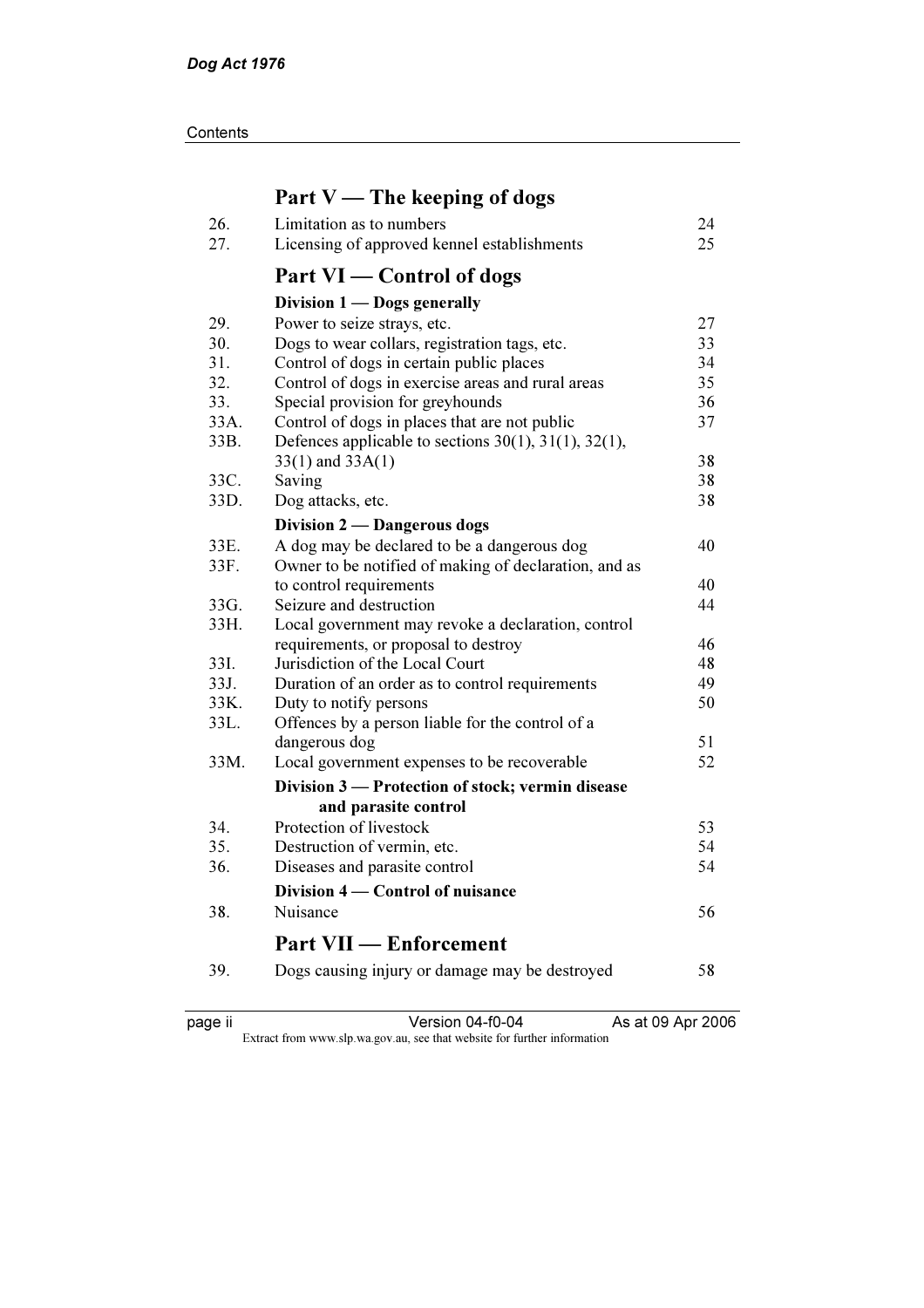| 40.  | Destruction of dogs, etc.                    | 59 |
|------|----------------------------------------------|----|
| 41.  | Indemnity as to destruction of dogs          | 60 |
| 43.  | Offences relating to enforcement, etc.       | 60 |
| 43A. | Name and address to be supplied              | 62 |
| 44.  | <b>Enforcement proceedings</b>               | 62 |
| 45.  | Evidentiary provisions                       | 62 |
| 45A. | Modified penalties                           | 63 |
|      | Part VIII — Civil remedies, etc.             |    |
| 46.  | Damages                                      | 65 |
| 47.  | Causing harm to dogs                         | 66 |
|      | Part IX - Local laws                         |    |
| 48.  | Regulations to operate as local laws         | 67 |
| 49.  | Local laws                                   | 67 |
| 49A. | Model local laws                             | 68 |
| 49B. | Governor may amend or repeal local laws      | 68 |
| 50.  | General provisions relating to local laws    | 69 |
| 51.  | Local law making powers                      | 70 |
| 52.  | Revocation of local laws                     | 71 |
|      | Part $X$ — Regulations                       |    |
| 53.  | Regulations as to certain kinds of dog       | 72 |
| 54.  | Regulations generally                        | 73 |
|      | <b>Notes</b>                                 |    |
|      | Compilation table                            | 74 |
|      | Provisions that have not come into operation | 75 |

| As at 09 Apr 2006 | Version 04-f0-04                                                         |
|-------------------|--------------------------------------------------------------------------|
|                   | Extract from www.slp.wa.gov.au, see that website for further information |

 $\overline{p}$  page iii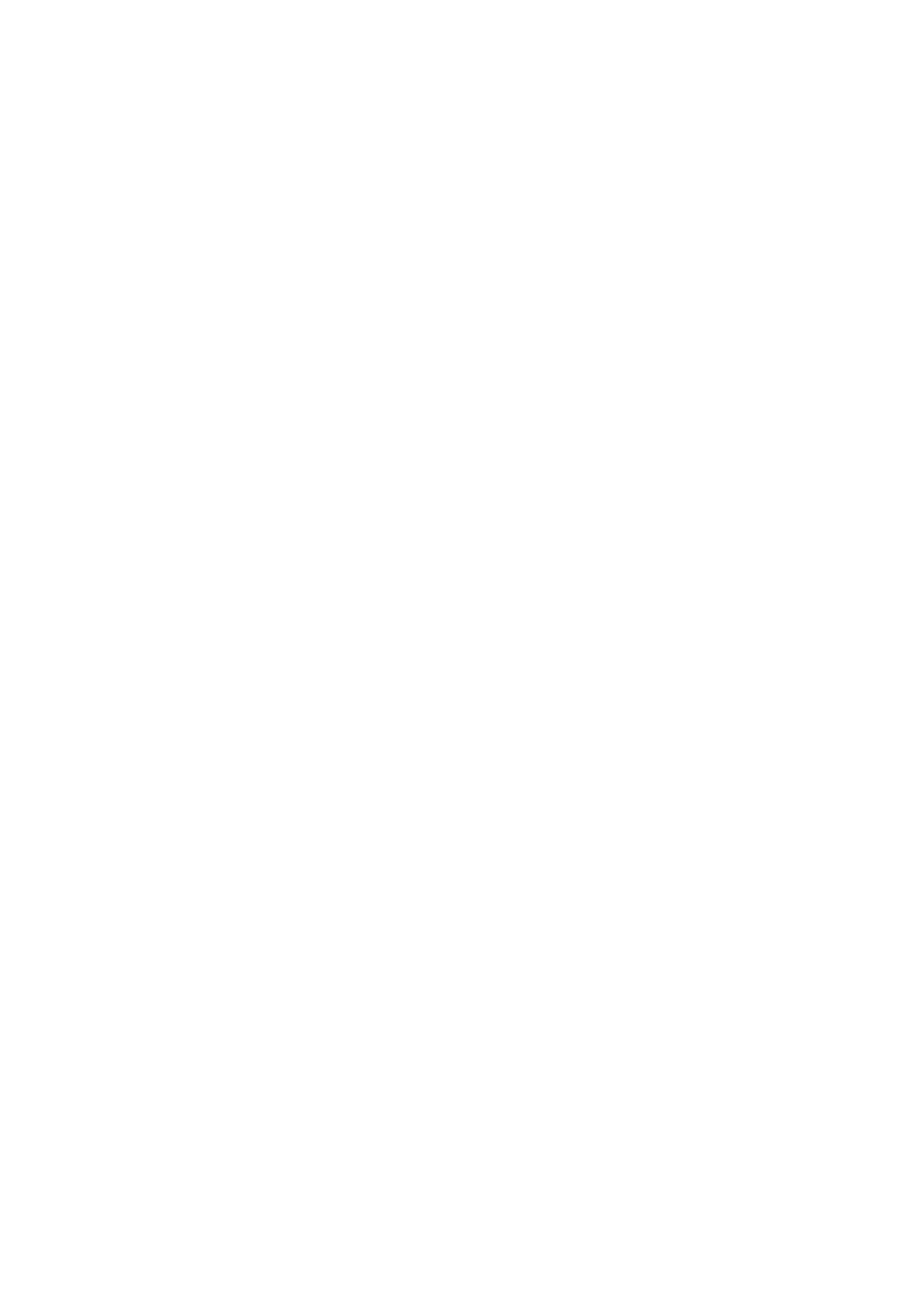Western Australia

# Dog Act 1976

An Act to amend and consolidate the law relating to the control and registration of dogs, the ownership and keeping of dogs and the obligations and rights of persons in relation thereto, and for incidental and other purposes.

As at 09 Apr 2006 Version 04-f0-04 page 1 Extract from www.slp.wa.gov.au, see that website for further information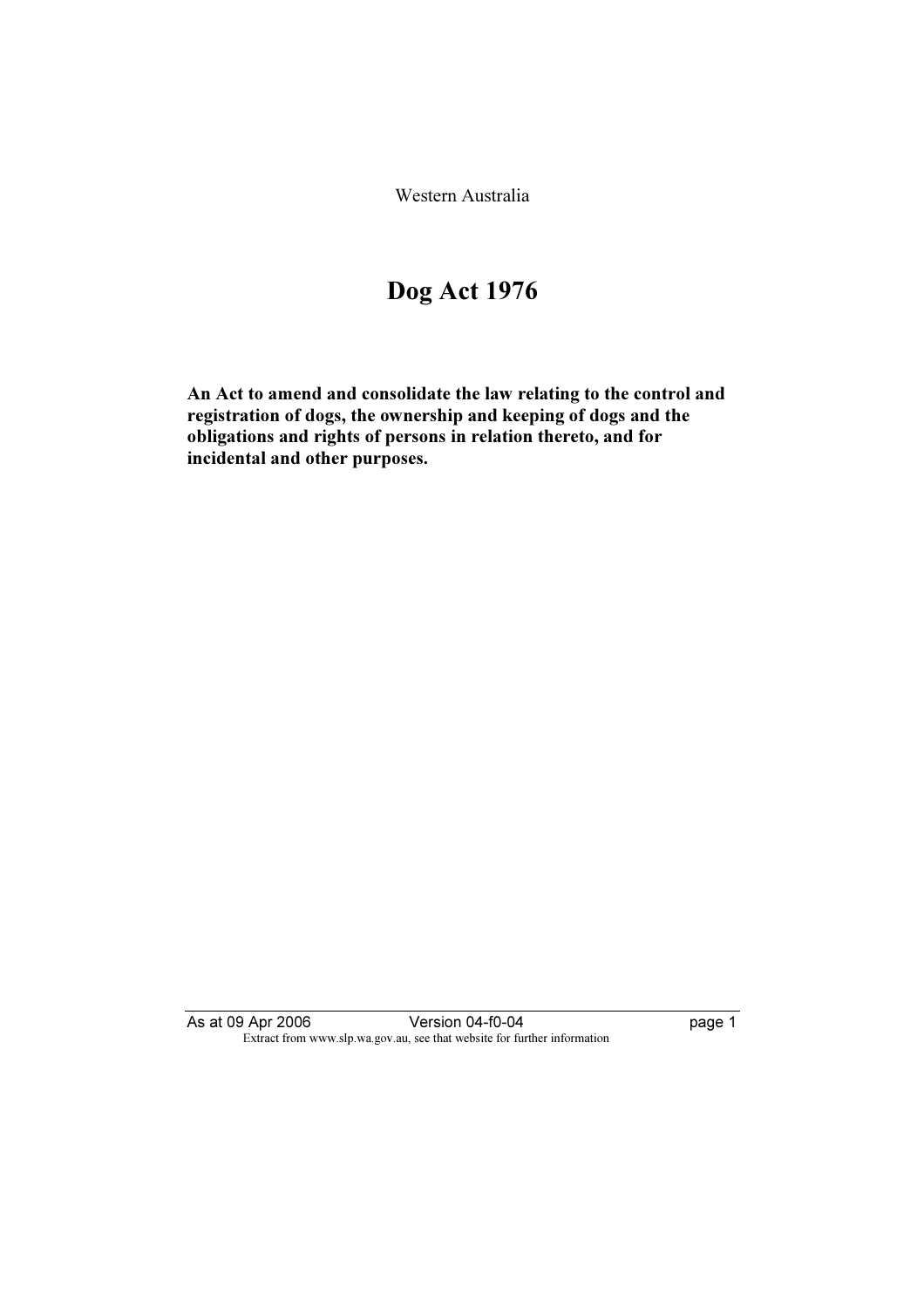s. 1

## Part I — Preliminary

## 1. Short title

This Act may be cited as the *Dog Act* 1976<sup> $\frac{1}{2}$ </sup>.

## 2. Commencement

- (1) Except as provided in subsection (2), this Act, or this Act less such provisions as are specified in any such proclamation, shall come into operation on a date to be fixed by proclamation<sup>1</sup>.
- (2) The Governor may, by proclamation made pursuant to subsection (1) or by any subsequent proclamation, fix a date for the coming into operation of any provision of this Act on a date other than the date fixed in relation to the provisions of the Act generally  $\frac{1}{2}$ .

## 3. Interpretation

- (1) In this Act, unless the context otherwise requires
	- "attack", in relation to the behaviour of a dog, does not include behaviour which was an immediate response to, and was induced by, provocation, but includes —
		- (a) aggressively rushing at or harassing any person or animal; or
		- (b) biting, or otherwise causing physical injury to, a person or an animal; or
		- (c) tearing clothing on, or otherwise causing damage to the property of, the person attacked; or
		- (d) attempting to attack, or behaving in such a manner toward a person as would cause a reasonable person to fear physical injury,

 unless the owner establishes that the behaviour was justified by a reasonable cause;

page 2 Version 04-f0-04 As at 09 Apr 2006<br>Extract from www.slp.wa.gov.au, see that website for further information Extract from www.slp.wa.gov.au, see that website for further information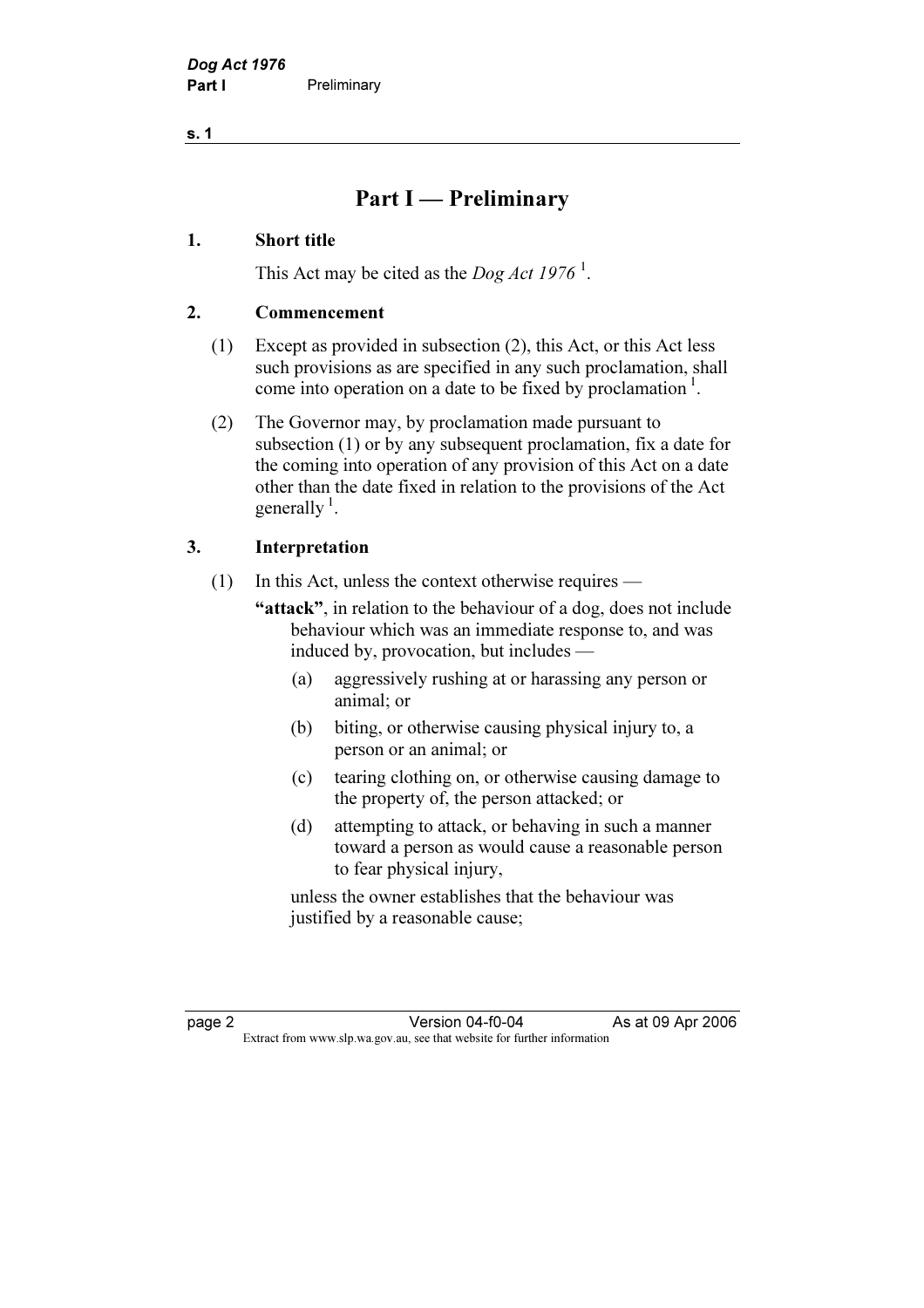"dangerous dog" means a dog which is the subject of a declaration under section 33E declaring it to be a dangerous dog;

government, under section 29(1);

- "district" means an area of the State that has been declared to be a district under the Local Government Act 1995, and includes for certain purposes provided for in this Act other areas which although not being within the boundaries of a district are regarded for those purposes as being part of the district;
- "guide dog" means a dog trained by a guide dog training institution recognized by the Guide Dogs for the Blind Association of Western Australia Incorporated which is used as a guide by a person who is blind or partially blind, and for certain purposes provided for in this Act includes a dog which is in the course of such training;
- "metropolitan region" has the meaning given to that term in the Planning and Development Act 2005 section 4;

"owner" in relation to a dog means —

- (a) the person by whom the dog is ordinarily kept; or
- (b) a person who is deemed by subsection (2) to be the owner of the dog;
- "person liable for the control of the dog" means each of the following —
	- (a) the registered owner of the dog;
	- (b) the owner of the dog;
	- (c) the occupier of any premises where the dog is ordinarily kept or ordinarily permitted to live; or
	- (d) a person who has the dog in his possession or under his control,

but does not include —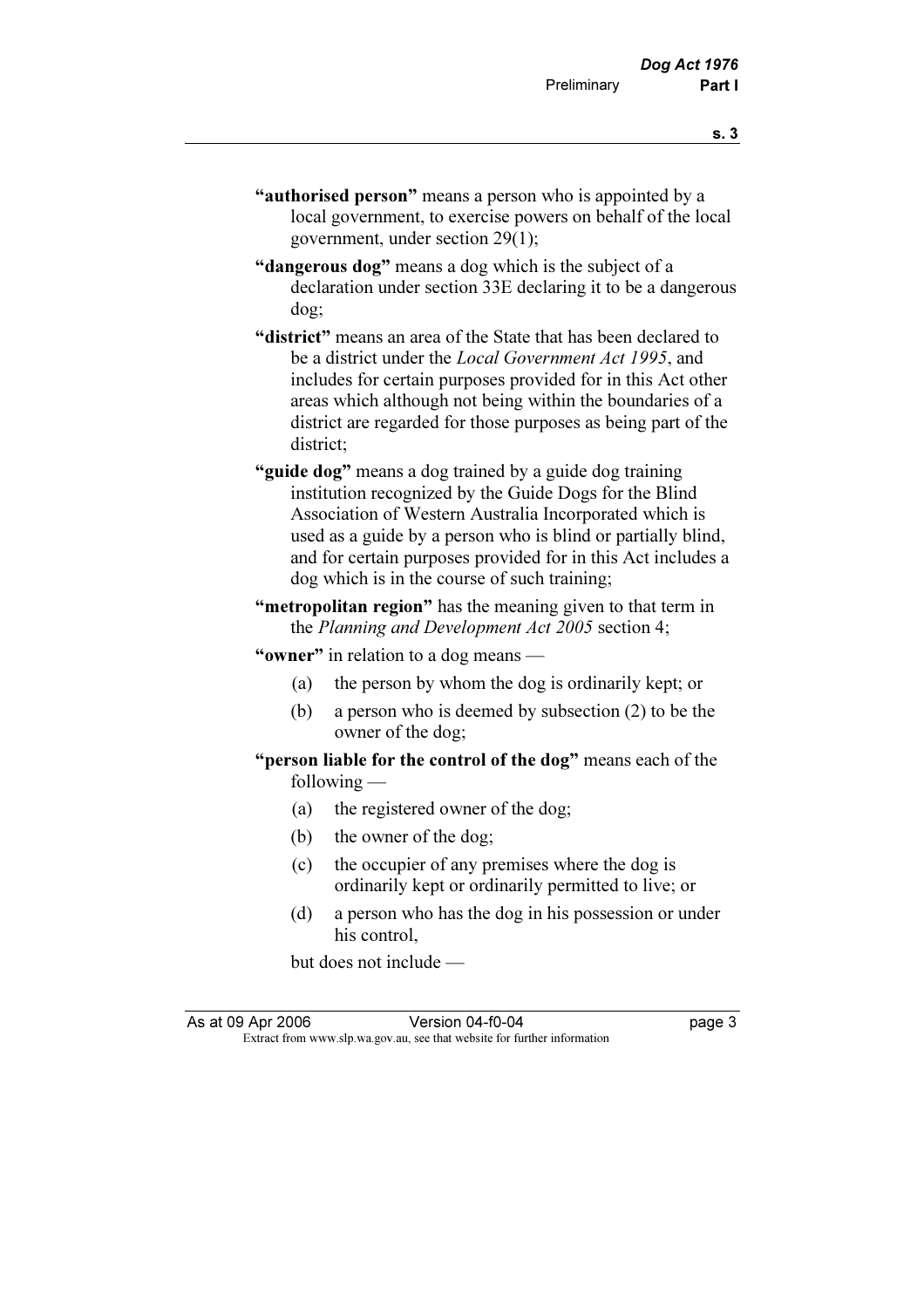- (e) a registered veterinary surgeon, or a person acting on his behalf, in the course of his professional practice; or
- (f) a police officer or other person acting under a statutory duty or in the administration of this Act;
- "**premises**" shall, for the purpose of determining who is the occupier, be taken to refer to any land or building, or part of any land or building, that is or is intended to be occupied as a separate residence from any adjacent tenement;
- "**provocation**", in relation to the behaviour of a dog, includes —
	- (a) on the part of a person, other than a person liable for the control of the dog —
		- (i) any teasing, tormenting, or abuse of the dog; or
		- (ii) any assault on, or act of cruelty towards, the dog; or
		- (iii) entry without lawful excuse on any land or premises of which the owner of the dog is an occupier or on which the dog is ordinarily kept; or
		- (iv) any intrusion into or upon any vehicle in which the dog is present; or
		- (v) any threat to, or attack upon, another person or animal towards whom the dog could reasonably be expected to be protective;
- or
	- (b) on the part of another animal
		- (i) an attack on the dog made by any other animal; or
		- (ii) the entry of that other animal on any land or premises of which the owner of the dog is an occupier or on which the dog is ordinarily kept; or

page 4 Version 04-f0-04 As at 09 Apr 2006<br>Extract from www.slp.wa.gov.au, see that website for further information Extract from www.slp.wa.gov.au, see that website for further information

s. 3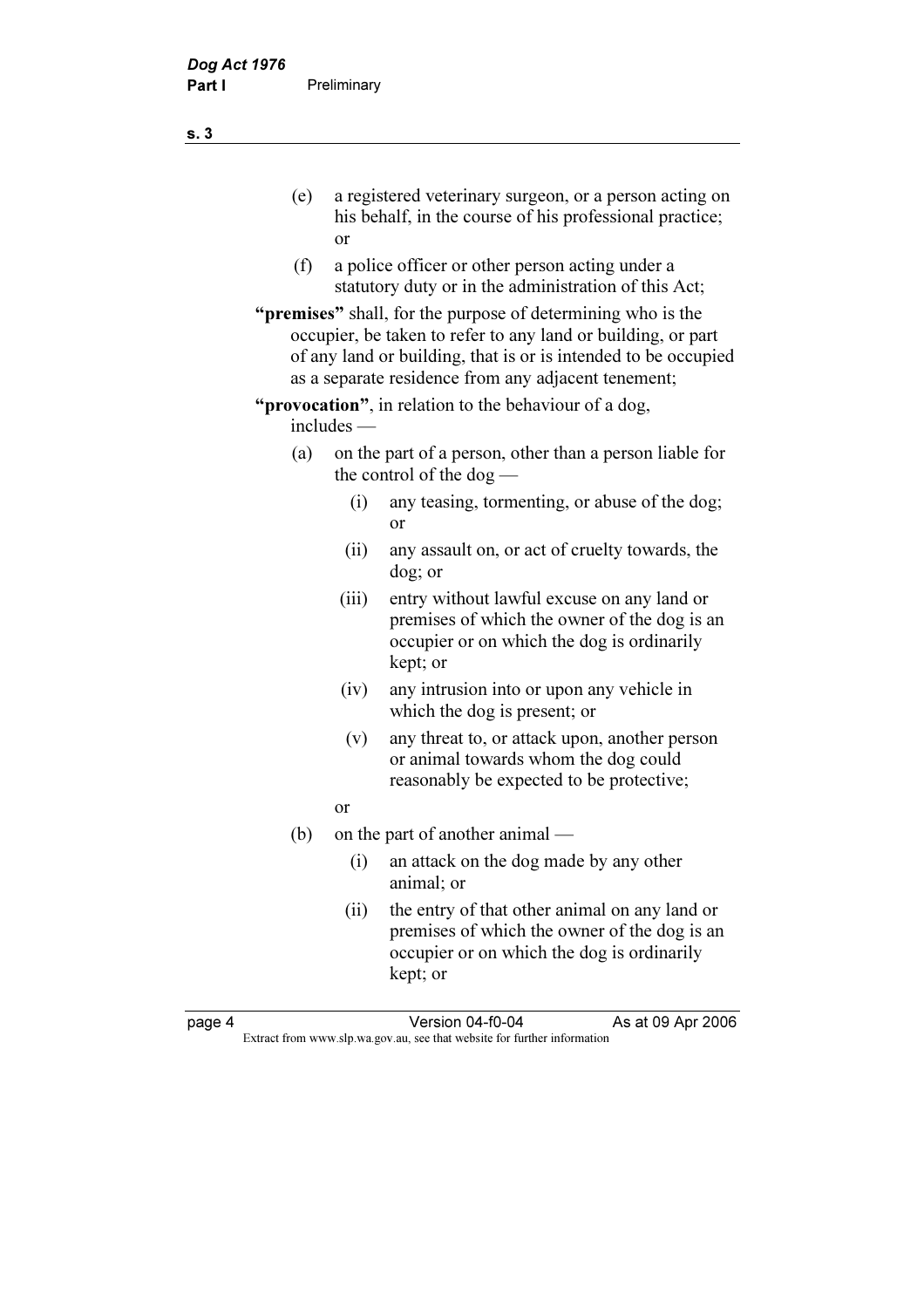- 
- (iii) any threat to, or attack upon, another person or animal towards whom the dog could reasonably be expected to be protective,

 but does not include an intentional provocation of the dog by a person liable for the control of the dog;

- "**public place**" means any place to which the public has access;
- "registered owner" means the person in whose name the dog is registered under this Act;
- "registered veterinary surgeon" means a veterinary surgeon registered under the Veterinary Surgeons Act 1960;
- "registration officer" means a person authorised by the local government to effect the registration of dogs pursuant to this Act;

"sterilized" means rendered sterile —

- (a) in the case of a female dog, by ovariectomy or ovariohysterectomy; and
- (b) in the case of a male dog, by castration;
- "townsite" means
	- (a) land constituted, defined, or reserved as the site of a town or village under the Land Administration Act 1997;
	- (b) land subdivided or laid out as the site for a townsite, township, or village, in accordance with the subdivisional plan, lodged with the Department within the meaning of the *Transfer of Land Act 1893* or the Department within the meaning of the Land Act 1933<sup>2</sup>; and
	- $[(c)$  deleted]
	- (d) land within a town or city under the Local Government Act 1995 that is outside the metropolitan region.
- (2) A person who is shown in the register maintained by a local government under this Act as being the last person recorded by

| As at 09 Apr 2006 | Version 04-f0-04                                                         | page 5 |
|-------------------|--------------------------------------------------------------------------|--------|
|                   | Extract from www.slp.wa.gov.au, see that website for further information |        |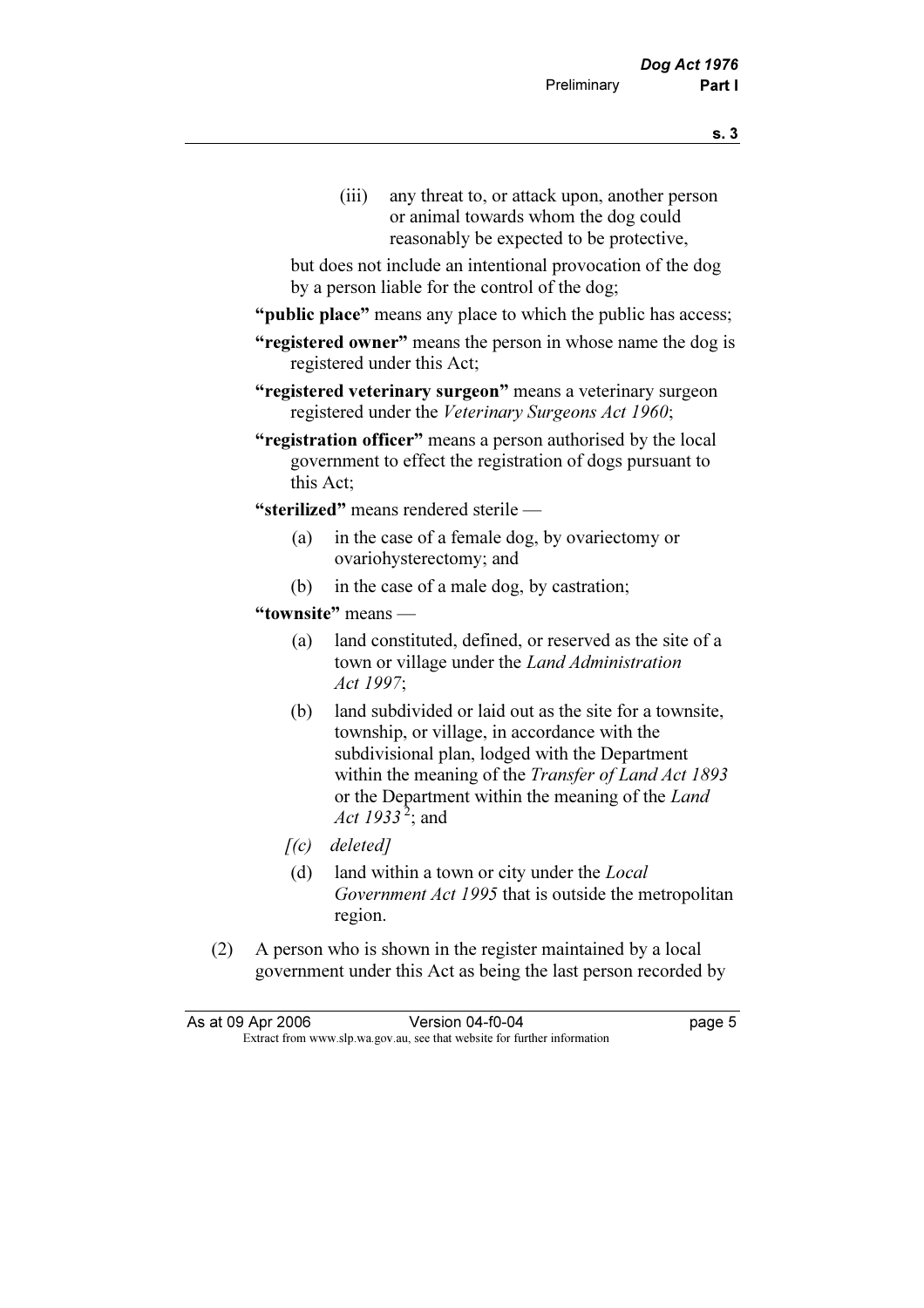the local government as the registered owner of a dog is deemed to be the owner of that dog, whether or not the registration in his name continues in force, unless he proves that he is not the owner of the dog.

 [Section 3 amended by No. 23 of 1987 s. 4; No. 14 of 1996 s. 4; No. 24 of 1996 s. 4; No. 81 of 1996 s. 153(1); No. 31 of 1997 s. 141; No. 10 of 1998 s. 29(1); No. 38 of 2005 s. 15.]

- [**4.** Repealed by No. 23 of 1987 s. 5.]
- [5. Omitted under the Reprints Act 1984 s.  $7(4)(f)$  and (g).]

## 6. Application

- (1) Subject to subsection (4), the provisions of this Act apply generally to all dogs, whether sterilized or unsterilized, and of whatever age.
- (2) Subject to subsection (3), this Act applies subject to the Highways (Liability for Straying Animals) Act 1983, so that, where a provision of that Act is inconsistent with a provision of this Act, the provision of that Act prevails and the provision of this Act is inoperative to the extent of the inconsistency.
- (3) Subsection (2) does not prevent or in any way affect the liability  $of -$ 
	- (a) the owner; or
	- (b) a person deemed under section 46(5) to be the owner,

of a dog in respect of —

- (c) injury to any person or animal inflicted by the dog; or
- (d) damage to the clothing or other property of a person caused by the dog,

in the course of an attack by that dog on a highway.

 (4) The provisions of this Act, and of any regulation or local law which is made under this Act, do not apply to or in relation to a dog when it is working with a member of the Police Force on

| page 6 | Version 04-f0-04                                                         | As at 09 Apr 2006 |
|--------|--------------------------------------------------------------------------|-------------------|
|        | Extract from www.slp.wa.gov.au, see that website for further information |                   |

#### s. 6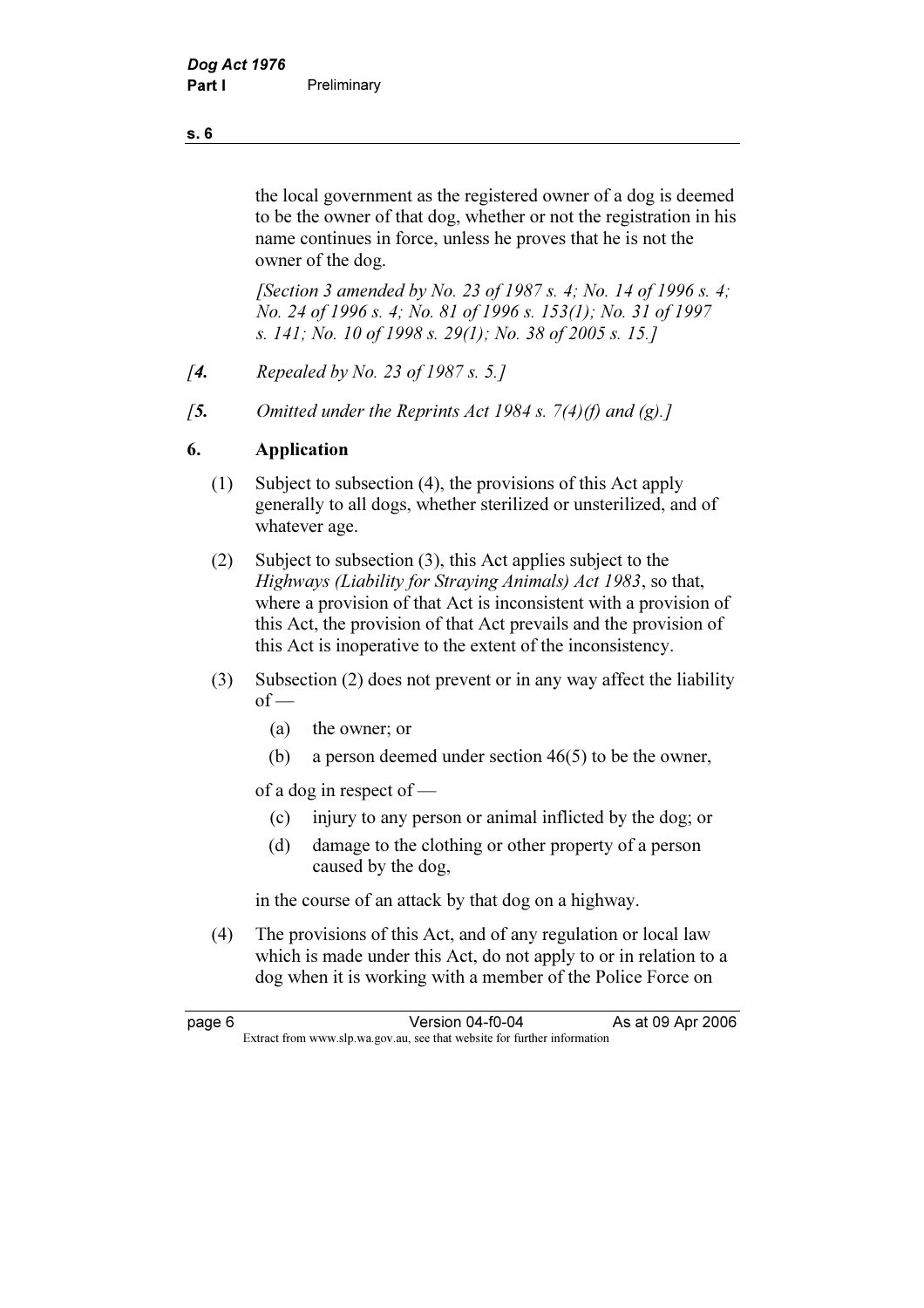duty, and despite anything in any written law a member of the Police Force on duty is entitled to be accompanied, at all times and in all places, by a dog with which that member is working.

[Section 6 amended by No. 64 of 1983 s. 3; No. 23 of 1987 s. 6; No. 24 of 1996 s. 5; No. 10 of 1998 s. 29(2).]

## 7. Dogs to be registered

 (1) Subject to subsections (1a) and (3), if a dog is not registered under this Act, the owner of the dog and the occupier of the premises where the dog is ordinarily kept or ordinarily permitted to live each commits an offence.

 Penalty: Where the dog is a dangerous dog, \$1 000; otherwise, \$500.

- (1a) It is a defence for an occupier referred to in subsection (1) against whom proceedings are brought for a contravention of that subsection to prove that a person over the age of 18 (whom he shall identify) was the owner of the dog at the time of the contravention.
- (2) Where a person is convicted of an offence against subsection (1) the court shall, in addition to any penalty it may impose, order payment by that person of the registration fee which should have been paid and the amount of that fee shall be recoverable in the like manner as that in which the penalty for the offence may be recovered.
- (3) The provisions of this section do not apply to  $-$ 
	- (a) a dog under the age of 3 months;
	- (aa) a dog kept during any period allowed for the making of an application under section 17 or until an application under that section is determined, discontinued, or dismissed for want of prosecution, or during any period when an order is suspended under section 17(3a);
	- (b) a dog held in the custody of
		- (i) the Royal Society for the Prevention of Cruelty to Animals (Inc.) of Western Australia;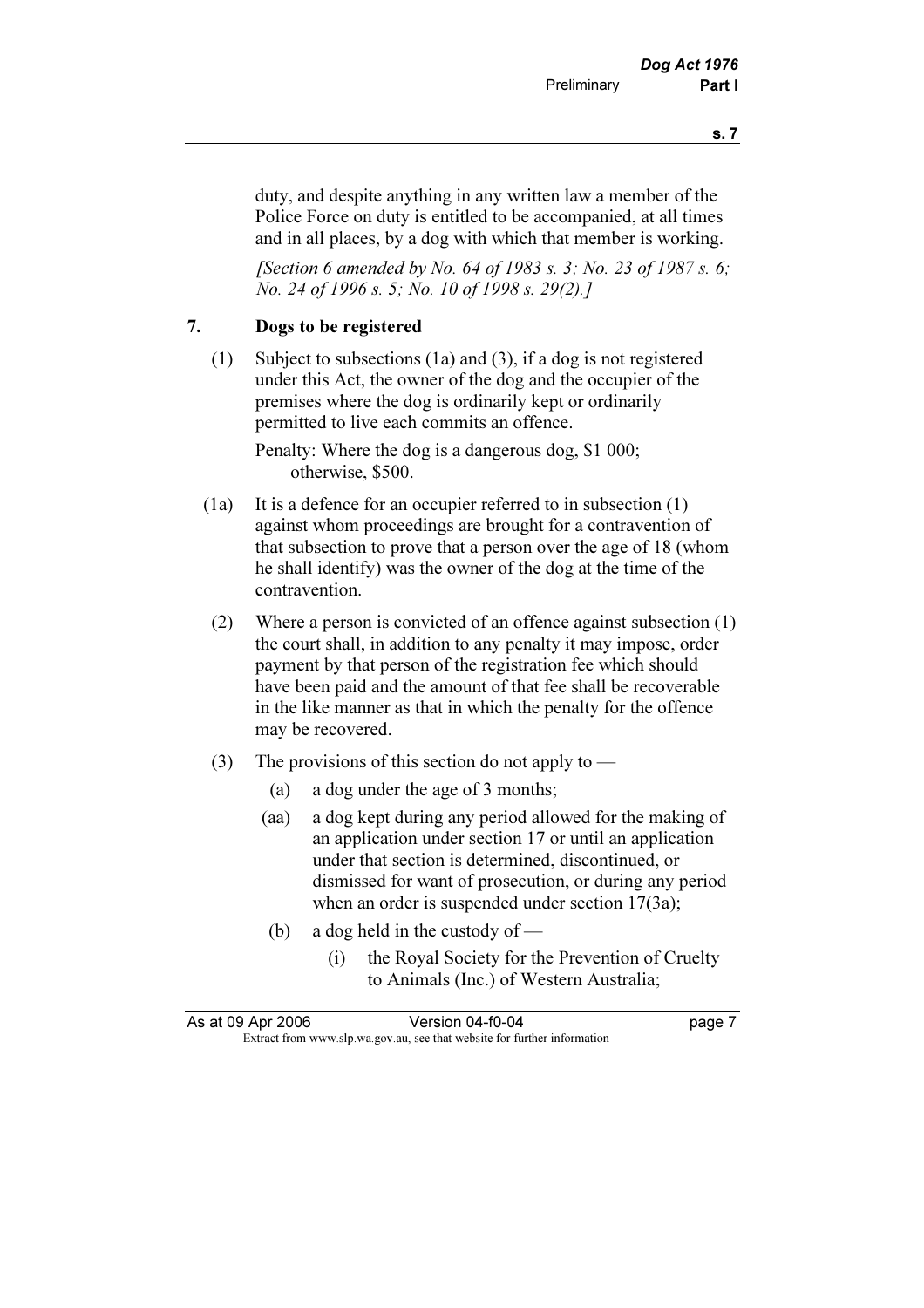- (ii) the Dogs Refuge Home (W.A.) Inc.; or
- (iii) any other prescribed body,

 in a place maintained for the purpose of finding dogs suitable homes;

- (c) a dog held in the custody of
	- (i) a registered veterinary surgeon, or a person acting on his behalf, in the course of his professional practice; or
	- (ii) a member of the Police Force or other person acting in pursuance of a statutory duty or in the administration of this Act;
- (d) a pack of not less than 10 foxhounds bona fide kept together in kennel exclusively for the purpose of hunting, and registered as a pack in lieu of the separate registration of each hound; or
- (e) a dog kept in an approved kennel establishment licensed under section 27, where the person by whom that licence is held has paid the prescribed concessional fee applicable to the registration of dogs in that establishment in lieu of a separate registration fee in respect of each such dog.

[Section 7 amended by No. 57 of 1977 s. 2; No. 23 of 1987 s. 7; No. 24 of 1996 s. 16; No. 55 of 2004 s. 252 and 268.]

## 8. Special provisions for guide dogs

- (1) Notwithstanding anything contained elsewhere in this Act or in any other Act, regulation, local law or by-law a person who is blind or partially blind —
	- (a) is entitled to be accompanied by a dog bona fide used by him as a guide dog, in any building or place open to or used by the public, for any purpose, or in any public transport; and
	- (b) is not guilty of an offence by reason only that he takes that dog into or permits that dog to enter any building or

s. 8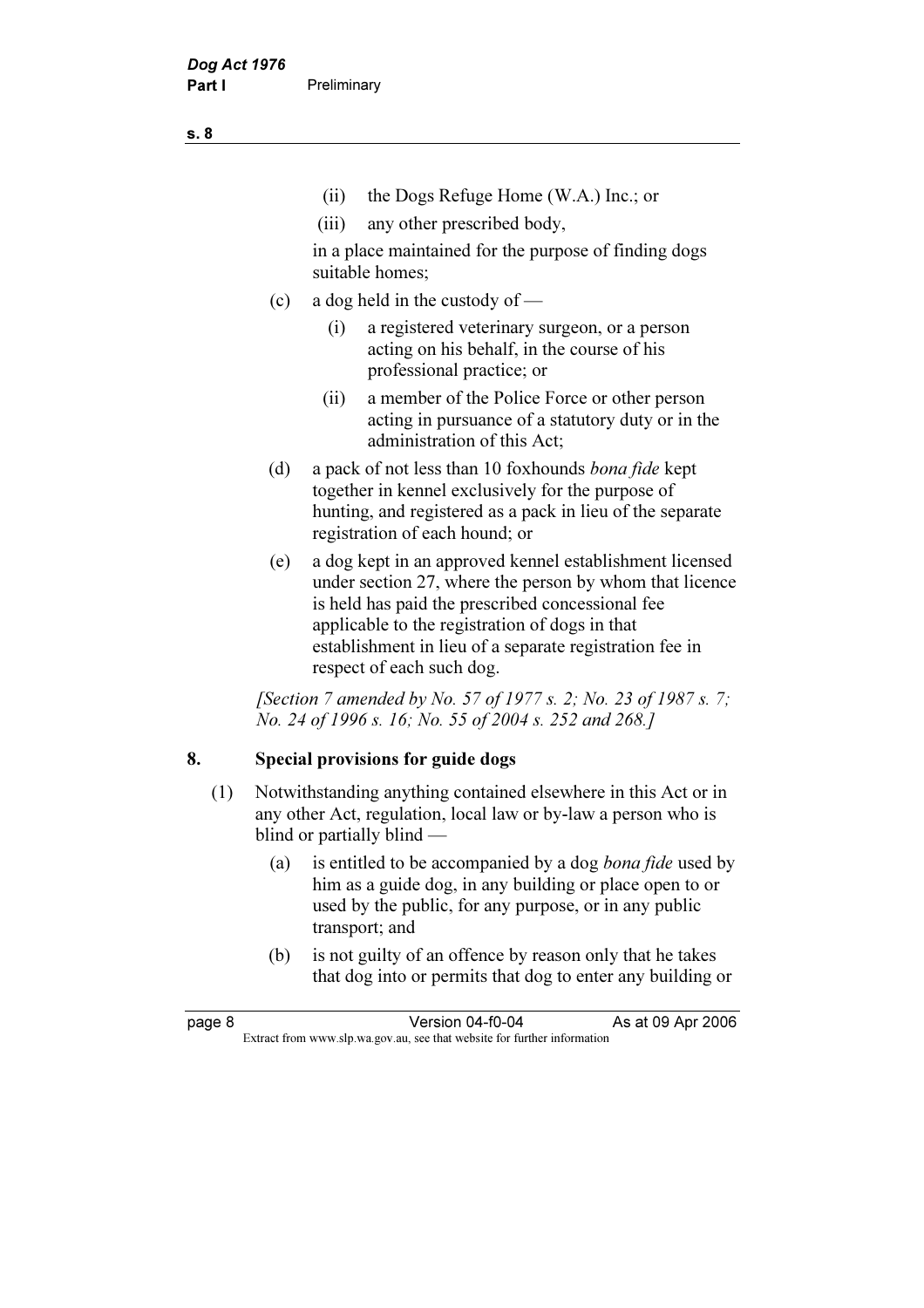place open to or used by the public or on any public transport.

- (2) The provisions of subsection (1) shall also apply to any person who is *bona fide* engaged in the training of a guide dog.
- (3) The Minister may in writing authorise a named person accompanied by a specified dog to enter and be in any building or place open to or used by the public for any purpose, or in any public transport, and, notwithstanding anything in this Act or any other written law, a person acting in accordance with that authority is not guilty of an offence by reason only that he takes that dog into or permits that dog to enter any such building, place or transport.
- (4) An authority under subsection (3) may be given subject to such conditions and limitations as the Minister thinks fit, and may at any time be amended or revoked by him.

[Section 8 amended by No. 23 of 1987 s. 8; No. 14 of 1996 s. 4.]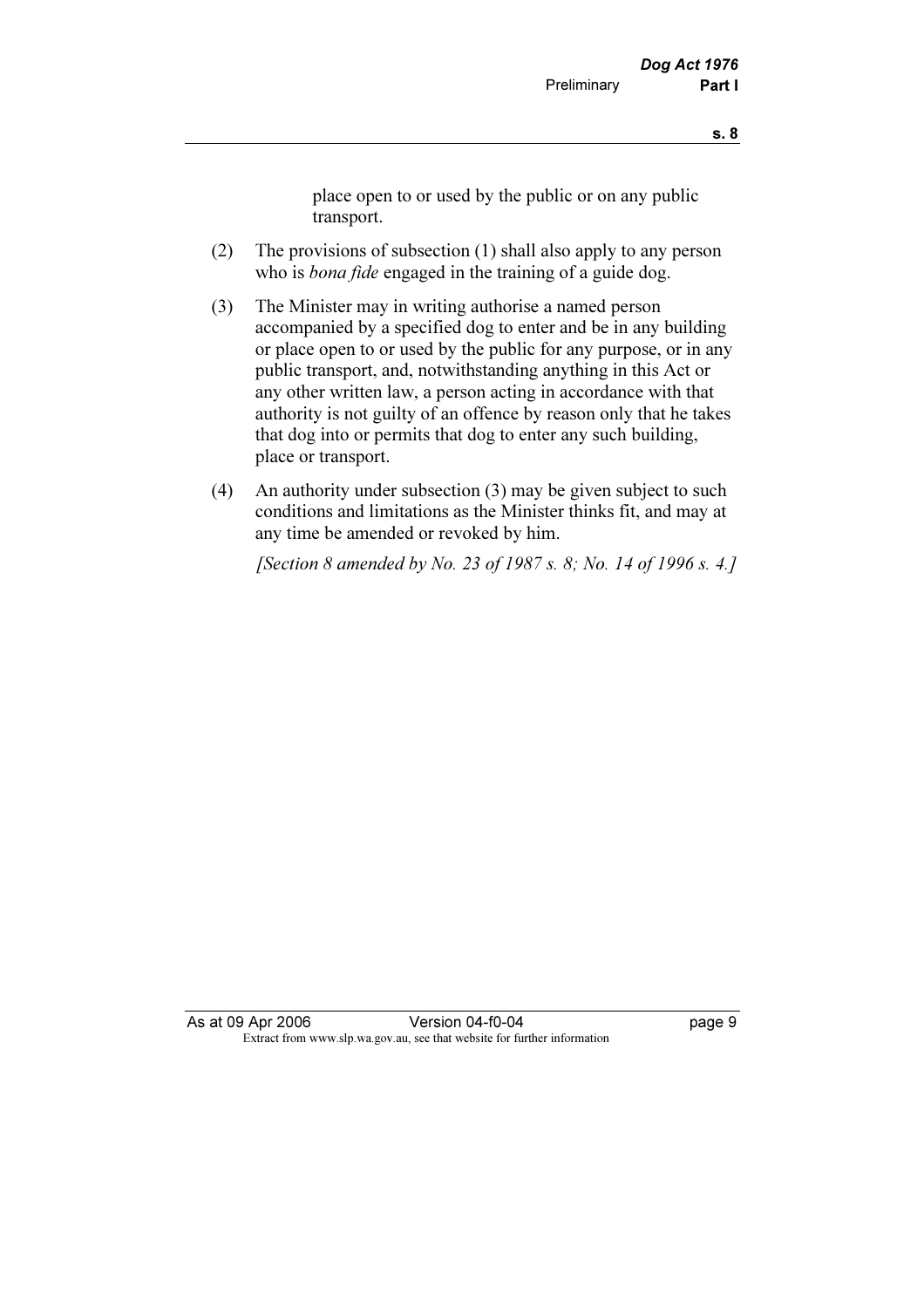## Part II — Administration

## 9. Administrative responsibility

 It shall be the duty of a local government within its district to administer and enforce the provisions of this Act, and where in the opinion of the Governor the powers conferred by this Act on a local government should be extended to an area outside the district the Governor may by Order declare that for the purposes of this Act the area is to be regarded as being within the district and the provisions of this Act shall then apply as if in fact the area were within the district.

[Section 9 amended by No. 14 of 1996 s. 4.]

## 10. Dogs not kept in a district

- $[1]$  repealed]
- (2) Where a person ordinarily keeps a dog at a place that is not within the boundaries of a district or an area to which an Order under section 9 applies, that dog shall for the purposes of this Act be deemed to be ordinarily kept within the district the boundary of which is nearest to the place where the dog is kept.

 [Section 10 amended by No. 23 of 1987 s. 9; No. 14 of 1996 s. 4.]

## 10A. Payments to veterinary surgeons towards cost of sterilization

- (1) A local government may
	- (a) make payments to registered veterinary surgeons towards the cost of sterilization of a dog owned by an eligible person;
	- (b) from time to time issue directions in writing to such veterinary surgeons to be complied with as a condition of the receipt of a payment under paragraph (a).

page 10 Version 04-f0-04 As at 09 Apr 2006<br>Extract from www.slp.wa.gov.au, see that website for further information Extract from www.slp.wa.gov.au, see that website for further information

s. 9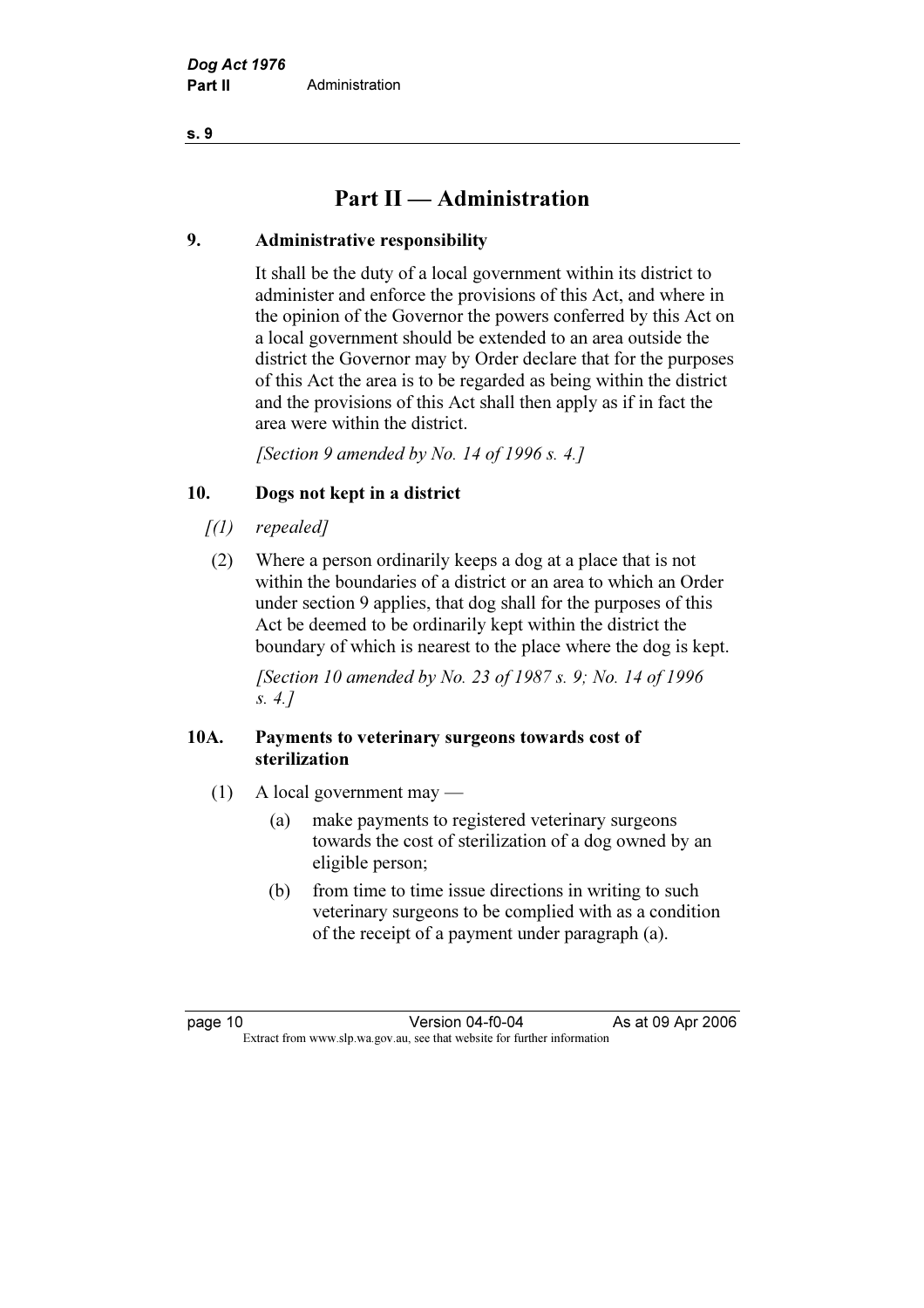- (2) No payment shall be made under subsection (1)(a) to a veterinary surgeon for the sterilization of a dog unless the local government is satisfied that the veterinary surgeon has complied with any direction issued under subsection (1)(b).
- (3) For the purposes of subsection (1) a person is an eligible person in relation to a local government if he —
	- (a) is the registered owner of the dog whether or not the registration is in the district of that local government or in another district;
	- (b) resides in the district of that local government; and
	- (c) in the opinion of that local government, would suffer hardship in paying the whole of the cost of sterilization of the dog.

[Section 10A inserted by No. 23 of 1987 s. 10; amended by No. 14 of 1996 s. 4.]

## 11. Staff and services

- (1) For the purposes of this Act a local government may establish and maintain one or more public pounds and may appoint, under and subject to the provisions of the Local Government Act 1995, fit and proper persons to administer those pounds and otherwise to carry out the objects of this Act.
- (2) Where each of 2 or more local governments desire to establish and maintain pounds or other services required by this Act, or otherwise to co-operate in the administration of this Act, then notwithstanding the provisions of any other law it shall be lawful for an agreement pursuant to section 3.68 of the *Local* Government Act 1995, to be entered into and carried out for that purpose between them.
- (3) A person who is authorised by a local government to exercise any power under this Act shall be furnished with a certificate in the prescribed form evidencing his appointment, and shall produce that certificate on being required so to do by a person in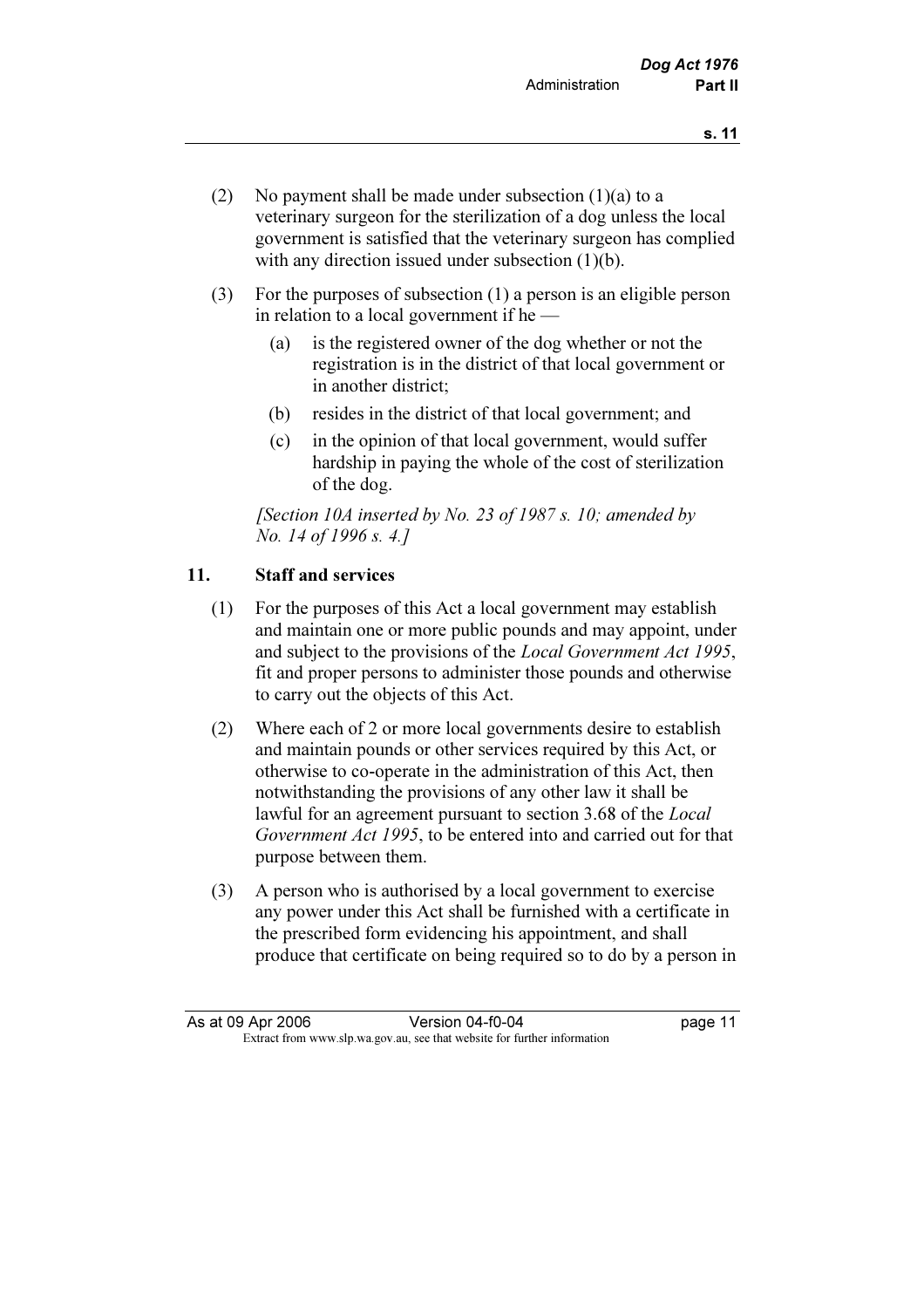## s. 12

respect of whom he exercises, has exercised, or is about to exercise any such power.

[Section 11 amended by No. 14 of 1996 s. 4.]

## 12. Joint jurisdiction

- (1) Where a person authorised to seize a dog under this Act pursues that dog from the district in respect of which he is authorised into another district of the State, the authorisation shall be deemed to apply in relation to that dog notwithstanding that it is at any material time not in the district where the pursuit commenced.
- (2) Where 2 or more local governments enter into an agreement to co-operate in the administration of this Act, that agreement may provide that an authorisation for the purposes of this Act given by any one of those local governments shall have effect in the registration area administered by any other of those local governments, and effect shall be given to any such agreement.

[Section 12 amended by No. 14 of 1996 s. 4.]

## 12A. Entry of premises

- (1) A registration officer may, with the consent of the occupier, enter and inspect —
	- (a) any premises
		- (i) at which a dog is registered to be kept; or
		- (ii) described in an application for registration as those at which the dog will be kept,

 for the purpose of ascertaining whether there are on the premises means for effectively confining the dog within the premises; or

 (b) any premises, for the purpose of ascertaining whether a dog that is reasonably suspected to be on the premises is registered for the purposes of section 7(1),

and may make such enquiries as he thinks necessary.

page 12 Version 04-f0-04 As at 09 Apr 2006<br>Extract from www.slp.wa.gov.au, see that website for further information Extract from www.slp.wa.gov.au, see that website for further information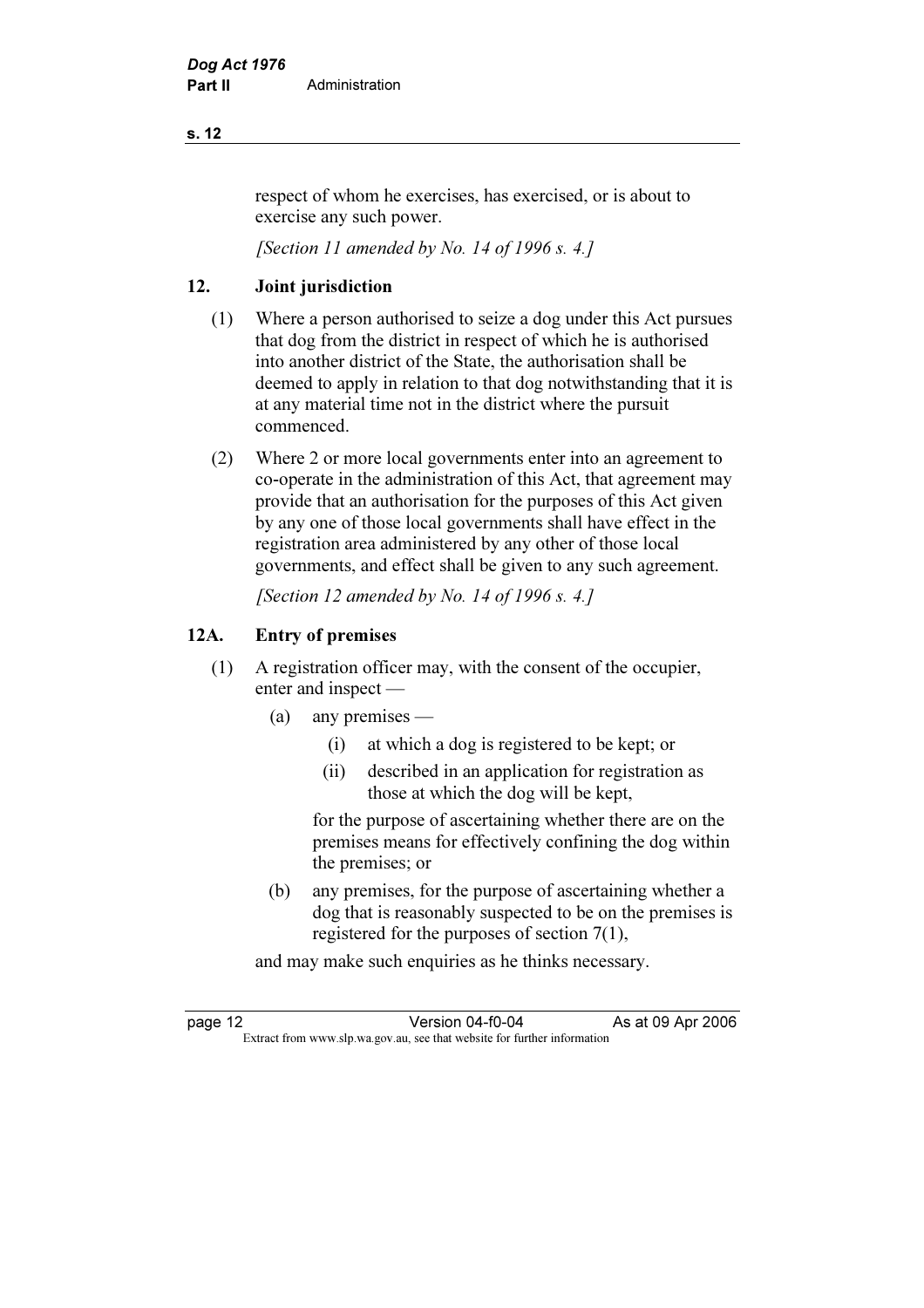- (2) With the authority of a warrant, an authorised person, and any other person named in the warrant, may enter and inspect any premises for any purpose relating to the enforcement of this Act.
- (3) If he is satisfied that there are reasonable grounds for doing so, a Justice of the Peace may issue a warrant for the purposes of subsection (2).

[Section 12A inserted by No. 23 of 1987 s. 11.]

## 13. Immunity of persons acting in good faith

 No proceedings, whether civil or penal, shall lie against a local government or any person for any act, matter or thing done, or commanded to be done, in the exercise or purported exercise of a power or the performance of a duty under the provisions of this Act, or for any act, matter or thing omitted to be done, unless that act, matter or thing was done, commanded to be done, or omitted to be done, maliciously or without reasonable and probable cause.

[Section 13 amended by No. 14 of 1996 s. 4.]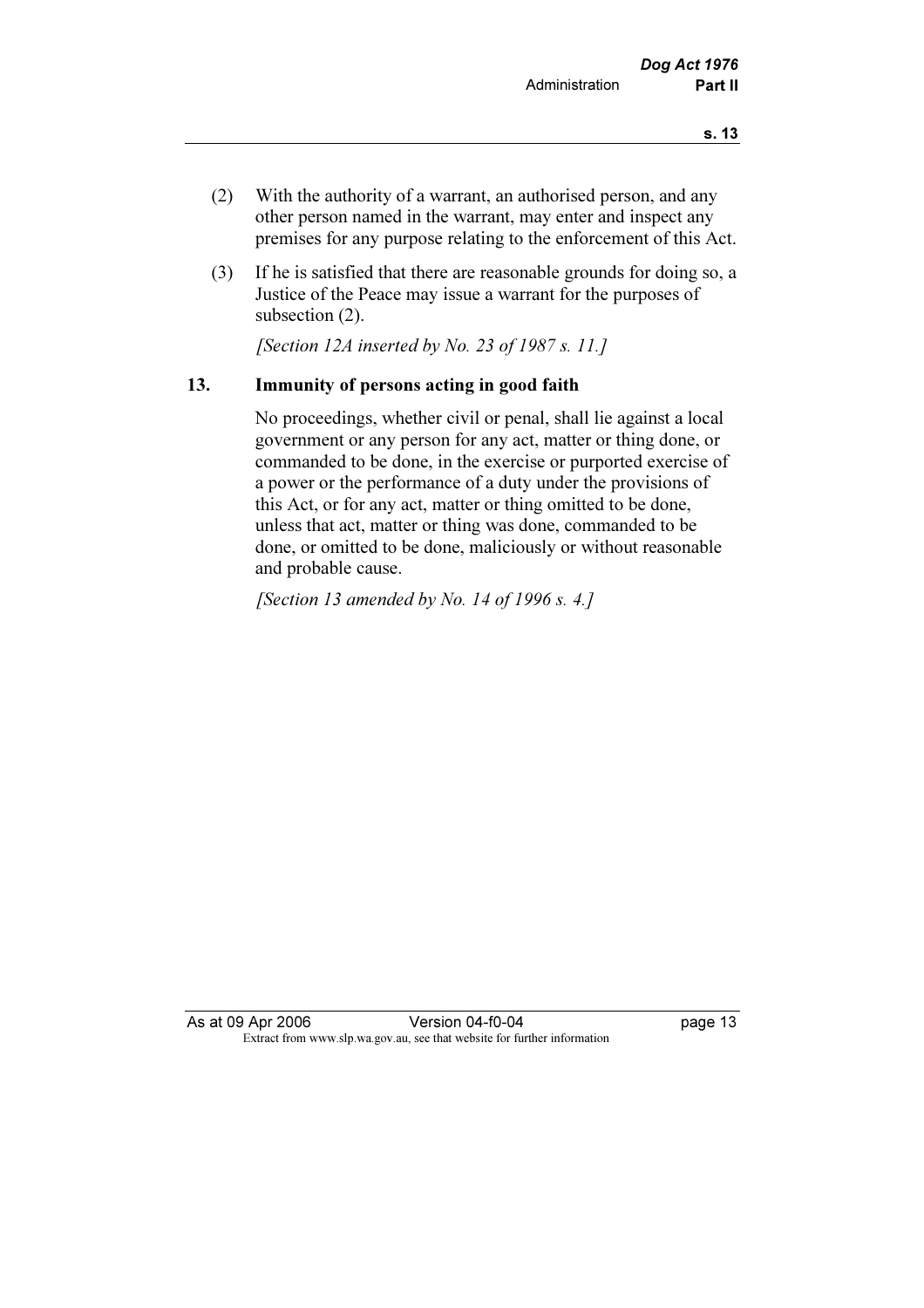s. 14

# Part III — Registration

## 14. Register to be maintained

- (1) A local government shall maintain a register showing, in relation to the district of the local government and any other area for which under the provisions of this Act the local government is the registration authority, —
	- (a) the particulars of each dog which is the subject of an application for registration;
	- (b) the particulars of the person by or on behalf of whom an application for the registration of a dog is made as the owner of the dog, and the premises stated as the place at which the dog is intended to be ordinarily kept;
	- (c) any notification of an alleged change of ownership;
	- (d) the period of any registration effected, the registration number given, and the particulars of the registration tag relevant to each dog;
	- (e) particulars of any conviction recorded, or offence in respect of which a modified penalty is paid, under this Act relevant to any dog or person to which an application or registration relates;
	- (f) the number of dogs currently registered in the name of each person;
	- (g) particulars of the cancellation of any registration pursuant to this Act.
- (2) In compiling or maintaining the register the registration officer shall give effect to any direction given to him by the local government.
- (3) The register shall be kept at the public office of the local government and shall, as far as is practicable, be so maintained as to include any alteration or addition since the preparation of the register for the preceding year.

page 14 Version 04-f0-04 As at 09 Apr 2006<br>Extract from www.slp.wa.gov.au, see that website for further information Extract from www.slp.wa.gov.au, see that website for further information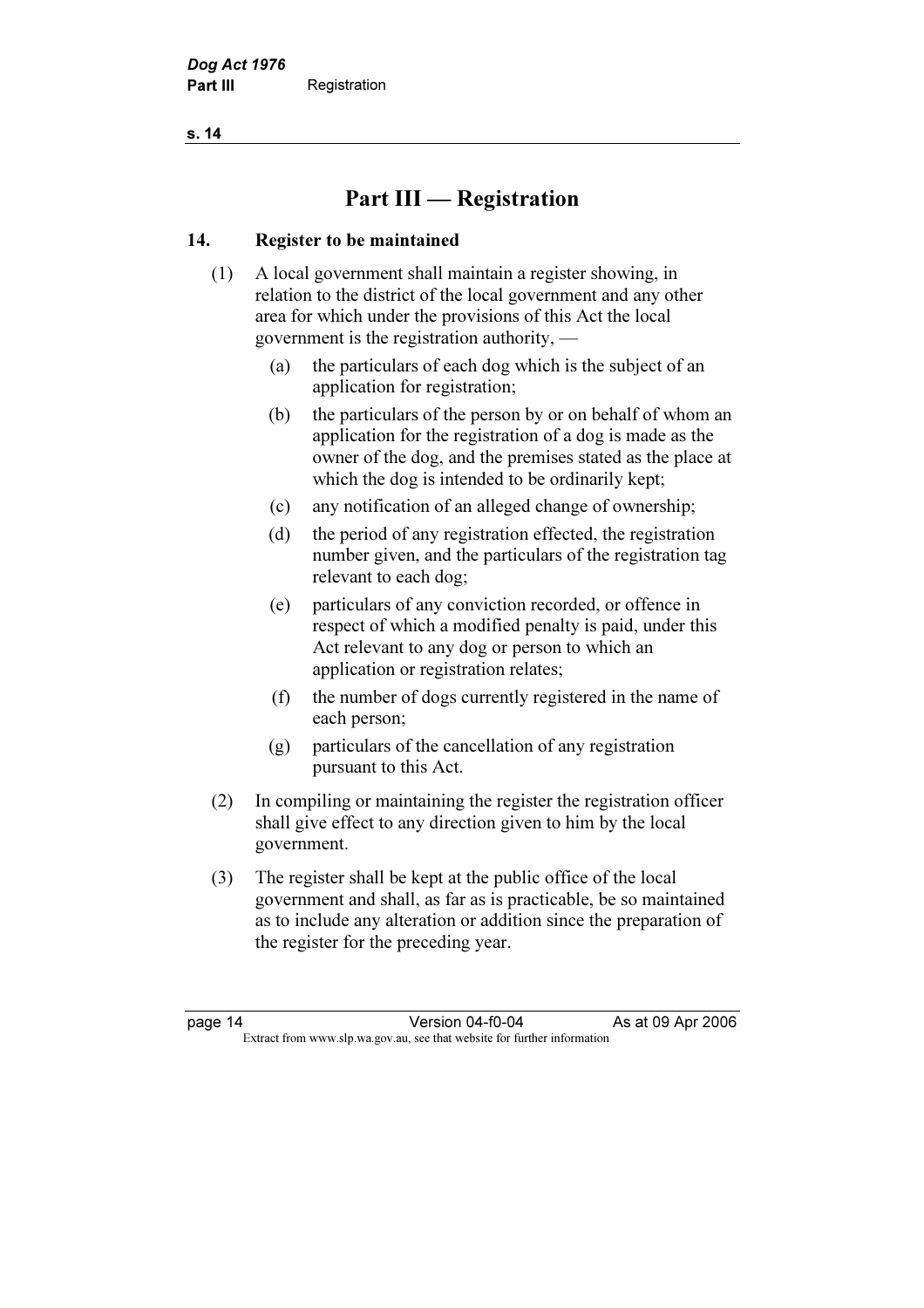(4) A person who applies to the local government is, on payment of the prescribed fee, entitled to inspect and take copies of any entry in the register or, as the case may be, to receive a copy of an entry in the register certified by a registration officer.

[Section 14 amended by No. 23 of 1987 s. 12 and 44; No. 14 of 1996 s. 4; No. 55 of 2004 s. 253.]

## 15. Registration periods and fees

- (1) Subject to the provisions of this section, the registration fee payable in relation to a dog shall be such amount as is prescribed by regulation.
- (2) The registration of a dog under this Act
	- (a) shall, unless sooner cancelled, remain in force from the date specified in the certificate until 31 October either —
		- (i) next ensuing; or
		- (ii) where the regulations permit an extended registration period and the owner has elected to register the dog for that extended period, ensuing in the last registration year of that period;

and

- (b) may be renewed to take effect as from 1 November in any year, within the preceding period of 21 days.
- (3) Regulations may provide that concessional rates of registration fee shall be payable —
	- (a) by persons of a specified class or in specified circumstances;
	- (b) by persons who elect to effect registration for such extended period as is prescribed;
	- (c) in respect of registration for a period of less than one year;
	- (d) in respect of a dog that is proved, in such manner as is prescribed, to have been sterilized; and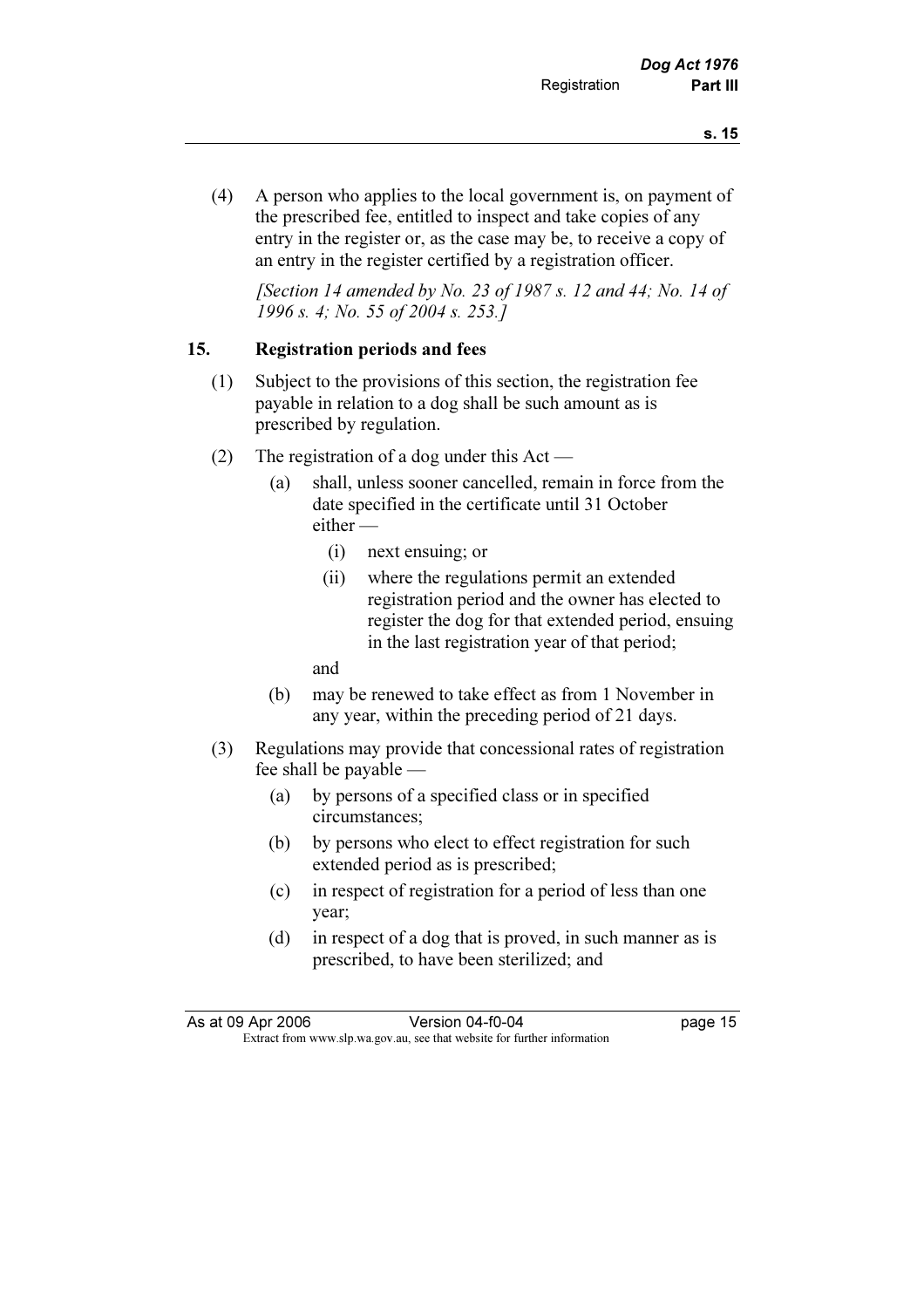(e) in respect of dogs to which the provisions of section  $7(3)(e)$  apply, or which are otherwise kept in prescribed circumstances.

- (4) No registration fee shall be payable in relation to a guide dog, or any dog that is kept for the purposes of the Crown.
- (5) The registration fee payable in relation to a dog that is bona fide used in the droving or tending of stock shall be one quarter of the fee that would otherwise be payable.
- (6) In respect of every first registration made after 31 May, in any year, only one half of the registration fee shall be payable.

 [Section 15 amended by No. 57 of 1977 s. 3; No. 23 of 1987 s. 13.]

## 16. Registration procedure

- (1) A dog may be registered by the local government of the district in which —
	- (a) the dog is ordinarily kept; or
	- (b) the dog is deemed to be ordinarily kept pursuant to section 9 or section 10(2),

 if the owner of the dog or some person on his behalf delivers an application in the prescribed form, signed by or on behalf of the owner and accompanied by the prescribed fee, to the office of the local government or some other place within the district appointed by the local government for the purpose.

- (1a) The form of application prescribed for the purposes of subsection (1) shall require the applicant —
	- (a) to state in the application the premises at which the dog will ordinarily be kept; and
	- (b) to certify that the means exist on the premises for effectively confining the dog within the premises.
- (1b) Where a dog is ordinarily kept by a person under the age of 18 years, application for registration of that dog shall be made

| page 16 | Version 04-f0-04                                                         | As at 09 Apr 2006 |
|---------|--------------------------------------------------------------------------|-------------------|
|         | Extract from www.slp.wa.gov.au, see that website for further information |                   |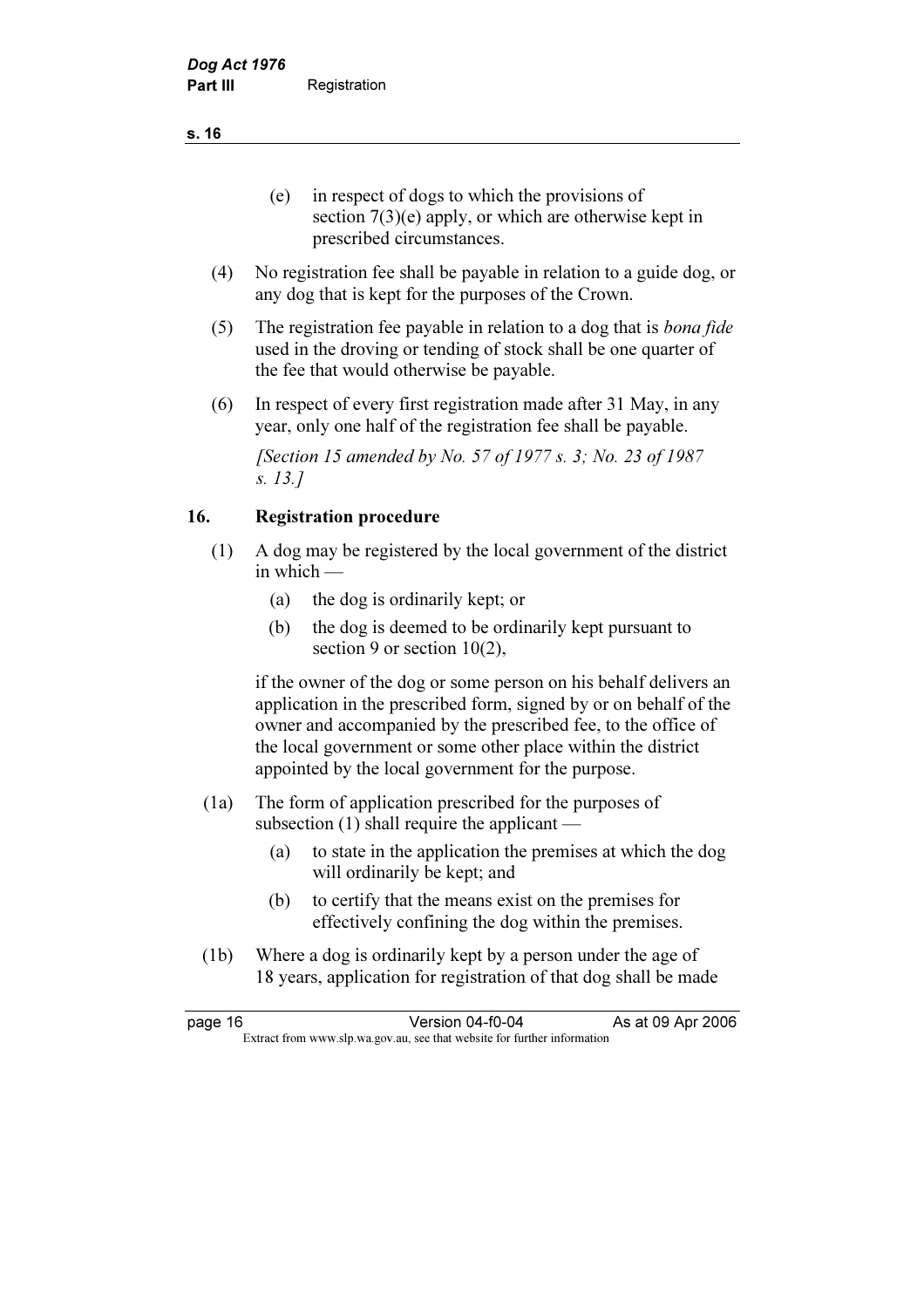by his parent or guardian or some other person who is over the age of 18 years and any registration shall be in the name of the applicant.

- (2) The registration officer on receipt of an application duly made under subsection (1) shall —
	- (a) effect the registration in accordance with this Act; or
	- (b) where the local government so directs, refuse the application and refund the fee,

 and in either event shall as soon as is practicable thereafter enter the prescribed particulars in the record maintained by the local government pursuant to section 14.

- (3) The local government may direct the registration officer to refuse to effect or renew the registration of a dog, and may direct that the registration of a dog shall be cancelled, if —
	- (a) the applicant, the owner, or the registered owner, as the case may be, has been convicted, or has paid a modified penalty, in respect of an offence under this Act on 2 or more occasions during the preceding 12 months; or
	- (b) the dog in question has been shown to the satisfaction of the local government to be destructive, unduly mischievous, or to be suffering from a contagious or infectious disease; or
	- (c) the local government is not satisfied that there are on the premises at which the dog will ordinarily be kept, or the premises shown in the register, as the case may be, means for effectively confining the dog within the premises; or
	- (d) the dog is a dangerous dog; or
	- (e) the local government is not satisfied that the terms and conditions of an order as to control requirements in respect of a dangerous dog are being complied with at those premises.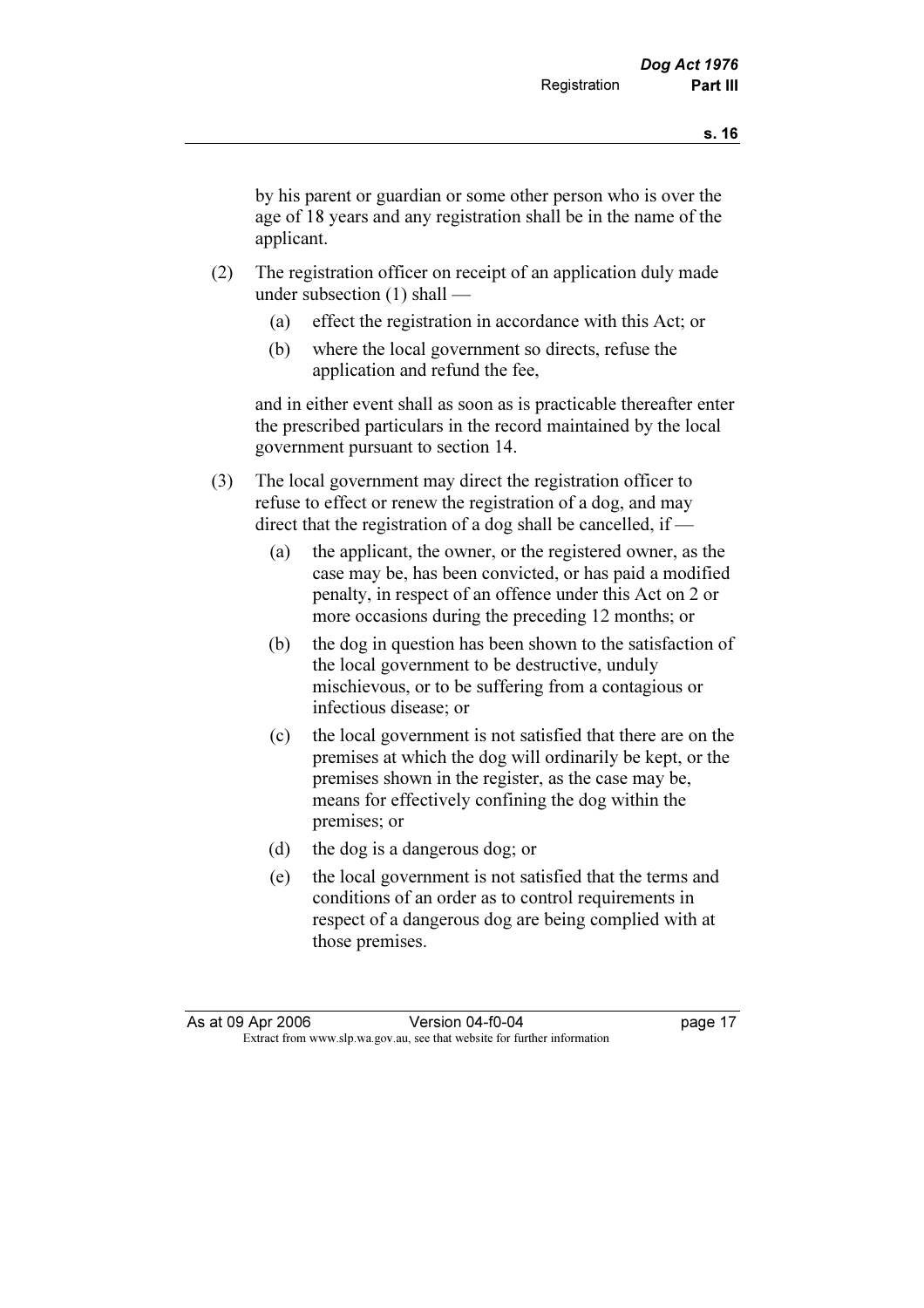## (3a) In respect of a dog that is registered at the commencement of the *Dog Amendment Act 1987*<sup>1</sup> the following provisions  $apply$

- (a) the local government may by writing served on the registered owner require him, within a specified period, to certify in writing to the local government that the means exist on the premises recorded in the register as those at which the dog is ordinarily kept for effectively confining the dog within the premises;
- (b) if the registered owner does not comply with a requirement under paragraph (a) within the specified period, or if the local government is not satisfied as mentioned in subsection (3)(c) the local government may give a direction to the registration officer under that subsection.
- (3b) References in subsections (1a), (3) and (3a) to "means for effectively confining the dog within the premises" do not include the means whereby a dog may be tethered within the premises.
- (3c) The registration officer may cancel the registration of a dog if it is proved to his satisfaction that the dog has died or has been removed from the State.
- (4) Where the registration of a dog is refused, not renewed or cancelled pursuant to subsection (3) the local government shall forthwith notify the applicant or the person in whose name the registration was effected, and that notification shall be accompanied by a statement in writing of the grounds upon which the decision of the local government was made.
- (5) The registration of a dog under this Act has effect throughout the State notwithstanding that the dog may be removed to another district of the State.
- (6) On effecting or renewing any registration, the registration officer shall deliver to the applicant —

#### s. 16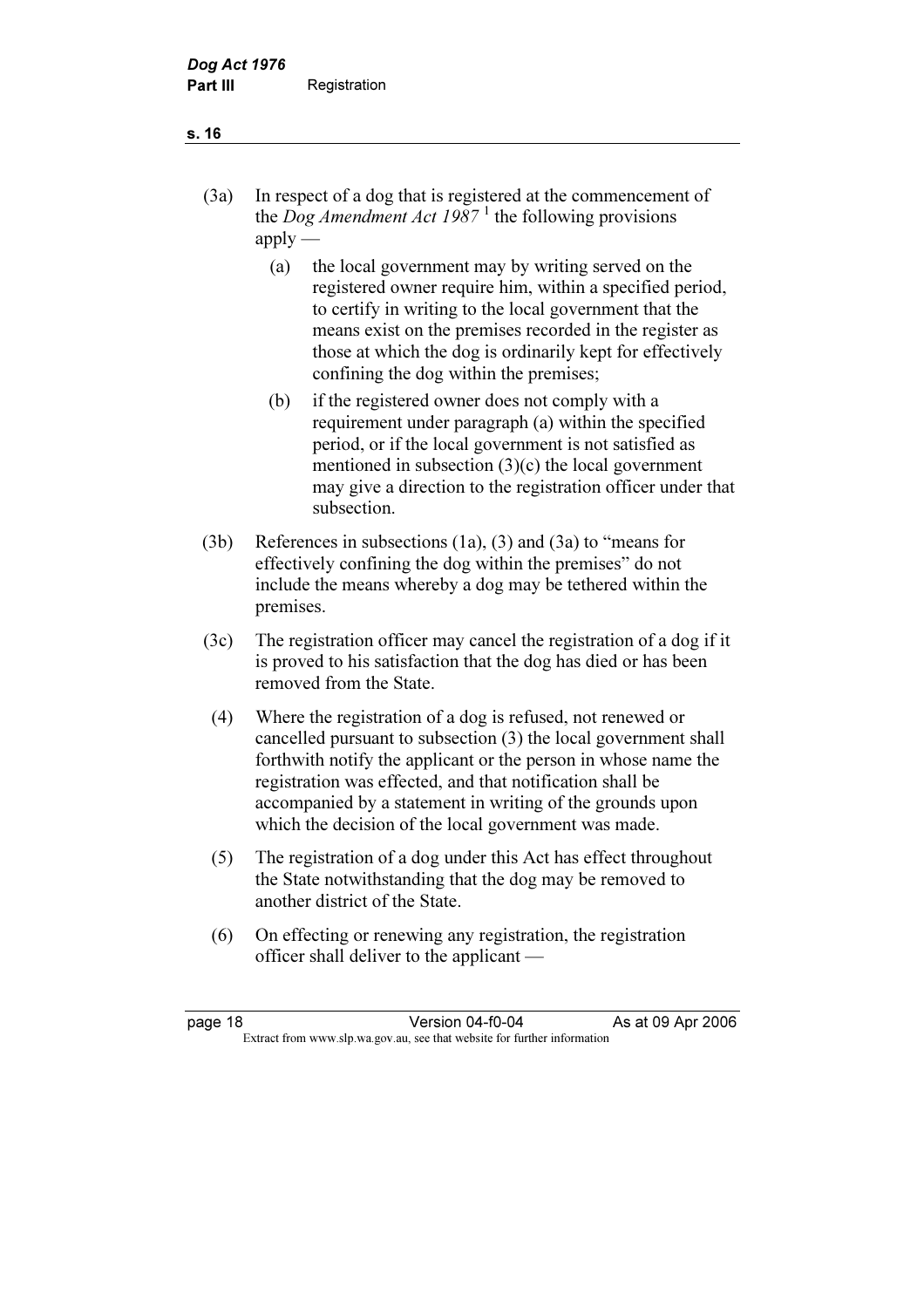- (a) a certificate in the prescribed form acknowledging the fee paid and specifying the registration number allocated to each dog, the term of the relevant registration period, and a description of each dog so registered; and
- (b) in respect of each dog so registered, a registration tag of the prescribed kind.

[Section 16 amended by No. 23 of 1987 s. 14 and 44; No. 14 of 1996 s. 4; No. 24 of 1996 s. 6; No. 10 of 1998 s. 29(1).]

## 16A. Change of ownership

 (1) Where the ownership of a dog is transferred to another person, the registered owner shall within 28 days thereafter cause the local government in whose register his name appears to be notified in the prescribed manner and form of the name and residential address of the new owner.

 Penalty: Where the dog is a dangerous dog, \$400; otherwise, \$200.

- (2) No change shall be made in the record of the ownership of a dog unless —
	- (a) the registered owner has notified the change to the local government under subsection (1); or
	- (b) an application for registration is made by a person who alleges that he is the new owner.
- (3) A person aggrieved by a decision of the local government relating to the ownership of a dog as recorded in a register may apply to the State Administrative Tribunal for a review of the decision.

[Section 16A inserted by No. 23 of 1987 s. 15; amended by No. 14 of 1996 s. 4; No. 24 of 1996 s. 16; No. 55 of 2004 s. 254.]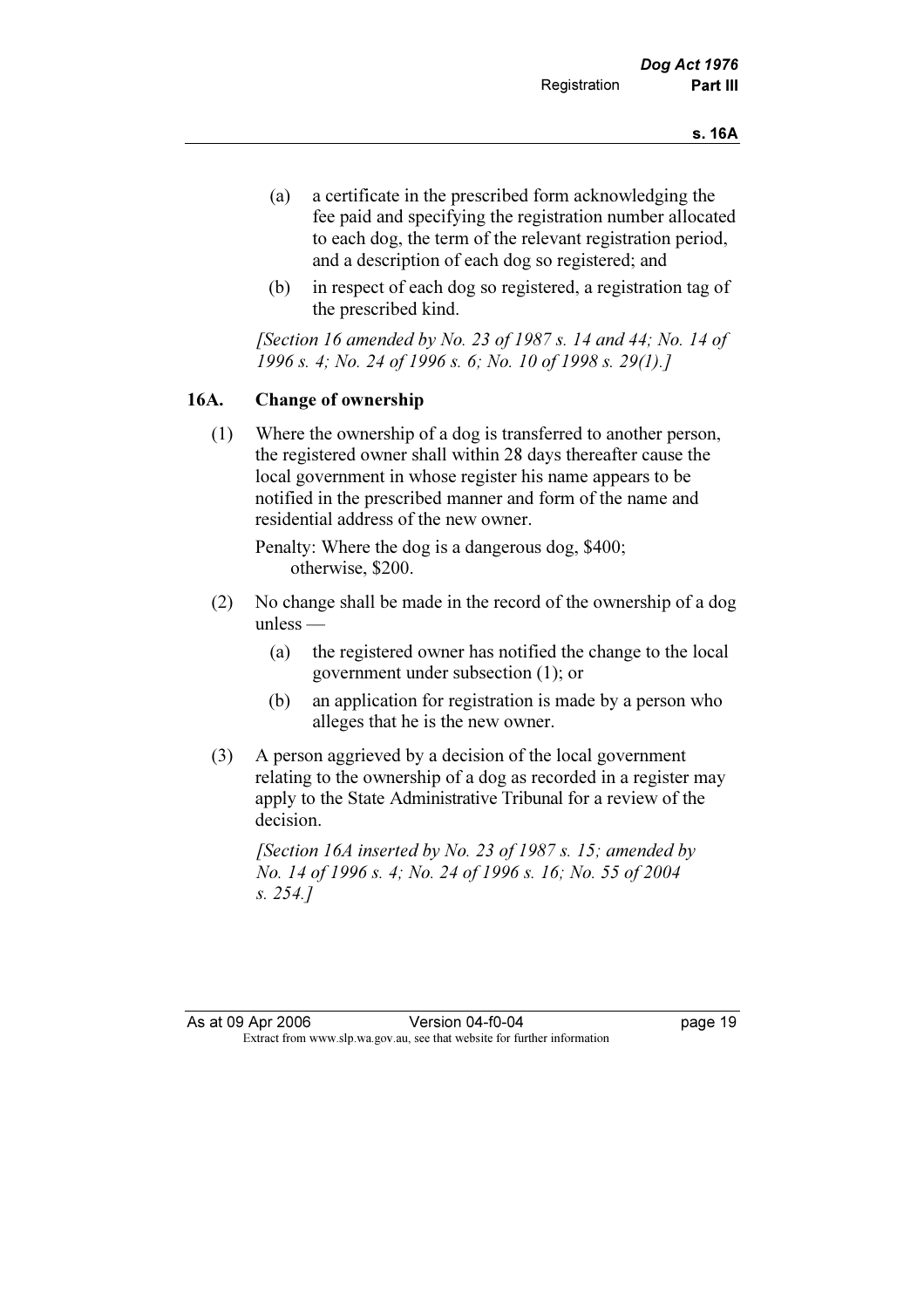### s. 17

## 17. Refusal or cancellation of registration

- (1) Where a local government refuses to effect or renew the registration of a dog, or cancels a registration, the applicant or the registered owner as the case may be may apply to the State Administrative Tribunal for a review of the decision.
- $(2)$  repealed]
- (3) Where the State Administrative Tribunal affirms the decision of the local government, section 40(1) shall not apply and the State Administrative Tribunal shall make an order for the seizure of the dog and for its detention and destruction.
- (3a) Notwithstanding subsection (3), the State Administrative Tribunal may suspend an order made under that subsection for a specified period and impose conditions relating to the keeping of the dog and may at or before the expiry of that period cancel the order under subsection (3) if it is satisfied that the dog will be kept without the likelihood of any contravention of this Act.
- (4) If an application is not made under subsection (1) within the time fixed for the making of the application the local government may apply to a Justice of the Peace for an order authorising the seizure of the dog and where the Justice is satisfied that the applicant or the registered owner, as the case may be, of the dog has been given proper notice of the reason for the decision but has not applied for a review of the decision, the Justice may make an order for the seizure of the dog.
- (5) If an application is made under subsection (1) but the proceeding on the application in the State Administrative Tribunal is withdrawn, dismissed or struck out under section 46, 47 or 48 of the State Administrative Tribunal Act 2004, a Justice of the Peace may, on the application of the local government, make an order for the seizure of the dog.
- (6) If an order for the seizure of the dog is made under subsection (4) or (5), the local government may cause the dog to be seized and detained or destroyed or otherwise disposed of as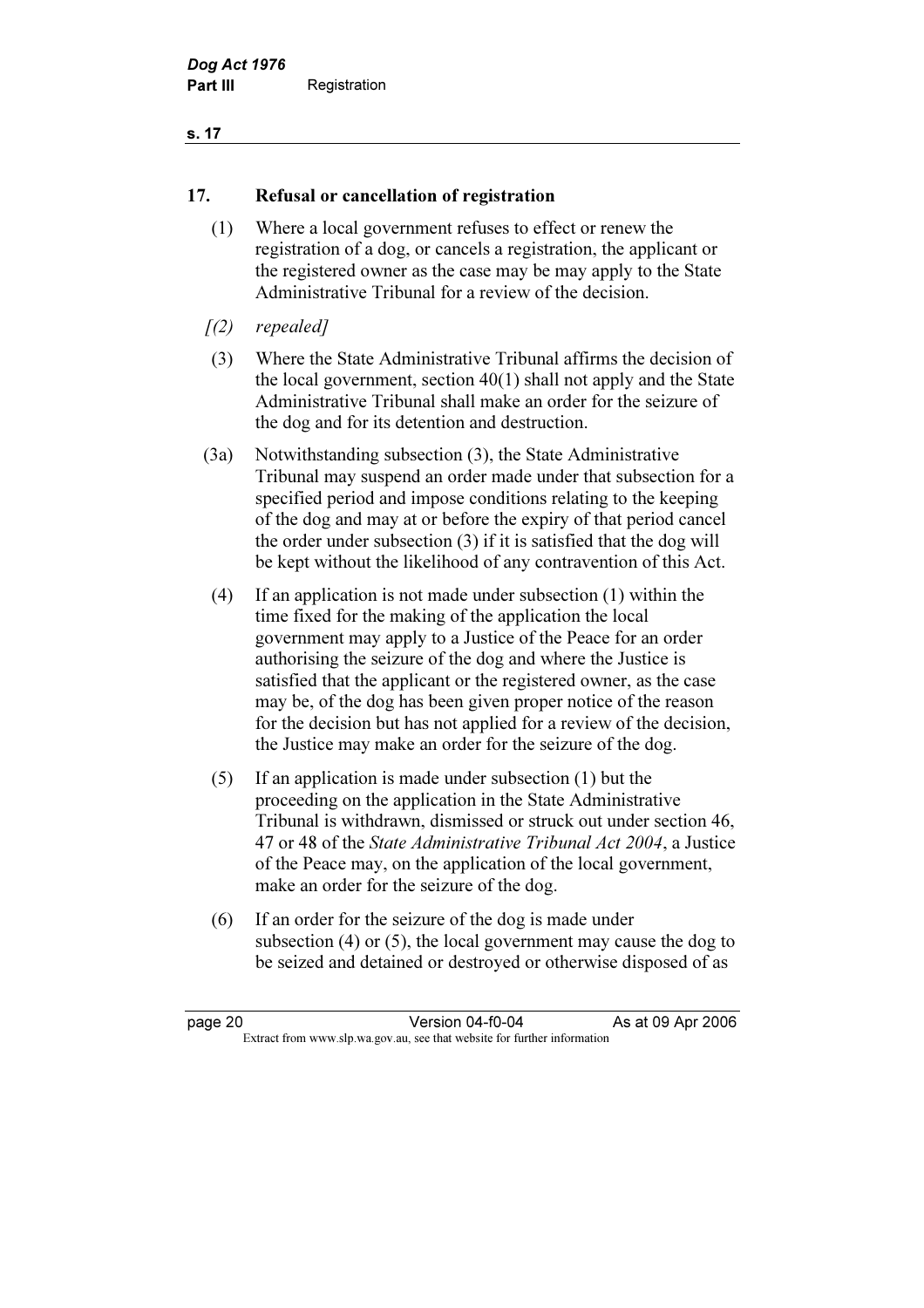though it had been found in a place in contravention of section 31, 32 or 33A and had not been claimed.

[Section 17 amended by No. 23 of 1987 s. 16; No. 14 of 1996] s. 4; No. 55 of 2004 s. 255.]

## 18. Registration tags

- (1) A registration tag shall
	- (a) be of a durable material;
	- (b) be of a colour specified by the Minister under subsection (2); and
	- (c) contain such particulars as are prescribed.
- (2) The Minister shall by order published in the Gazette in respect of a registration period, or an extended registration period referred to in section  $15(2)(a)(ii)$ , specify the colour of registration tags for that registration period or extended registration period.
- (3) The Minister may, in like manner, amend or replace an order under subsection (2).

[Section 18 inserted by No. 23 of 1987 s. 17.]

## 19. Refund of fee on cancellation

 Where on the cancellation of the registration of a dog that was registered for an extended period, the person who was the registered owner returns the registration tag to the local government, the local government shall refund to the person such proportion of the registration fee as may be prescribed.

[Section 19 inserted by No. 23 of 1987 s. 18; amended by No. 14 of 1996 s. 4.]

## 20. Offences relating to registration, etc.

 $(1)$  A person who —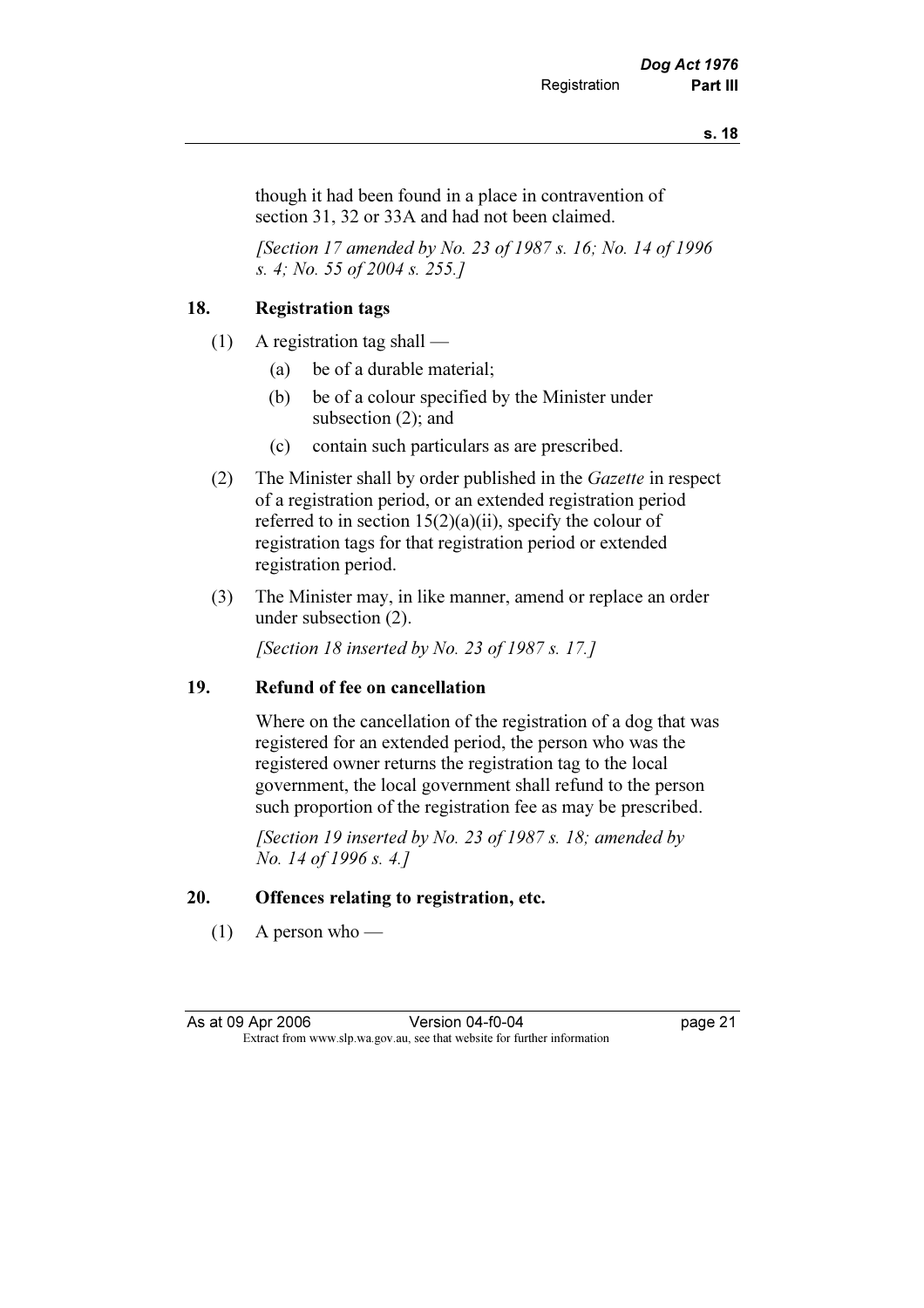- (a) wilfully inserts or omits, or permits to be inserted or omitted, in any application for the grant or renewal of a registration any matter or thing whatsoever contrary to, or for the purpose of concealing, the truth;
- (b) whether on his own behalf or that of another person, for the purpose of obtaining any benefit or avoiding any penalty or obligation under this Act, wilfully makes or causes to be made any representation or statement which is false or misleading in any material particular or which he knows or ought reasonably to know is likely to deceive any person;
- (c) keeps any dog wearing a registration tag
	- $[(i)$  deleted]
	- (ii) issued in respect of another dog; or
	- (iii) in respect of a registration which is cancelled; or
- (d) wrongfully removes or defaces any registration tag issued under this Act, or makes, uses, purchases or has in his possession any counterfeit or false certificate of registration or registration tag or any thing apparently intended to resemble or pass for the same,

commits an offence.

 Penalty: Where the dog is a dangerous dog, \$4 000; otherwise, \$1 000.

 (2) Where by regulations it is provided that a prescribed tattoo appearing on a dog may be accepted by a local government as proof that the dog has been sterilized, a person who applies that tattoo, or causes the same to be applied, to an unsterilized dog commits an offence.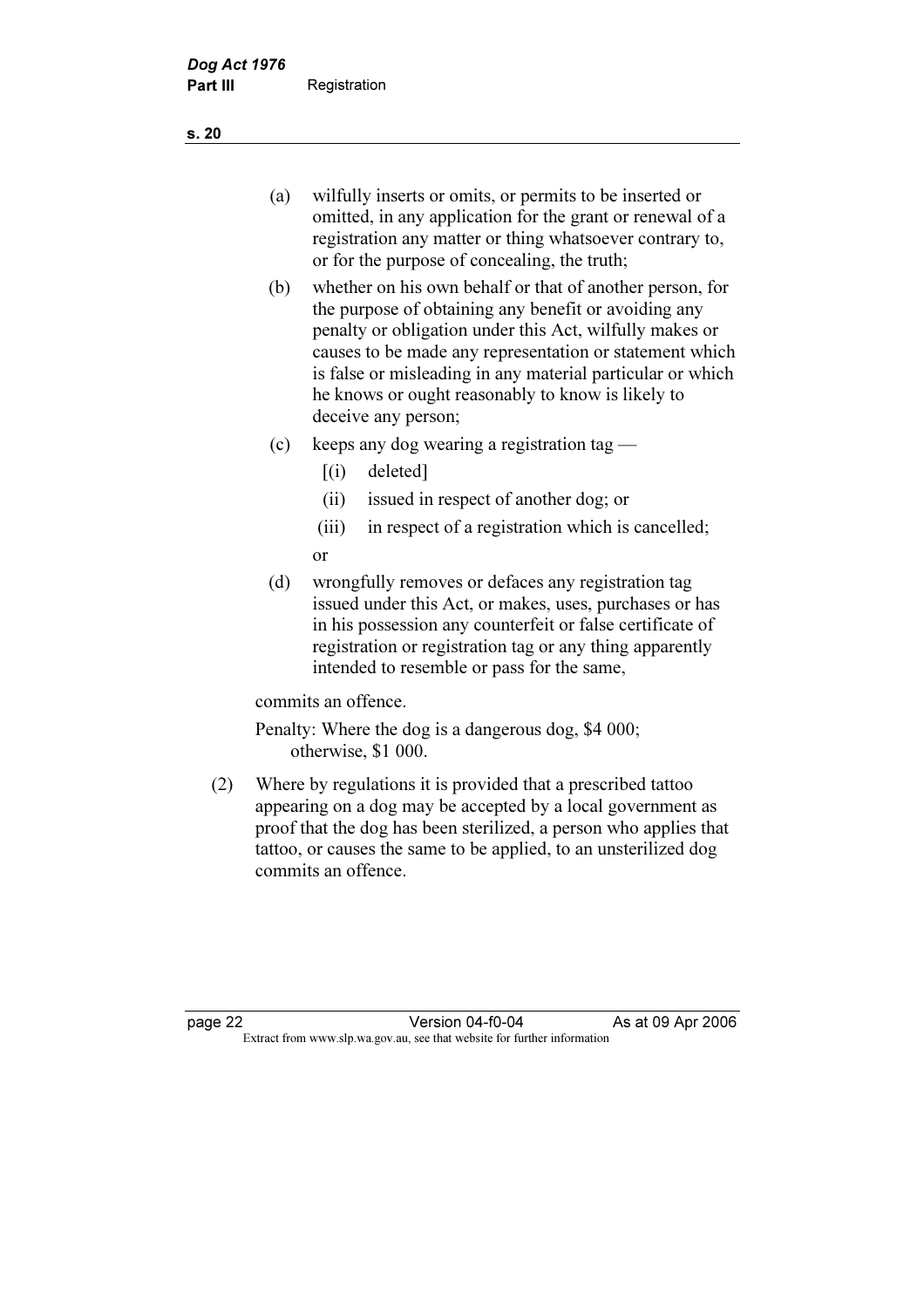Penalty: \$1 000.

 [Section 20 amended by No. 23 of 1987 s. 19 and 44; No. 14 of 1996 s. 4; No. 24 of 1996 s. 16.]

[21. Repealed by No. 23 of 1987 s. 20.]

[Part IV repealed by No. 23 of 1987 s. 21.]

As at 09 Apr 2006 Version 04-f0-04 page 23 Extract from www.slp.wa.gov.au, see that website for further information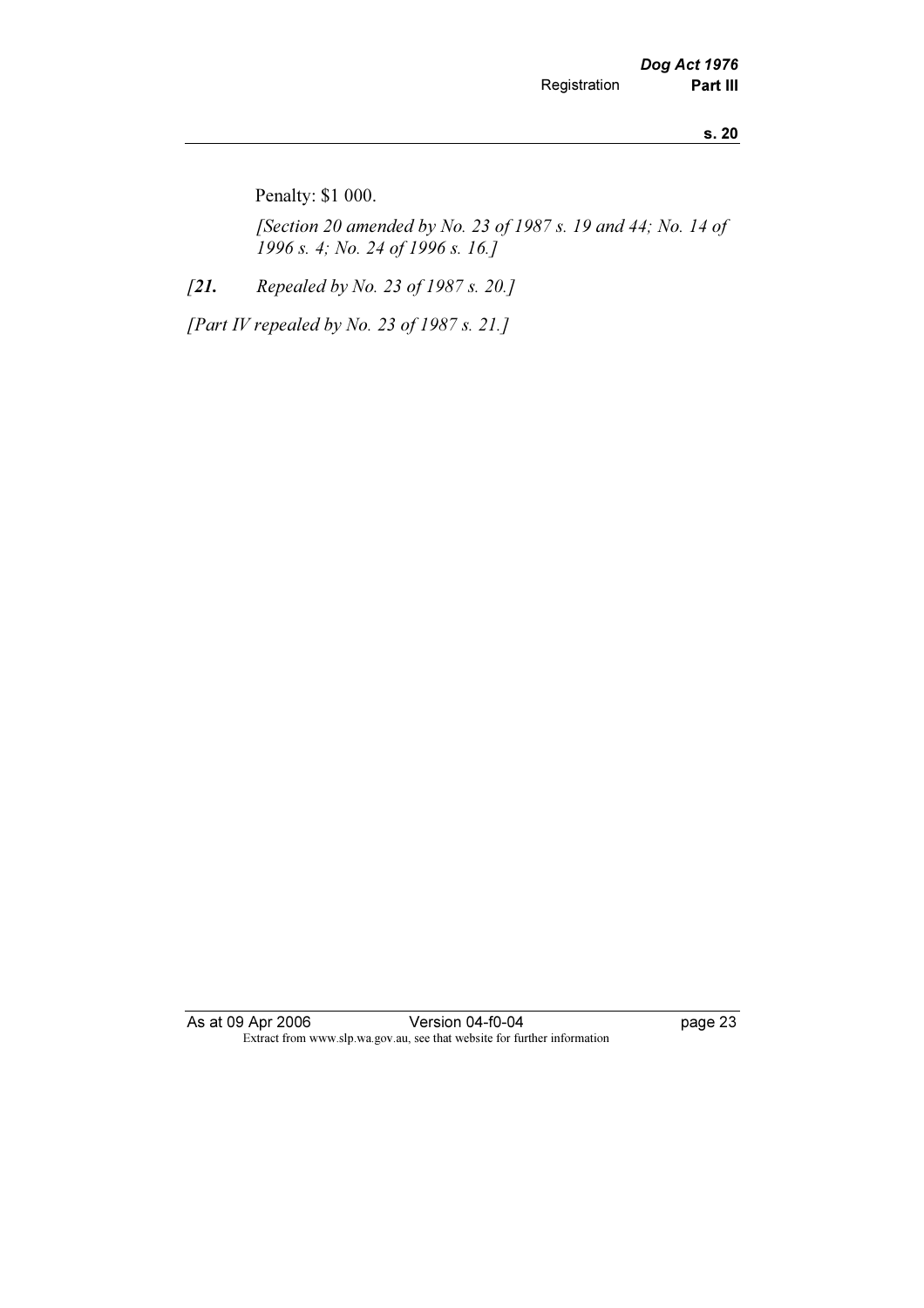s. 26

# Part V — The keeping of dogs

## 26. Limitation as to numbers

- (1) The provisions of this Part shall not operate to prevent the keeping on any premises of 2 dogs over the age of 3 months and the young of those dogs under that age.
- (2) Subject to subsection (1), a local government, pursuant to local laws, may limit the number of dogs over the age of 3 months, or the number of such dogs of any specified breed or kind, that may be kept on any premises situate in a specified area to which those local laws apply unless those premises are licensed as an approved kennel establishment or are exempt.
- (3) Where by a local law under this Act a local government has placed a limit on the keeping of dogs in any specified area but the local government is satisfied in relation to any particular premises that the provisions of this Act relating to approved kennel establishments need not be applied in the circumstances, the local government may grant an exemption in respect of those premises but any such exemption —
	- (a) may be made subject to conditions, including a condition that it applies only to the dogs specified therein;
	- (b) shall not operate to authorise the keeping of more than 6 dogs on those premises; and
	- (c) may be revoked or varied at any time.
- (4) Subject to the provisions of subsection (3), a person who keeps on any premises, not being premises licensed as an approved kennel establishment, dogs over the age of 3 months in numbers exceeding any limit imposed in relation to those dogs by a local law made under subsection (2) commits an offence.

Penalty: \$1 000 and a daily penalty of \$100.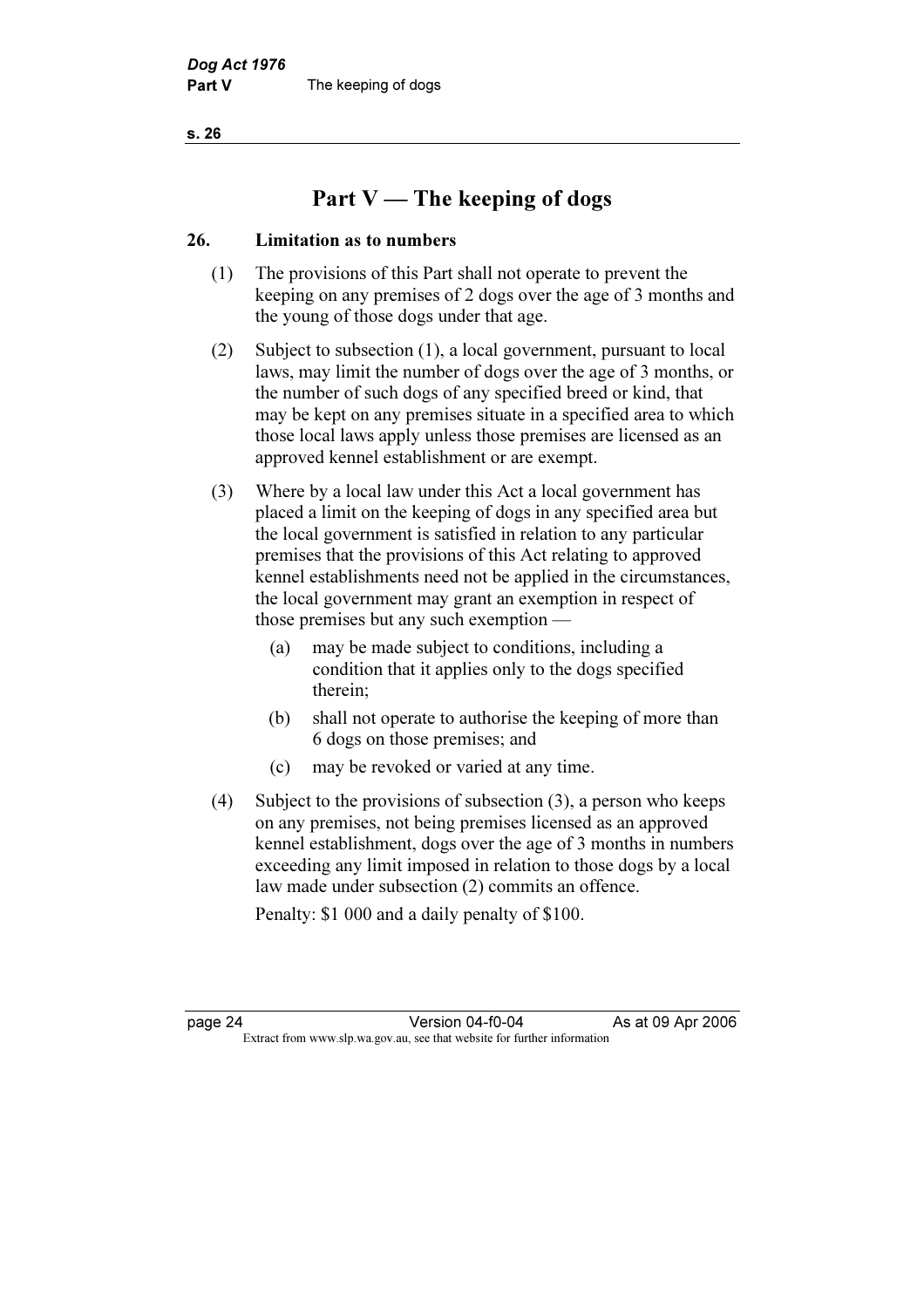- (5) Any person who is aggrieved
	- (a) by the conditions imposed in relation to any exemption from the provisions of a local law placing a limitation on the number of dogs that may be kept on any premises; or
	- (b) by the refusal of a local government to grant such an exemption, or by the revocation of an exemption,

 may apply to the State Administrative Tribunal for a review of the decision.

 (6) An application under subsection (5) cannot be made later than the expiry of a period of 28 days after the day on which a notice of the decision is served on the person affected by that decision.

 [Section 26 amended by No. 23 of 1987 s. 22; No. 14 of 1996 s. 4; No. 24 of 1996 s. 16; No. 55 of 2004 s. 256 and 268.]

## 27. Licensing of approved kennel establishments

- (1) Where, pursuant to the provisions of section 26, a local government imposes a limit on the number of dogs over the age of 3 months, or the number of such dogs of any specified breed or kind that may be kept on any premises situate in a specified area, and a person proposes to keep dogs to which such a limit applies in numbers exceeding that limit on premises that are not exempt from the limitation he shall apply for the premises in question to be licensed as an approved kennel establishment.
- (2) A person who keeps, or permits or suffers to be kept, any dog over the age of 3 months of a breed or kind to which that licence applies at an approved kennel establishment otherwise than in accordance with the licence relating to that establishment commits an offence.

Penalty: \$1 000 and a daily penalty of \$100.

 (3) Local laws made under this Act may require that dogs in an approved kennel establishment shall be kept in kennels and yards appropriate to the breed or kind in question and having specifications of a standard not less than that prescribed, sited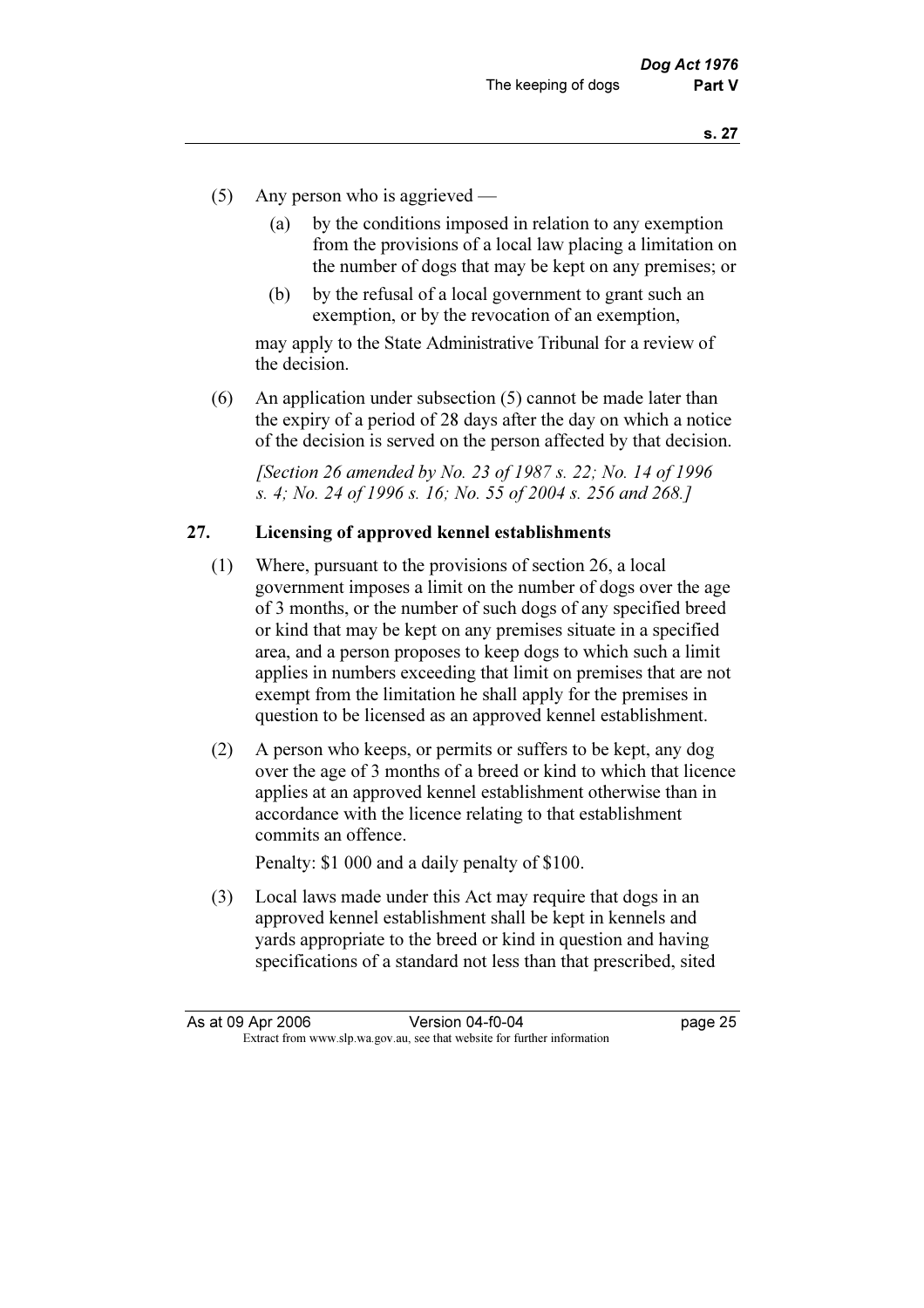and maintained in accordance with the requirements of public health, and sufficiently secured.

- (4) A licence to keep an approved kennel establishment may be granted by a local government on an application made in the prescribed manner and form, which may be required to be supported by evidence that due notice of the proposed use of the land has been given to persons in the locality, and where notice is required to be given the local government shall have regard to any objections raised.
- (5) A licence under this section has effect for a period of 12 months, and is renewable upon payment of the prescribed fee, but may be cancelled at any time by the local government if the local government is dissatisfied with the conduct of the establishment.
- (6) The cancellation of a licence under this section shall be effected by the service of a notice on the licensee specifying a period at the end of which the licence is cancelled, which shall be a period of not less than 3 months.
- $(7)$  Where
	- (a) the local government refuses the grant of a licence under this section; or
	- (b) notice of the cancellation of a licence under this section is given,

 the applicant or the licensee as the case may be may apply to the State Administrative Tribunal for a review of the decision.

 [Section 27 amended by No. 23 of 1987 s. 23; No. 14 of 1996 s. 4; No. 24 of 1996 s. 16; No. 55 of 2004 s. 257.]

page 26 Version 04-f0-04 As at 09 Apr 2006<br>Extract from www.slp.wa.gov.au, see that website for further information Extract from www.slp.wa.gov.au, see that website for further information

s. 27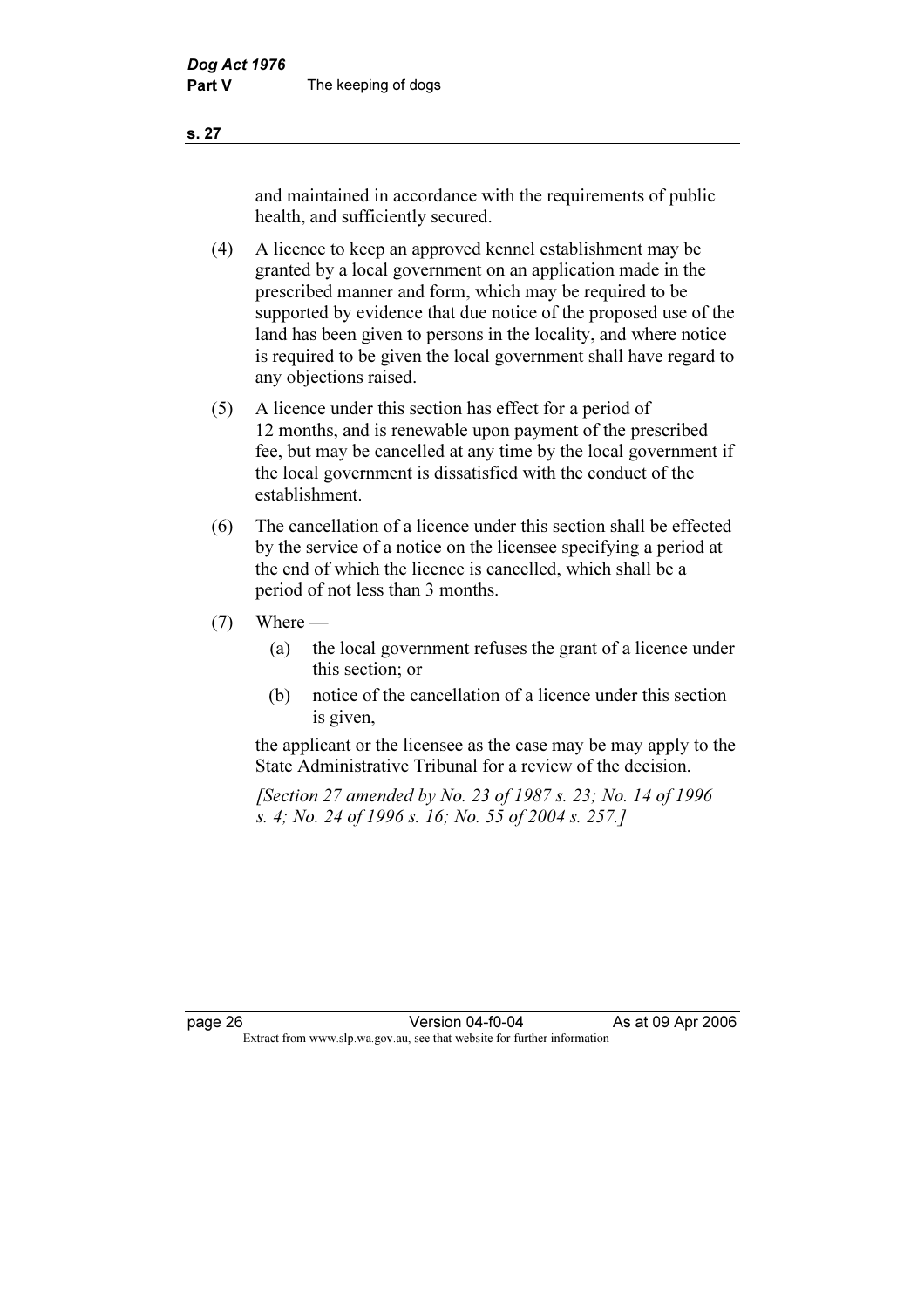## Part VI — Control of dogs

[Heading inserted by No. 23 of 1987 s. 24.]

## Division 1 — Dogs generally

[Heading inserted by No. 24 of 1996 s. 7.]

[28. Repealed by No. 23 of 1987 s. 25.]

## 29. Power to seize strays, etc.

- (1) A local government shall, in writing, appoint persons to exercise on behalf of the local government the powers conferred on an authorised person by this Act.
- (1a) A police officer may exercise any power conferred by this section on an authorised person.
- (2) No proceedings, whether civil or penal, shall lie against
	- (a) any person assisting an authorised person or a police officer, at his request and in accordance with his directions; or
	- (b) the owner or occupier of any premises for the time being used to detain a dog pursuant to this Act,

 in respect of any act, matter or thing done or omitted to be done in good faith for the purposes of carrying out the provisions of this Act.

- (3) If it appears to an authorised person that
	- (a) an attack by a dog has occurred;
	- (b) a dog is, or is deemed under section 17(6) to have been found, in a place in apparent contravention of section 31, 32 or 33A; or
	- (c) a dog is a dangerous dog
		- (i) in relation to which moneys are due to the local government in respect of a charge determined under section 33M; or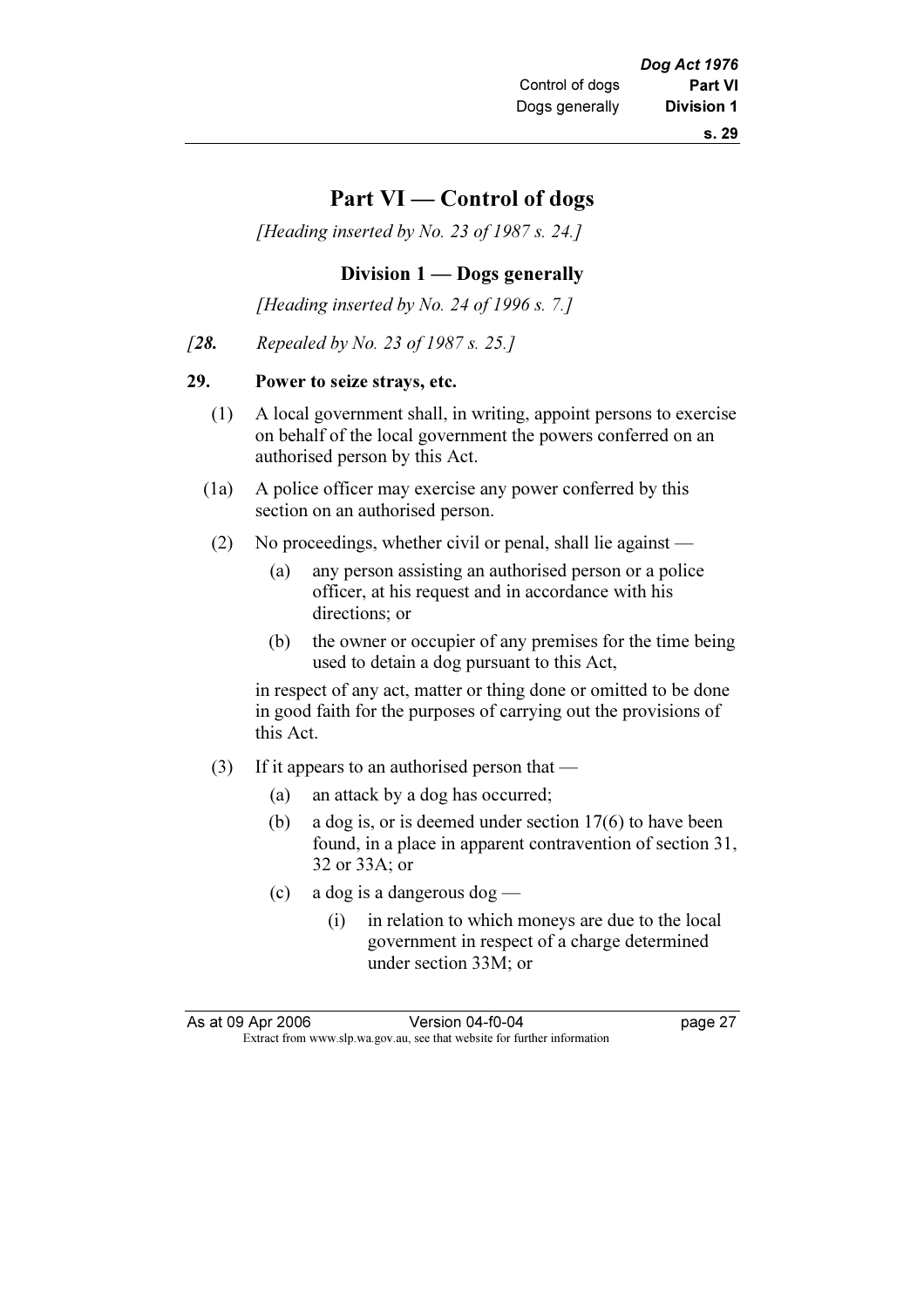- s. 29
- (ii) which is not registered under this Act,

the authorised person may —

- (d) seize and detain the dog; and
- (e) if he is in pursuit of the dog for the purpose of seizing it and he has reasonable grounds to believe that it is necessary to do so for that purpose, enter any premises, other (unless section 33G(1) applies) than a building or part of a building that is used for residential purposes.
- (4) Where a dog is seized pursuant to subsection (3) the authorised person may —
	- (a) cause it to be returned to the owner; or
	- (b) detain it,

 and the owner shall be liable to pay to the local government detaining the dog, if so required by the local government and whether or not payable to the local government, before the dog is returned to the owner the reasonable cost of returning the dog or of maintaining it during the period of detention, or both where that is appropriate, together with any charges levied in relation to the seizure and impounding of the dog and any other fees or charges relating to that dog which ought to have been, but had not been, paid under this Act, including any penalties imposed on, or costs or expenses payable by, the owner in respect of an offence, whether or not the dog is returned to the owner.

- (5) Any moneys due under this Act in relation to a dog for which the owner is liable may be recovered in any court of competent jurisdiction —
	- (a) by the person to whom they are due; or
	- (b) by the local government detaining the dog, (whether or not payable to that local government),

 as though they were a debt, and where any such moneys are so recovered by a local government they shall be disbursed by that local government to the persons or authorities entitled thereto.

| page 28 | Version 04-f0-04                                                         | As at 09 Apr 2006 |
|---------|--------------------------------------------------------------------------|-------------------|
|         | Extract from www.slp.wa.gov.au, see that website for further information |                   |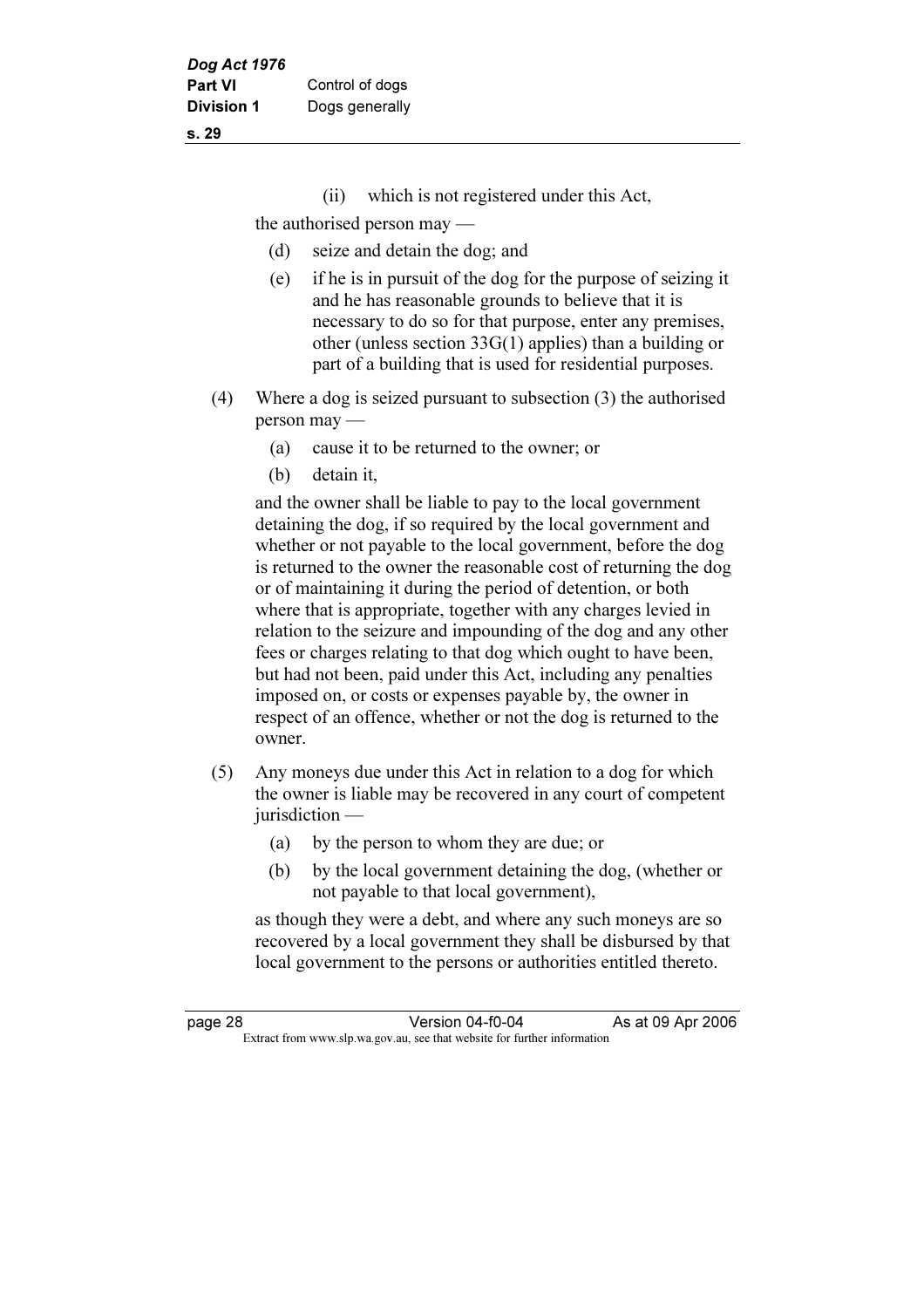- (5a) If he is satisfied on the balance of probabilities that an attack by a dog has or may have caused injury or damage, a Justice of the Peace may issue a warrant authorising any authorised person to seize the dog and —
	- (a) if the dog is a dangerous dog, detain and deal with it in accordance with section 33G; or
	- (b) otherwise, detain it pending the determination of an application under section 39.
- (5b) Where a warrant under subsection (5a) is issued in respect of a dog an authorised person —
	- (a) may seize and detain the dog, and if section  $33G(2)$ applies shall give the notice required by that subsection; and
	- (b) may enter any premises if he has reasonable grounds to believe that it is necessary to do so for the purpose of seizing the dog.
	- (6) Where a dog is seized under this section and is not forthwith returned to the owner it shall be detained in a pound maintained by a local government or at premises maintained by a prescribed body, or in any other suitable premises.
	- (7) An officer of a prescribed body who is authorised by that body for the purpose may receive and keep dogs in any premises maintained by that body for the care of dogs and in respect to any such dog that officer has and may exercise all or any of the powers of an authorised person or a local government under this section including the powers of disposal and sale.
	- (8) Where a dog is detained under subsection  $(3)$ 
		- (a) if the dog is wearing a registration tag or the owner is otherwise readily identifiable, the authorised person causing it to be detained shall also cause notice to be given to the owner in the prescribed manner and form as soon as is practicable; and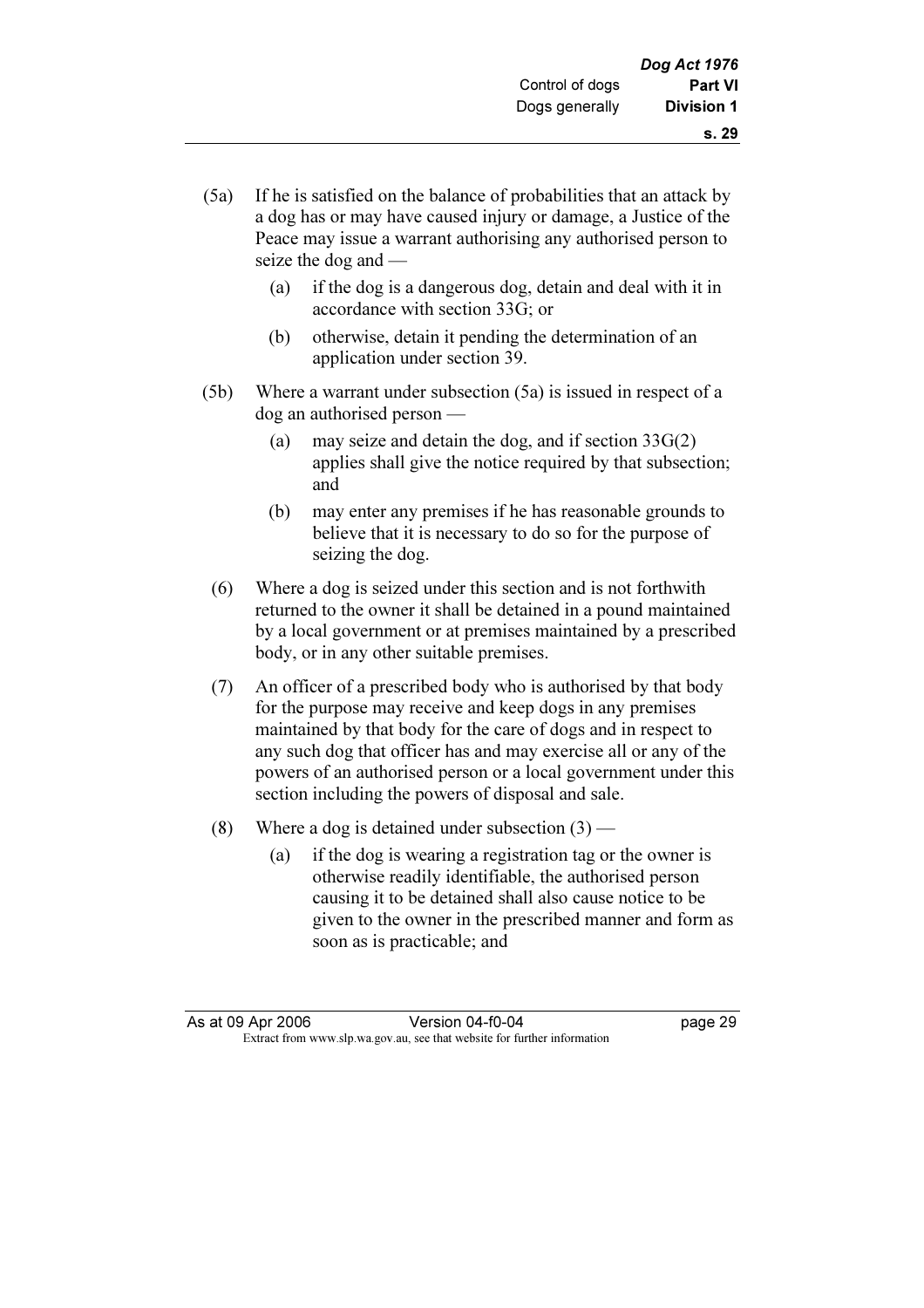|  | the dog shall be kept and maintained for a period of at<br>least 72 hours next following $-$ |  |
|--|----------------------------------------------------------------------------------------------|--|
|  | where notice is given under paragraph (a) the                                                |  |

- giving of that notice; or
- (ii) where no such notice is required to be given, the time the detention commenced,

 but, subject to this section, to the prior payment of any moneys required in accordance with subsection (4), to be paid to the local government detaining the dog, and to section 33G, or unless the dog is required to be detained as evidence of an offence, shall be delivered up to a person who produces satisfactory evidence of ownership or of his authority to take delivery of it.

- (8a) Where a dog is detained under subsection (5b) and, at the expiration of 7 days after the detention commenced no application has been made for an order for the destruction of the dog —
	- (a) if the dog is wearing a registration tag or the owner is otherwise readily identifiable, an authorised person shall cause notice to be given to the owner in the prescribed manner and form as soon as is practicable after the expiration of that period of 7 days;
	- (b) the dog shall be kept and maintained for a period of at least 72 hours next following —
		- (i) where notice is given under paragraph (a), the giving of that notice; or
		- (ii) where no such notice is required to be given, the expiration of that period of 7 days,

 but, subject to this section, shall be delivered up to a person who produces satisfactory evidence of ownership or of his authority to take delivery of it; and

 (c) the owner of the dog shall be liable to pay the reasonable cost of maintaining the dog during any period after the expiration of the period of 72 hours mentioned in

| page 30 | Version 04-f0-04                                                         | As at 09 Apr 2006 |
|---------|--------------------------------------------------------------------------|-------------------|
|         | Extract from www.slp.wa.gov.au, see that website for further information |                   |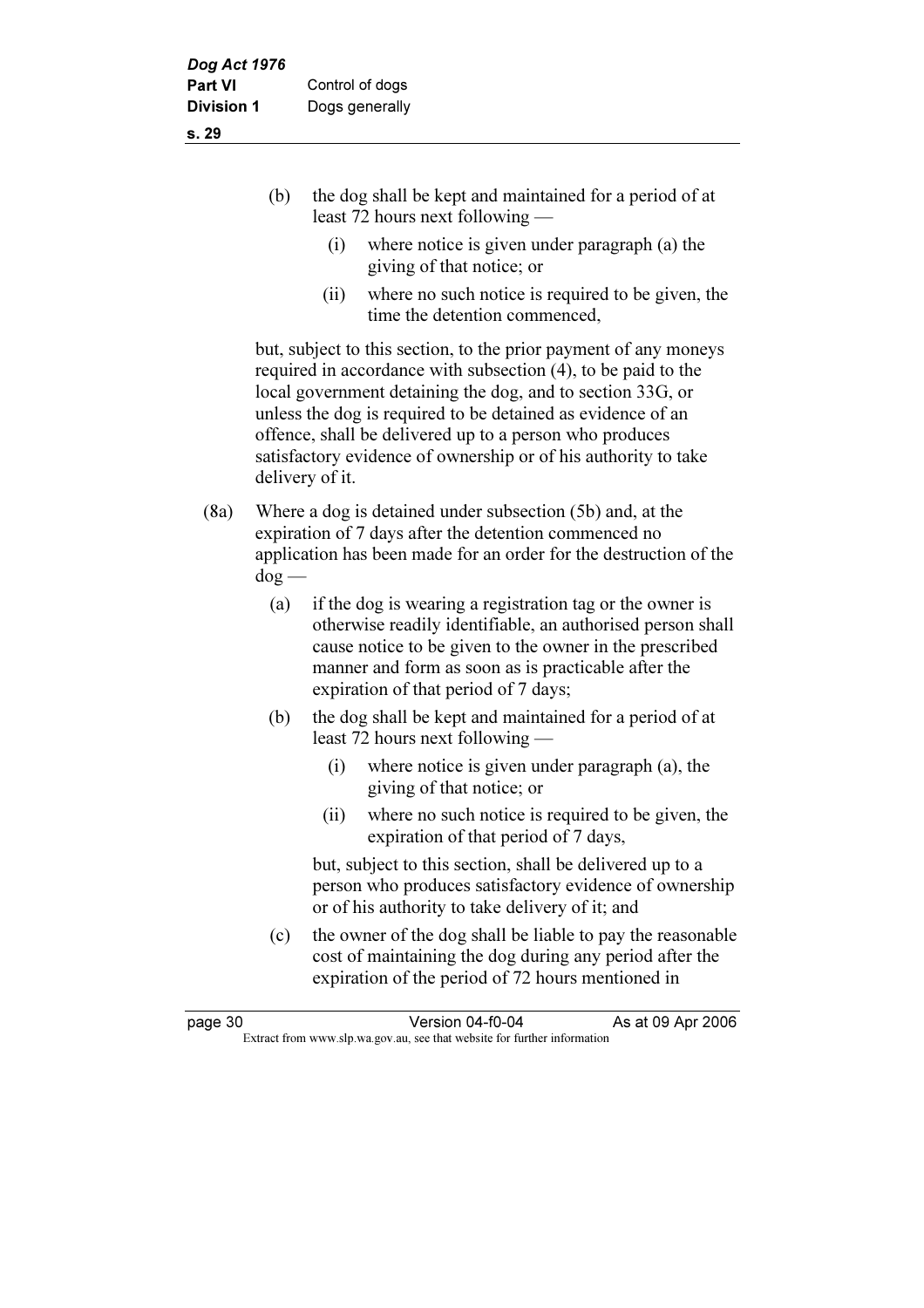- (8b) Notwithstanding section  $40(1)(ea)$ , where a dog is detained under subsection (5b) and, upon the determination of an application for an order for the destruction of the dog, the court does not make an order under section 40(1), subsection (8a)(a), (b) and (c) apply in relation to the dog as if the determination of the application were the expiration of the period of 7 days referred to in subsection (8a).
- (8c) Subsection (5) applies in relation to any moneys that the owner of a dog is liable to pay under subsection (8a)(c), or under subsection (8a)(c) as applied by subsection (8b).
- (9) In all cases where a dog seized under this section is returned to or claimed by the owner or a person on his behalf, the registration certificate for that dog may be required to be produced or, where the dog is not registered, that person may be required to register it before the dog is released.
- (10) Where a dog has been seized and detained, whether or not under this section, and —
	- (a) the dog is not claimed; or
	- (b) the person in whose name the dog is registered declines to resume possession of the dog; or
	- (c) any moneys due in relation to the dog are not paid; or
	- (d) section 33G(6) applies,

an authorised person may cause the dog to be destroyed.

 (11) A dog which is liable to be destroyed pursuant to subsection (10) may be disposed of by the local government or prescribed body or sold and the proceeds of the sale shall be the property of the local government or prescribed body detaining the dog and are not required to be accounted for to the owner.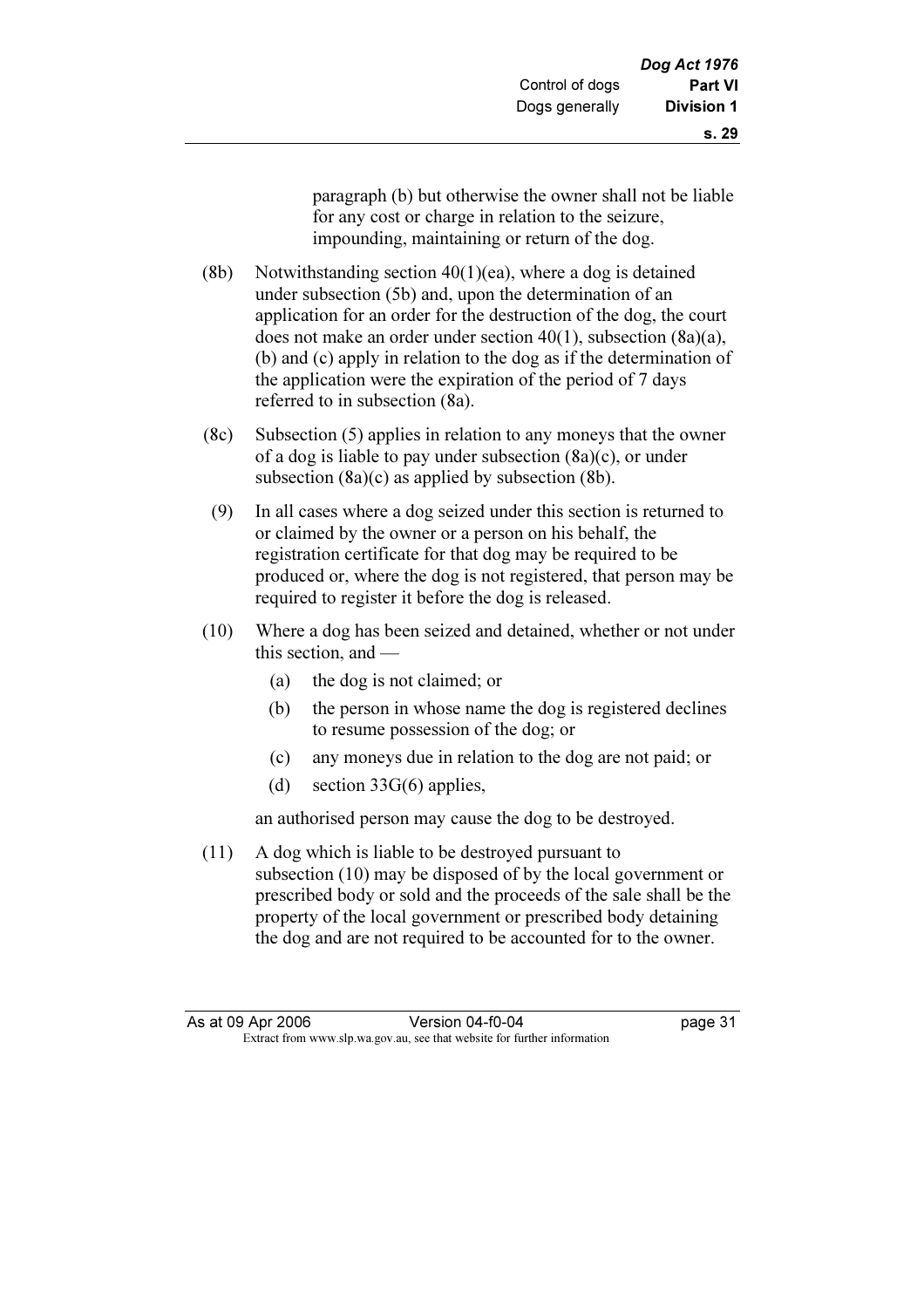(12) Where it is the opinion of an authorised person that a dog seized pursuant to this section is suffering from injury, disease or sickness to such an extent that it is impracticable to maintain the dog, or that any such disease is of a contagious or infectious kind, he may cause it to be destroyed upon the written authority of a registered veterinary surgeon, medical practitioner or environmental health officer.

- (13) Where an authorised person may seize a dog under subsection (3) but by reason of —
	- (a) the savagery of the dog; or
	- (b) repeated evasion of attempts at seizure; or
	- (c) other sufficient cause,

 it is, in the opinion of the authorised person, dangerous or impracticable to seize the dog, the dog may, subject to subsection (13a), be destroyed without being seized if —

- (d) the assistance of the owner, or some other person likely to be able to control the dog is not reasonably available; and
- (e) there is no other practicable way to enforce the provisions of this Act.
- (13a) A dog may be destroyed under subsection (13) only
	- (a) in a public place; or
	- (b) on premises that are not a public place if the occupier of those premises consents to the destruction.
- (14) A local government or an authorised person may cause a dog to be destroyed at the request of the owner of that dog, whether or not the dog has been seized or detained.
- (15) Where a dog is destroyed under this section, the owner is liable for the cost of both the destruction and the disposal of the dog.

[Section 29 amended by No. 23 of 1987 s. 26; No. 14 of 1996] s. 4; No. 24 of 1996 s. 8; No. 57 of 1997 s. 49; No. 10 of 1998 s. 29(1); No. 55 of 2004 s. 258.]

page 32 Version 04-f0-04<br>Extract from www.slp.wa.gov.au, see that website for further information Extract from www.slp.wa.gov.au, see that website for further information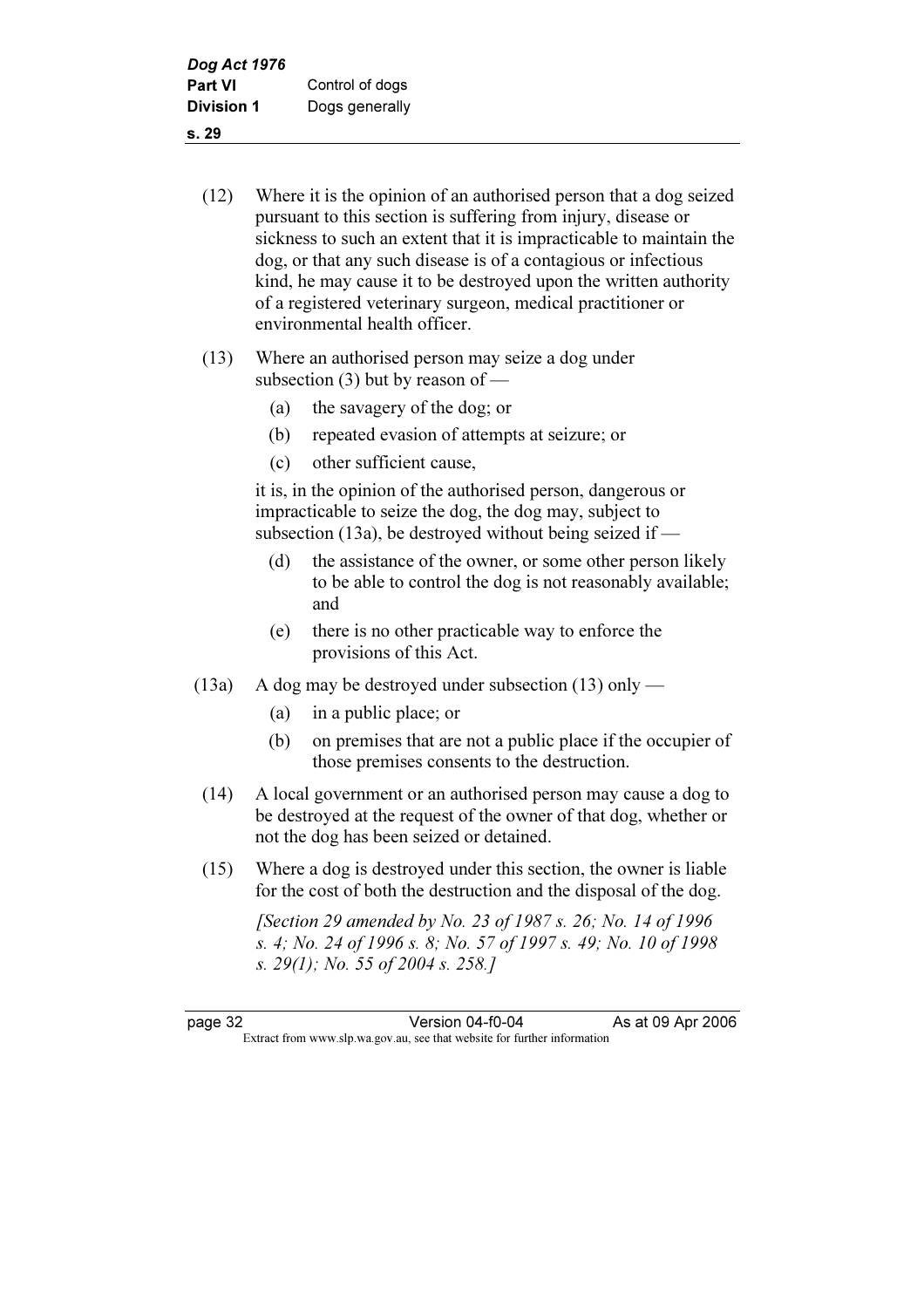#### 30. Dogs to wear collars, registration tags, etc.

- (1) A dog shall not be in a public place unless
	- (a) it is wearing a collar to which a valid registration tag under section 18 relating thereto is securely attached; and
	- (b) the name and residential address of the owner of the dog are legibly endorsed or inscribed on, or on an attachment to, the collar worn by the dog.
- (2) If a dog is at any time in a public place in contravention of subsection (1), every person liable for the control of the dog at that time commits an offence against that subsection unless he establishes a defence under section 33B.

 Penalty: Where the dog is a dangerous dog, \$1 000; otherwise, \$500.

- (3) A dog is exempt from the requirements of subsection  $(1)(a)$  if it  $i<sub>s</sub>$  —
	- (a) a greyhound participating in a greyhound race or trial held under a licence issued under the Racing and Wagering Western Australia Act 2003;
	- (b) a foxhound exempted from separate registration under section  $7(3)(d)$ ;
	- (c) a dog exempted from separate registration under section  $7(3)(e)$ ;
	- (d) a dog being exhibited for show purposes;
	- (e) a dog which, under the control of a responsible person, is being trained for or is participating in retrieving, duck hunting or some other customary sporting purpose; or
	- (f) a dog that is participating in an obedience trial or classes conducted under the auspices of the body known as the Canine Association of Western Australia (Inc.) or a body approved by the local government in whose district the obedience trial or classes are conducted.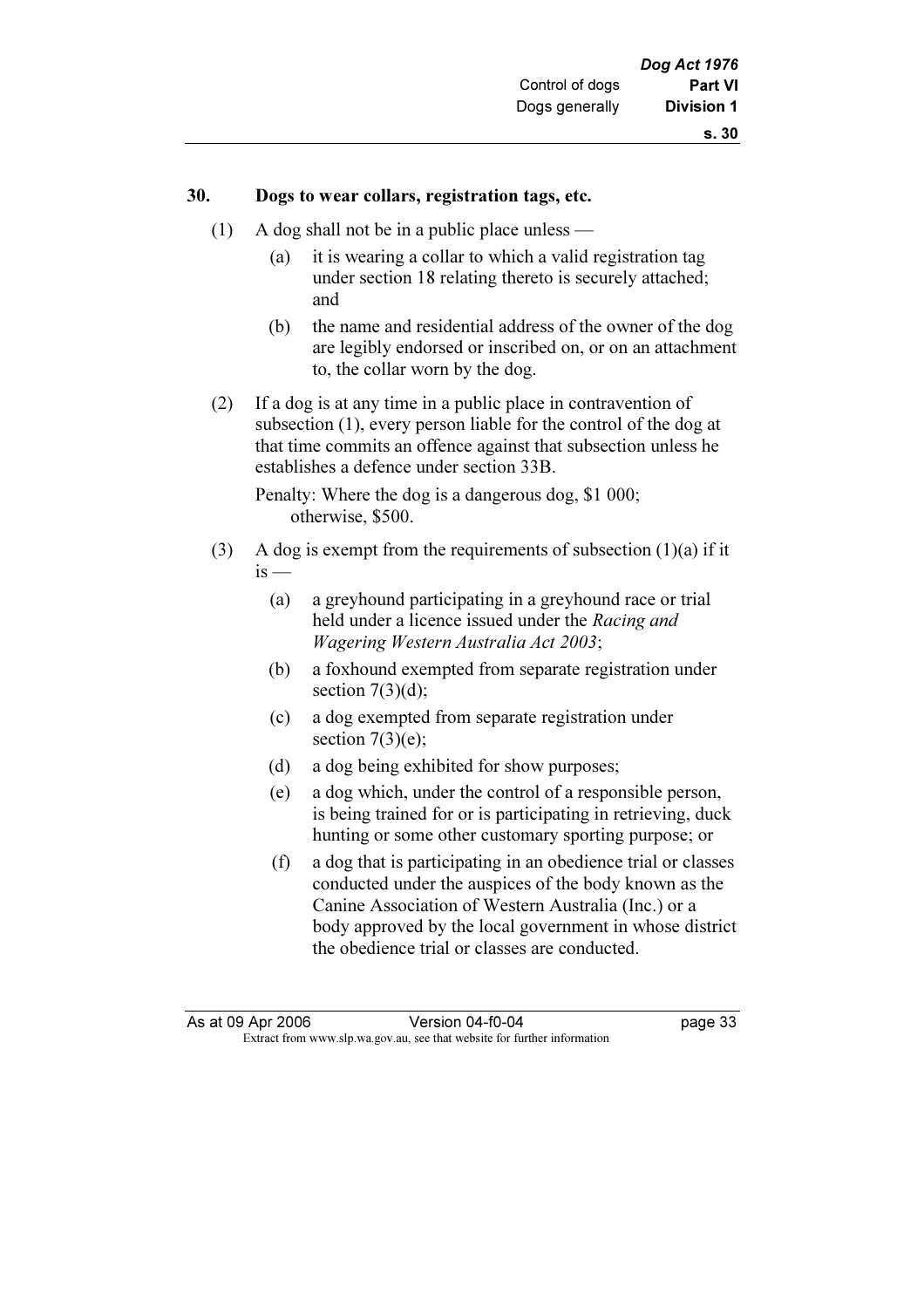# (4) A dog is exempt from the requirements of subsection  $(1)(b)$  if it is a dog to which subsection  $(3)(a)$ ,  $(b)$ ,  $(d)$ ,  $(e)$  or  $(f)$  applies.

[Section 30 inserted by No. 23 of 1987 s. 27; amended by No. 14 of 1996 s. 4; No. 24 of 1996 s. 16; No. 23 of 1998 s. 20; No. 35 of 2003 s. 220(2).]

# 31. Control of dogs in certain public places

- (1) A dog shall not be in a public place unless it is  $-$ 
	- (a) held by a person who is capable of controlling the dog; or
	- (b) securely tethered for a temporary purpose,

 by means of a chain, cord, leash or harness of sufficient strength and not exceeding the prescribed length.

- (2) A dog is exempt from the requirements of subsection (1) if
	- (a) it is in an area specified by a local government under section 51 as a dog exercise area;
	- (b) it is in a public place in an area of the State that is outside the metropolitan region or a townsite;
	- (c) it is in or on a vehicle or boat;
	- (d) it is being exhibited for show purposes;
	- (e) it is participating in an obedience trial or classes conducted under the auspices of the body known as the Canine Association of Western Australia (Inc.) or a body approved by the local government in whose district the obedience trial or classes are conducted;
	- (f) it is registered as being bona fide used in the droving or tending of stock and is being so used or is going to or returning from a place where it will be, or has been, so used;
	- (g) it is a foxhound in a registered pack bona fide engaged in hunting or hound exercise or in going to or returning from hunting or hound exercise; or

page 34 Version 04-f0-04 As at 09 Apr 2006<br>Extract from www.slp.wa.gov.au, see that website for further information Extract from www.slp.wa.gov.au, see that website for further information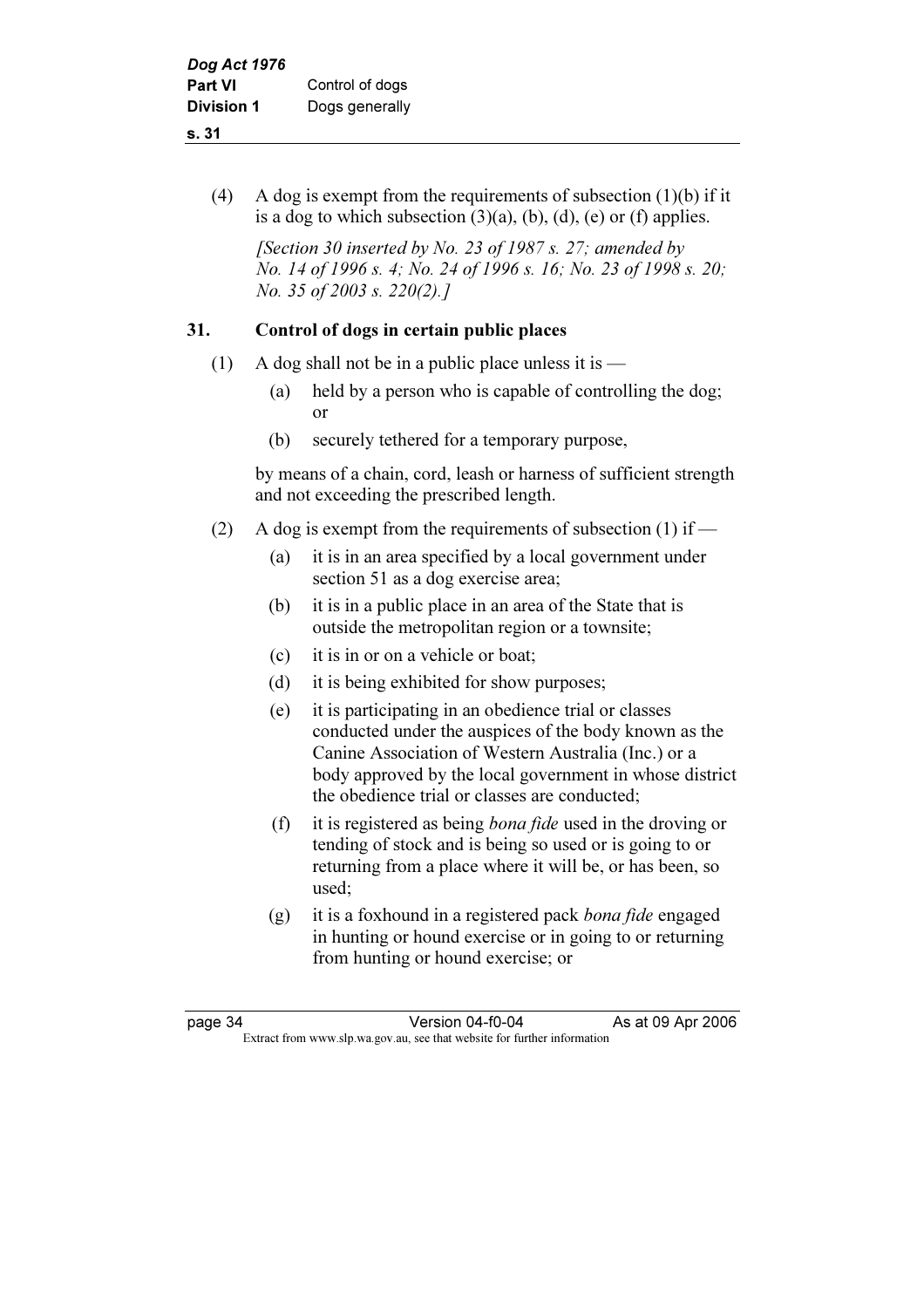- (h) it is being used for retrieving, duck hunting or other customary sporting purposes.
- (3) If a dog is at any time in any public place in contravention of subsection (1) every person liable for the control of the dog at that time commits an offence against that subsection unless he establishes a defence under section 33B.

 Penalty: Where the dog is a dangerous dog, \$4 000; otherwise, \$1 000.

[Section 31 inserted by No. 23 of 1987 s. 27; amended by No. 14 of 1996 s. 4; No. 24 of 1996 s. 16.]

## 32. Control of dogs in exercise areas and rural areas

- (1) A dog, not being a greyhound, shall not be in
	- (a) an area specified by a local government under section 51 as a dog exercise area; or
	- (b) a public place in an area of the State that is outside the metropolitan region or outside a townsite,

 unless section 31(1) is complied with or a competent person is in reasonable proximity to the dog.

- (2) A person is a competent person for the purposes of subsection (1) only if —
	- (a) he is a person who is liable for the control of the dog;
	- (b) he is capable of controlling it; and
	- (c) he is carrying and capable of attaching to the dog for the purpose of controlling it, a chain, cord, leash or harness of sufficient strength and not exceeding the prescribed length.
- (3) The exemptions in section 31(2) (other than paragraphs (a) and (b)) also apply for the purposes of subsection (1).
- (4) If a dog is at any time in any place in contravention of subsection (1) every person liable for the control of the dog at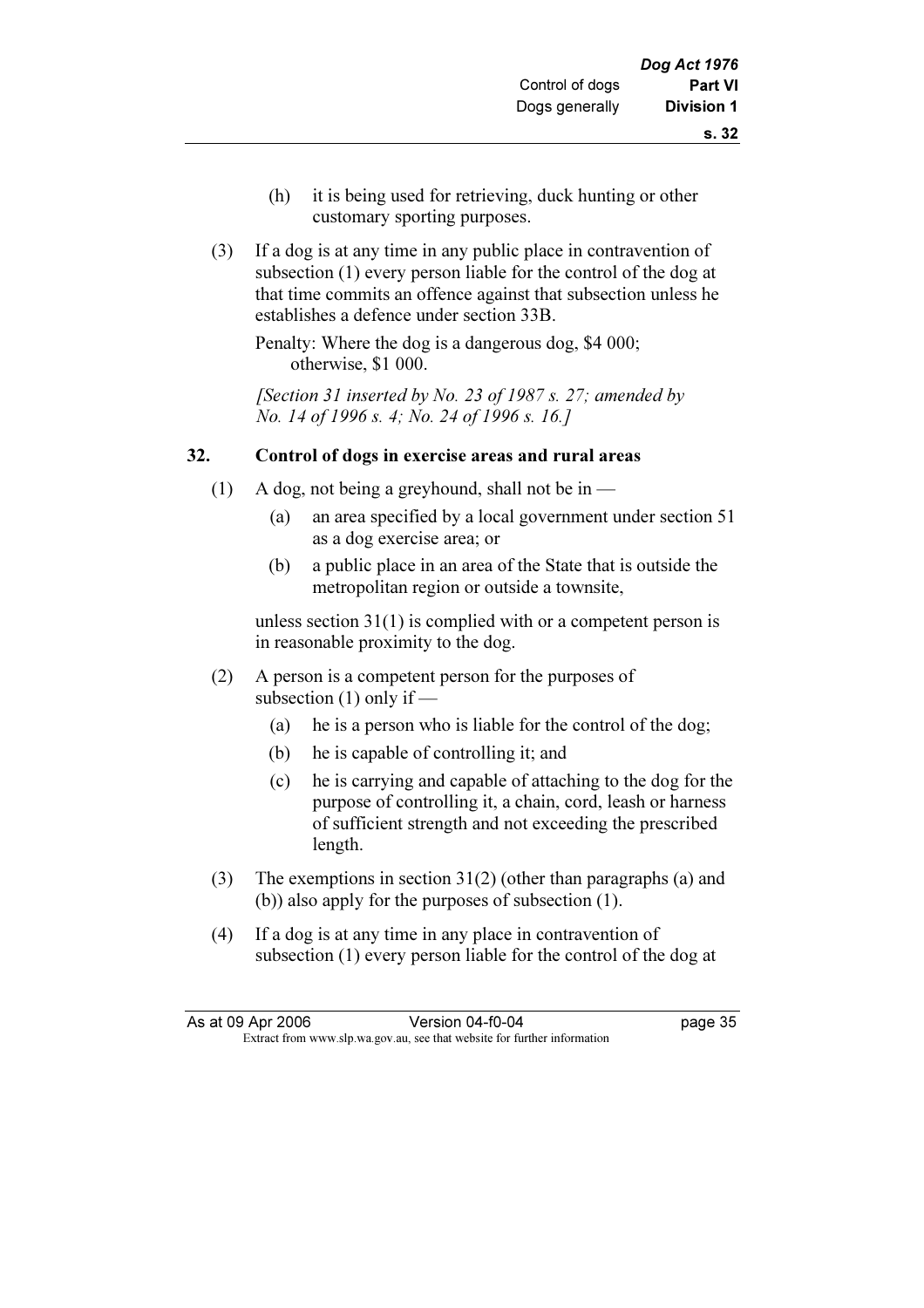that time commits an offence against that subsection unless he establishes a defence under section 33B.

 Penalty: Where the dog is a dangerous dog, \$4 000; otherwise, \$1 000.

 (5) A local government must specify under section 51(bb) such dog exercise areas as are, in the opinion of the local government, sufficient in number, and suitable, for the exercising of dogs in the district.

[Section 32 inserted by No. 23 of 1987 s. 27; amended by No. 14 of 1996 s. 4; No. 24 of 1996 s. 16.]

#### 33. Special provision for greyhounds

- (1) A greyhound shall, except while it is on premises occupied by its owner, be muzzled in such a manner as will prevent it from biting a person or animal.
- (2) Section 31 applies to a greyhound subject to the following modifications —
	- (a) the exemptions in subsection  $(2)(a)$  and (b) of that section shall not apply;
	- (b) a greyhound is exempt from section 31(1) while it is participating in a greyhound race or trial held under a licence issued under the Racing and Wagering Western Australia Act 2003; and
	- (c) for the purposes of subsection  $(1)(a)$  of that section, a person shall be conclusively deemed to be incapable of controlling a greyhound if it is one of more than 2 greyhounds held by him at one time.
- (3) If a greyhound is at any time not muzzled as required by subsection (1) every person liable for the control of the dog at that time commits an offence against that subsection unless he establishes a defence under section 33B.

Penalty: \$2 000.

page 36 Version 04-f0-04 As at 09 Apr 2006<br>Extract from www.slp.wa.gov.au, see that website for further information Extract from www.slp.wa.gov.au, see that website for further information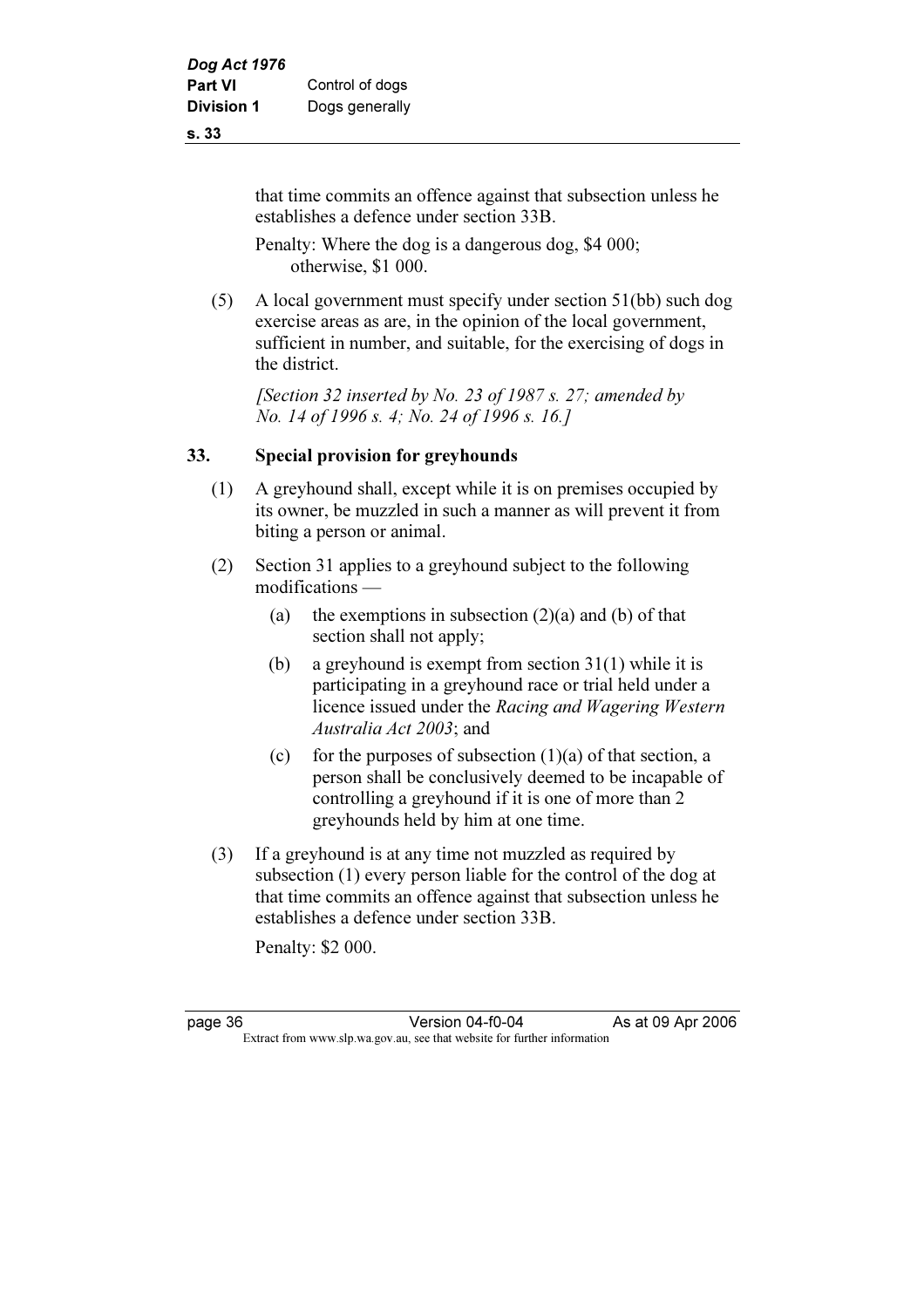[Section 33 inserted by No. 23 of 1987 s. 27; amended by No. 24 of 1996 s. 16; No. 23 of 1998 s. 20; No. 35 of 2003 s. 220(3).]

#### 33A. Control of dogs in places that are not public

- (1) A dog shall not be in any place that is not a public place unless —
	- (a) consent to its being there has been given
		- (i) by the occupier or a person apparently authorised to consent on behalf of the occupier; or
		- (ii) if the place is unoccupied, by the owner or a person apparently authorised to consent on behalf of the owner; or
		- (iii) if the place is an enclosed field, paddock, yard or other place in which animals or birds are confined, by the owner of all such animals or birds;
- or
	- (b) it is held or tethered as required by section 31(1).
	- (2) A dog is exempt from the requirements of subsection (1) if it  $is -$ 
		- (a) in a pet shop or premises used for the practice of a registered veterinary surgeon; or
		- (b) in or on a vehicle or boat.
	- (3) If a dog is at any time in any place in contravention of subsection (1) every person liable for the control of the dog at that time commits an offence against that subsection unless he establishes a defence under section 33B.

 Penalty: Where the dog is a dangerous dog, \$4 000; otherwise, \$1 000.

[Section 33A inserted by No. 23 of 1987 s. 27; amended by No. 24 of 1996 s. 16.]

As at 09 Apr 2006 Version 04-f0-04 page 37 Extract from www.slp.wa.gov.au, see that website for further information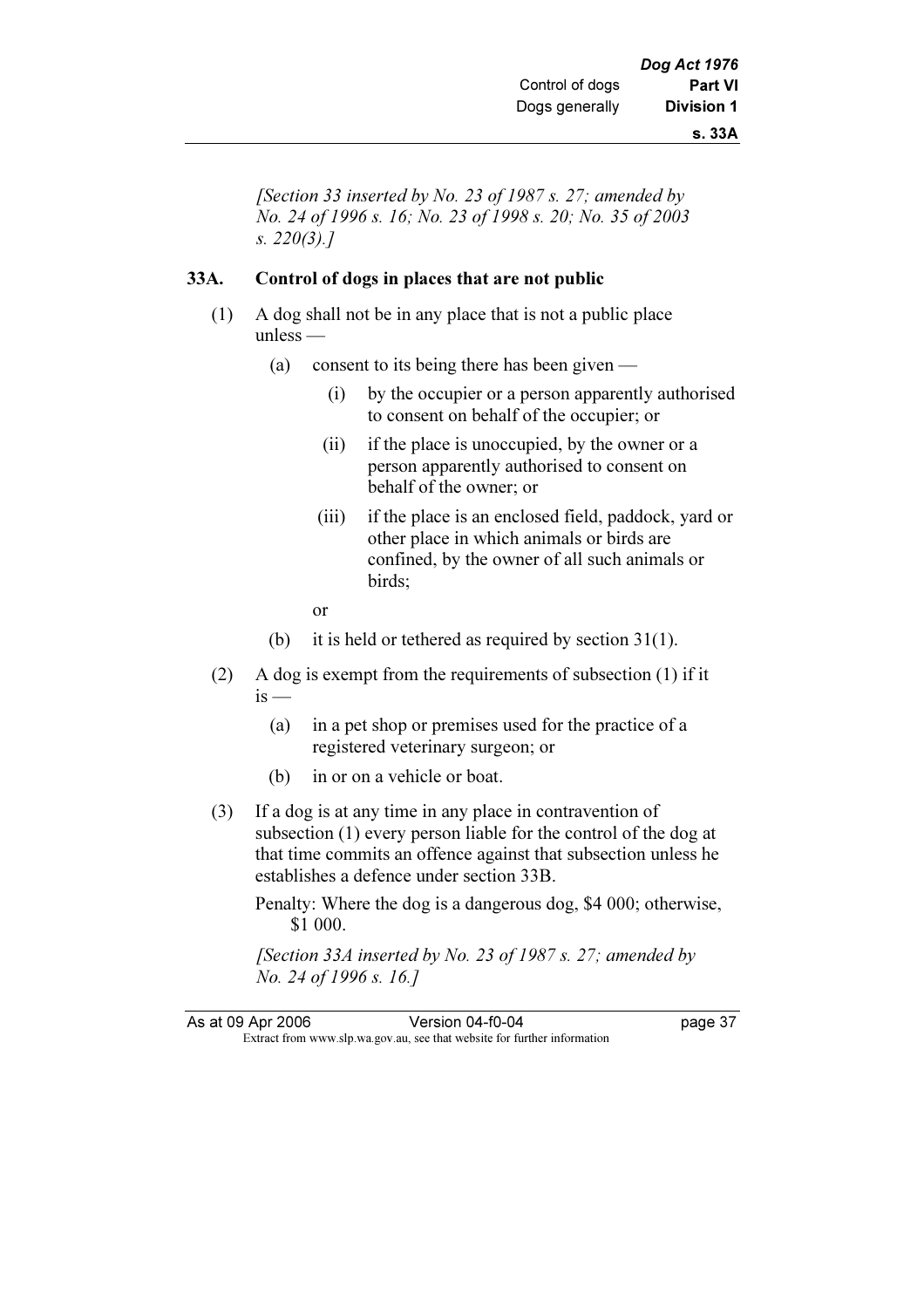#### 33B. Defences applicable to sections 30(1), 31(1), 32(1), 33(1) and 33A(1)

 It is a defence to a charge of an offence of contravening section 30(1), 31(1), 32(1), 33(1) or 33A(1) if the person charged satisfies the court —

- (a) in the case of any person, that he took all reasonable precautions and exercised all due diligence to avoid the contravention;
- (b) in the case of the occupier of premises where the dog is ordinarily kept or ordinarily permitted to live, that —
	- (i) he has fulfilled the requirements of paragraph (a); or
	- (ii) that at the material time the dog was in fact owned by some other person (whom he shall identify) over the age of 18 years;
- or
	- (c) in the case of the owner or the registered owner, that
		- (i) he fulfilled the requirements of paragraph (a); or
		- (ii) that at the material time the dog was in the possession or control of some other person without his consent, express or implied.

[Section 33B inserted by No. 23 of 1987 s. 27.]

# 33C. Saving

 Nothing in this Part shall be read as limiting any other written law whereby the entry or presence of dogs in any place is prohibited, controlled or restricted.

[Section 33C inserted by No. 23 of 1987 s. 27.]

# 33D. Dog attacks, etc.

 (1) If a dog attacks or chases any person, or any animal owned by or in the charge of another person, whether or not any injury is

page 38 Version 04-f0-04 As at 09 Apr 2006<br>Extract from www.slp.wa.gov.au, see that website for further information Extract from www.slp.wa.gov.au, see that website for further information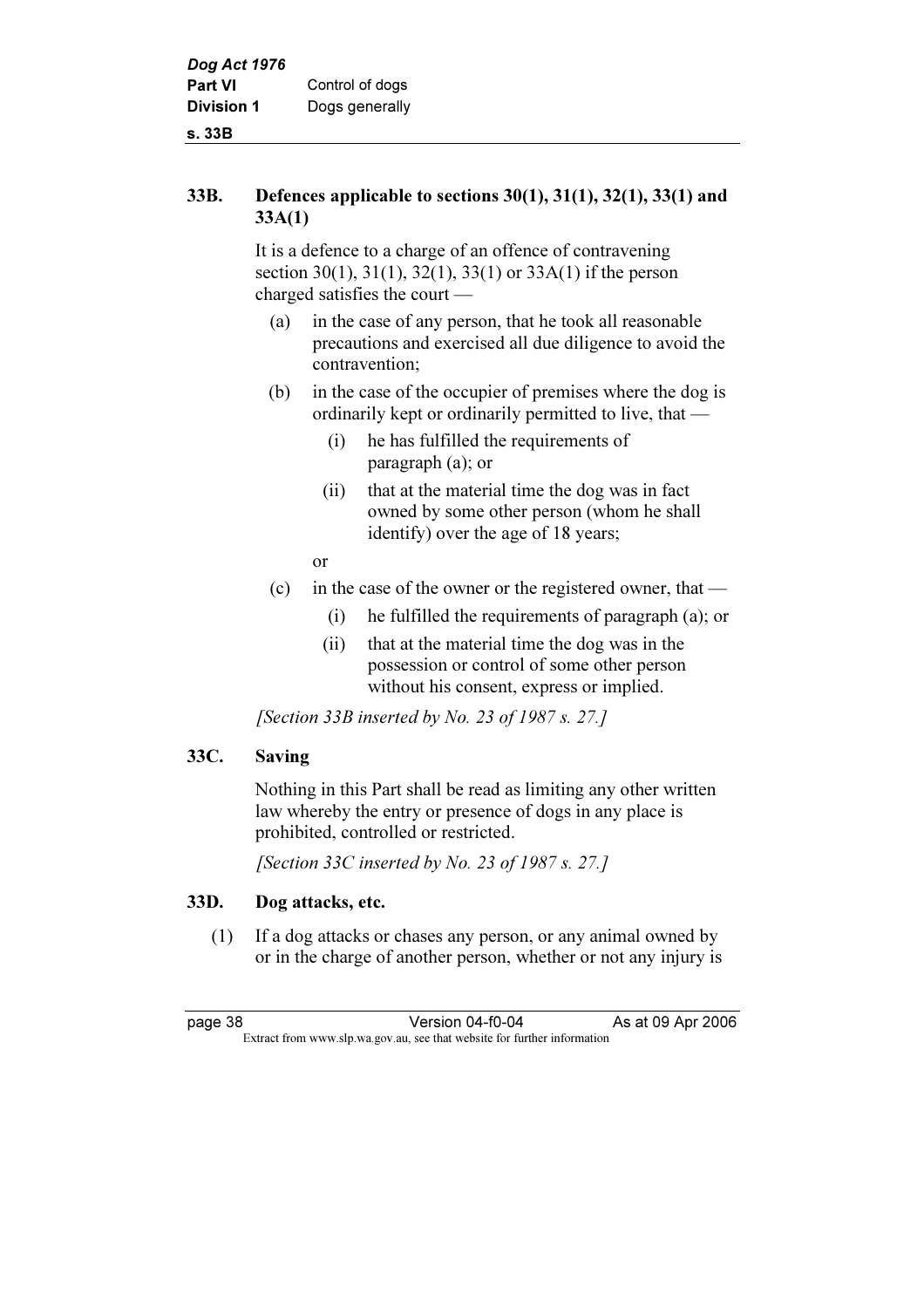- (a) in the case of any person, unless he satisfies the court that the dog was being used in good faith in the reasonable defence of any person or property or for the droving or removal of any animal found trespassing;
- (b) in the case of the occupier of premises where the dog is ordinarily kept or ordinarily permitted to live, unless he satisfies the court that at the material time the dog was in fact owned by some other person (whom he shall identify) over the age of 18 years; or
- (c) in the case of the owner or the registered owner, unless he satisfies the court that at the material time the dog was in the possession or control of some other person without his consent, express or implied.

Penalty: \$10 000.

- (2) A person shall not set on or urge a dog to attack or chase any person or any animal owned by or in the charge of another person, whether or not any injury is caused, except in good faith —
	- (a) in the reasonable defence of any person or property; or
	- (b) for the droving or removal of any animal if
		- (i) the owner or person in charge of the animal consents to the droving or removal; or
		- (ii) the animal is found trespassing.

Penalty: \$10 000, or 12 months imprisonment, or both.

[Section 33D inserted by No. 23 of 1987 s. 27; amended by No. 24 of 1996 s. 9 and 16.]

# Division 2 — Dangerous dogs

[Heading inserted by No. 24 of 1996 s. 10.]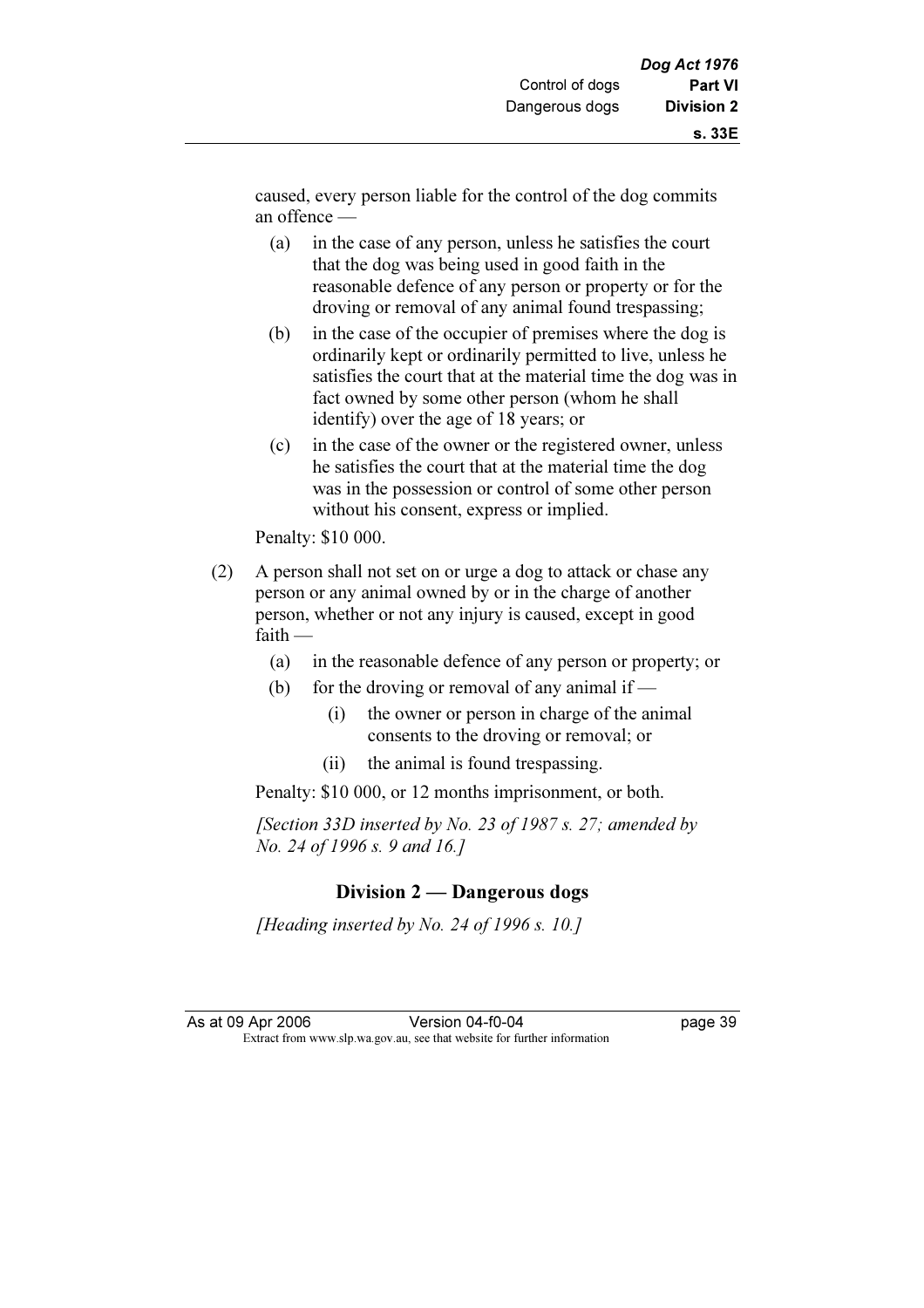### 33E. A dog may be declared to be a dangerous dog

- (1) A local government, or on behalf of the local government an authorised person or person specifically authorised by the local government for the purposes of this section either generally or in a particular case, may, by a notice in writing given in accordance with section 33F, declare a dog to be a dangerous dog if, in the opinion of the local government or that person —
	- (a) the dog has caused injury or damage by an attack on, or chasing, a person, animal or vehicle;
	- (b) the dog has, repeatedly, shown a tendency
		- (i) to attack, or chase, a person, animal or vehicle even though no injury has been caused by that behaviour; or
		- (ii) to threaten to attack;

or

- (c) the behaviour of the dog meets other criteria prescribed for the purpose of this section.
- (2) For the purpose of subsection  $(1)(b)$ , a dog to which section 30(3) applies shall not be taken to show a tendency to attack, or chase, in carrying out the activities referred to in section 30(3) in relation to a dog of that kind.
- (3) The owner of a dog declared to be a dangerous dog, or detained under this Division, shall have the rights referred to in this Division to object and to apply for a review.

[Section 33E inserted by No. 24 of 1996 s. 10; amended by No. 10 of 1998 s. 29(1); No. 55 of 2004 s. 259.]

# 33F. Owner to be notified of making of declaration, and as to control requirements

 (1) The local government, or the person by whom the declaration was made on behalf of the local government, must give written notice declaring a dog to be a dangerous dog to the owner of

page 40 Version 04-f0-04 As at 09 Apr 2006<br>Extract from www.slp.wa.gov.au, see that website for further information Extract from www.slp.wa.gov.au, see that website for further information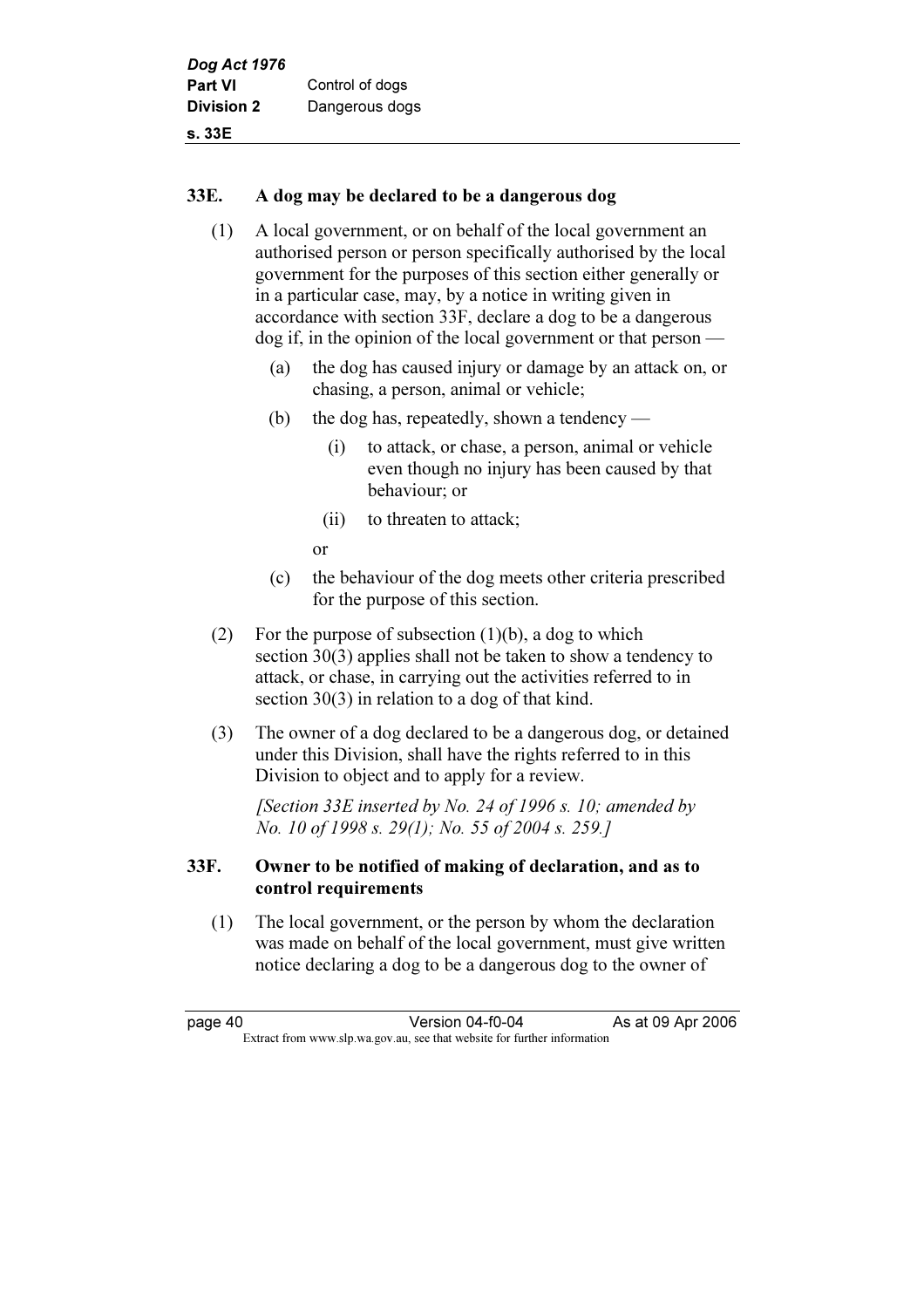that dog, and may by that notice impose an order as to control requirements in respect of the dog.

- (2) A notice to be given under subsection  $(1)$ 
	- (a) shall give reasons for the making of the declaration;
	- (b) shall specify that the owner has a right under this Division, to be exercised within not more than 7 days after the giving of the notice, either —
		- (i) to lodge a written objection with the local government, with a subsequent right to apply to the State Administrative Tribunal for a review of the decision made by the local government on the objection; or
		- (ii) to apply directly to the State Administrative Tribunal for a review,

 as to the declaration or as to any control requirement imposed, or as to both; and

- (c) if an order as to any control requirements is to be imposed on the owner, shall set out —
	- (i) the terms and conditions of that order; and
	- (ii) the date, or respective dates, by which the owner must comply with any such requirement.
- (3) Whether or not any objection is lodged or application for review is made, the declaration of a dog as a dangerous dog has, subject to subsection (4) and to the terms and conditions of the order as to control requirements imposed by that notice, effect upon the giving of a notice under subsection (1) and thereafter —
	- (a) the owner is required, in accordance with section  $33K(1)$ , to ensure that any other person liable for the control of the dog is made aware of the declaration;
	- (b) any person liable for the control of the dog shall cause the dog to be muzzled, in such a manner as will prevent it from biting a person or animal, at all times —
		- (i) in any public place; and

| As at 09 Apr 2006 | Version 04-f0-04                                                         | page 41 |
|-------------------|--------------------------------------------------------------------------|---------|
|                   | Extract from www.slp.wa.gov.au, see that website for further information |         |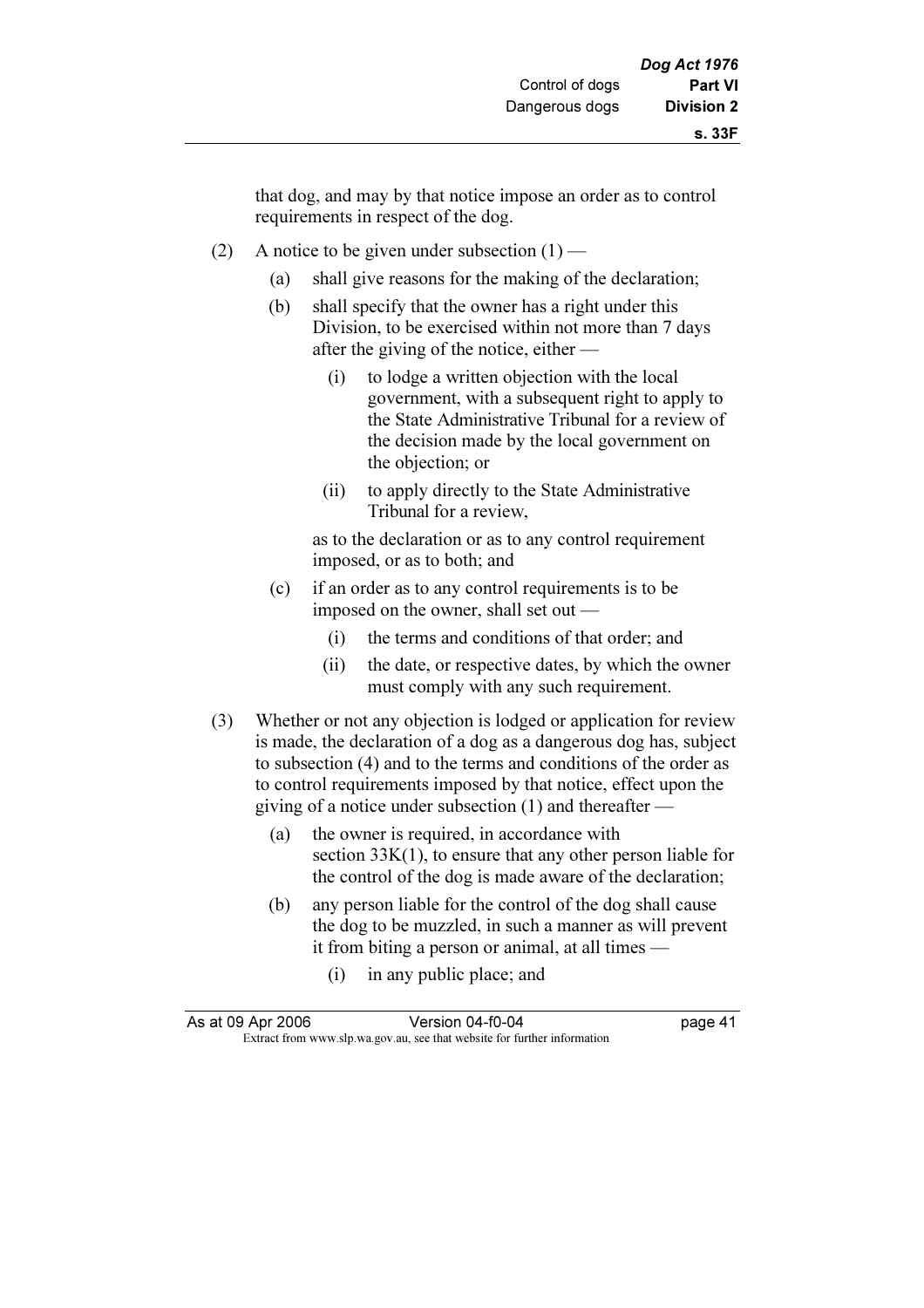s. 33F

 (ii) in such other circumstances as may be specified in the order as to control requirements;

and

- (c) if so required by the order, a person liable for the control of the dog shall ensure that the dog is kept —
	- (i) on a leash or chain, by a person physically able to control the dog, when in a dog exercise area and in such other circumstances as may be specified; and
	- (ii) under continuous supervision, by a person physically able to control the dog, in such circumstances as may be specified.
- (4) The terms and conditions of an order as to control requirements, other than such as have effect under subsection (3), shall have effect on such date, or respective dates, as are specified in the notice given under subsection (1) imposing the order unless an objection is lodged or an application for review is made, in which case any such term or condition of the order to which the objection or application for review relates shall not have effect until the objection, and any relevant application, has been determined.
- (5) In making any order imposing control requirements in respect of a dog the local government or the person giving the notice on behalf of the local government may set out any term or condition, of any kind, which is considered necessary to prevent, or reduce the likelihood of, that dog attacking, including any requirement referred to in subsection (3)(b)(ii) or  $(3)(c)$  or a requirement —
	- (a) that the dog be confined in, or excluded from, any area specified;
	- (b) that any enclosure within which the dog is kept be constructed —
		- (i) so as to restrict access by young children;
		- (ii) so that the dog cannot escape from it; and

| page 42 | Version 04-f0-04                                                         | As at 09 Apr 2006 |
|---------|--------------------------------------------------------------------------|-------------------|
|         | Extract from www.slp.wa.gov.au, see that website for further information |                   |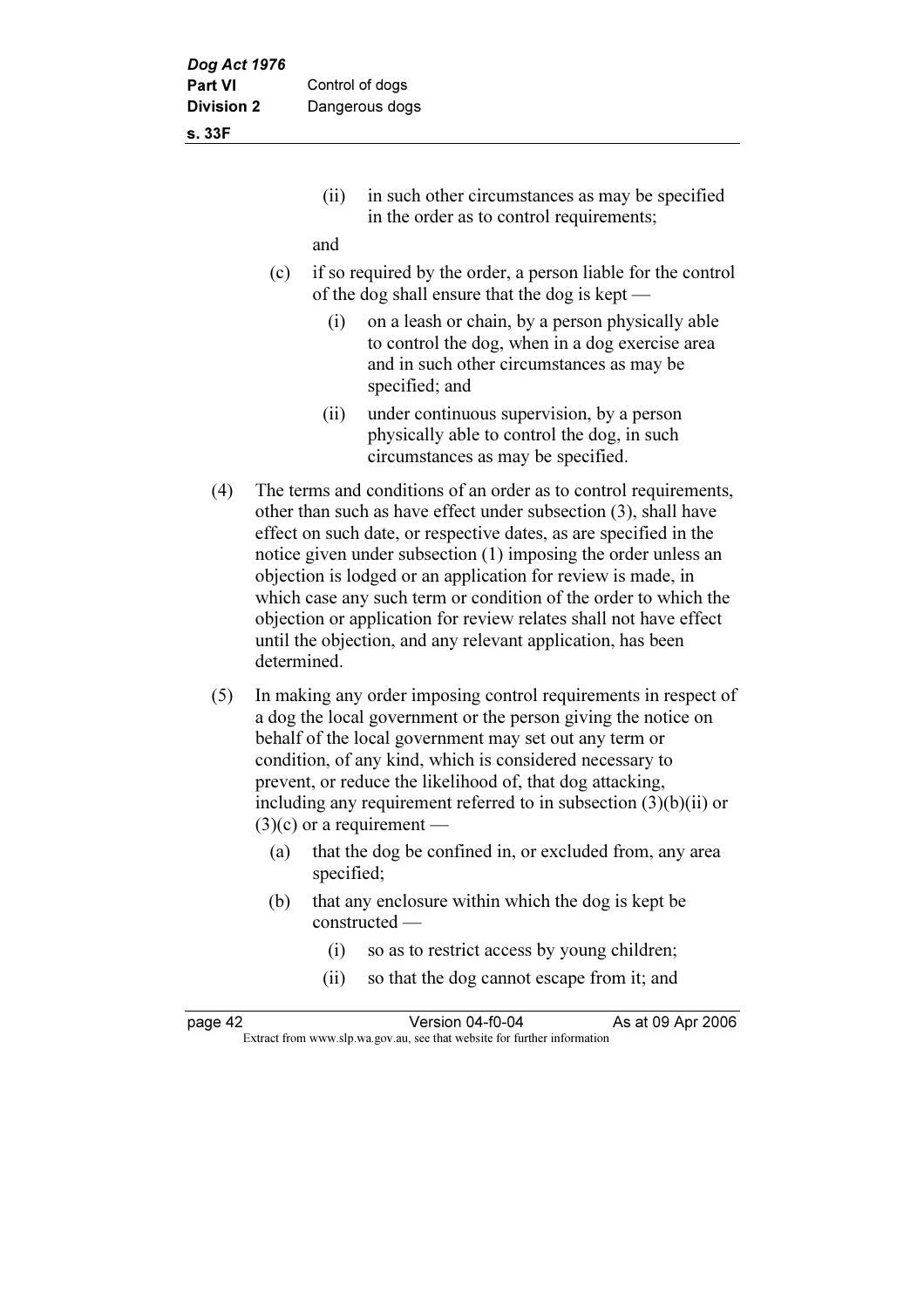- (iii) so that it complies with any prescribed requirement;
- (c) that the owner ensure that at all times, or at such times as may be specified in the order, the dog wears a distinctive collar or device, of a kind prescribed or as approved by the local government, to warn people that the dog is dangerous; or
- (d) that the owner ensure that at any entrance to premises where the dog is kept signs, of a kind prescribed or as approved by the local government, are displayed to warn people that a dangerous dog is kept there.
- (6) Where an objection is lodged with a local government in accordance with subsection (2)(b)(i) the local government shall consider it and —
	- (a) if the local government dismisses the objection, the owner may, within 7 days after the giving of a notice by the local government as to the dismissal of the objection, apply to the State Administrative Tribunal for a review of the decision; or
	- (b) if the local government has not given notice to the owner stating that the objection has been considered, and setting out its determination on the objection, within 35 days after the giving under subsection (1) of the notice of the making of the declaration, the owner may, within 42 days after the giving of the notice under subsection (1) , apply to the State Administrative Tribunal for a review of the decision to which the owner objected.
- (7) Where a local government gives notice of the dismissal of an objection under this section, that notice must set out the reason for the dismissal of the objection.
- (8) The local government of a district in which the dog is at that time ordinarily kept may, by written notice to the owner of the dog, vary the terms and conditions of any order as to control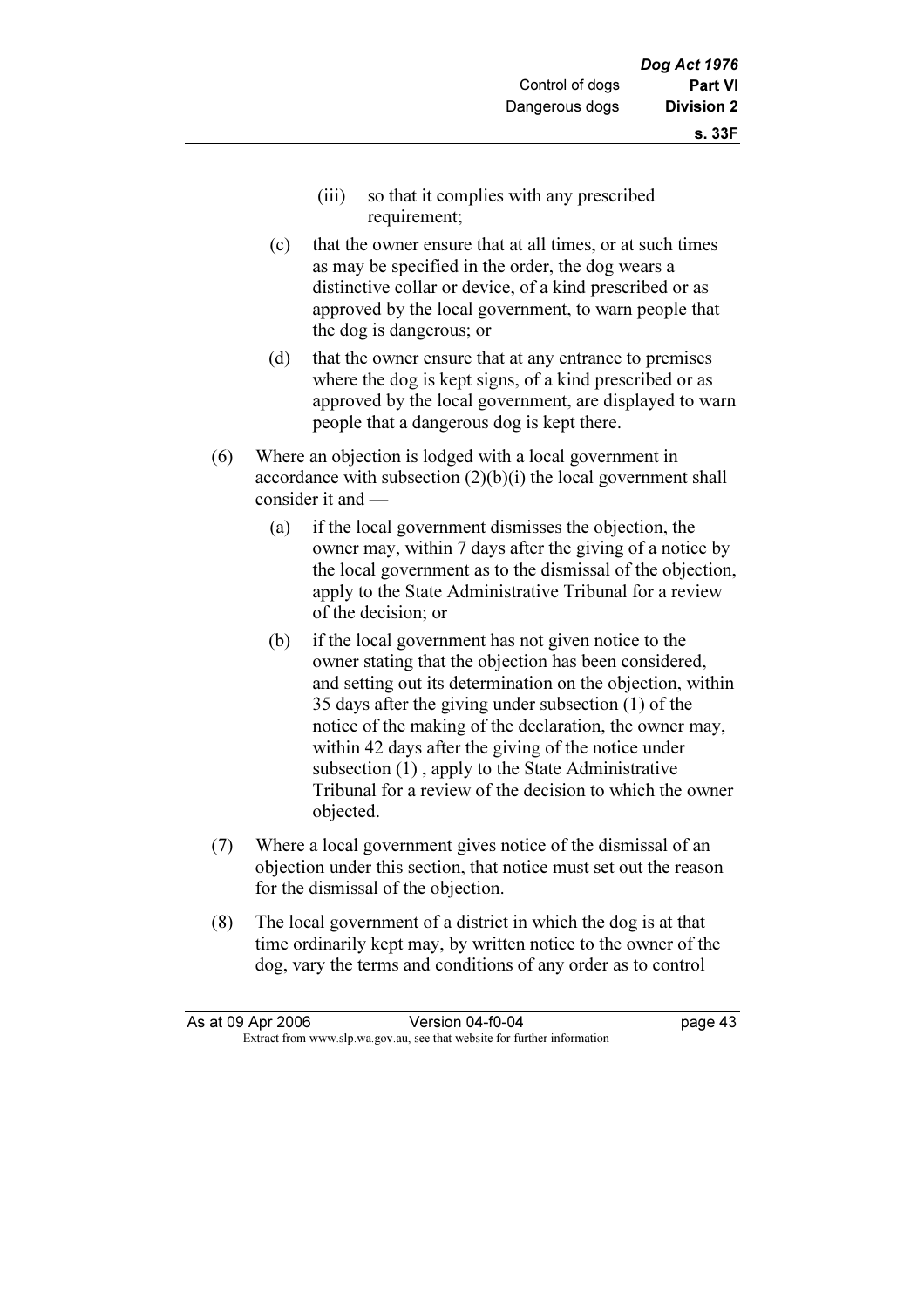requirements which has been imposed, and any such notice of variation shall be dealt with as though it were, and is subject to the same provisions as to objection and review as, a notice given under subsection (1).

- (9) Where a dog is declared to be a dangerous dog an authorised person may, at any reasonable time, enter any premises other than a building or part of a building that is used for residential purposes, being premises —
	- (a) where the dog is ordinarily kept; or
	- (b) which he has reasonable grounds to believe that it is necessary to enter for the purpose of this section,

 to ascertain whether or not the owner has complied with the requirements imposed by or under this section.

[Section 33F inserted by No. 24 of 1996 s. 10; amended by No. 10 of 1998 s. 29(1); No. 55 of 2004 s. 260 and 268.]

# 33G. Seizure and destruction

- (1) Where an authorised person or a police officer has reasonable grounds to believe that an attack by a dangerous dog has occurred, whether or not a warrant has been applied for under section 29(5a), that authorised person or police officer may, if he has reasonable grounds to believe it is necessary to do so, enter onto or into any premises and there seize the dog and thereafter the dog may be detained under section 29(3).
- (2) On the dog being so detained pursuant to subsection (1) the local government or an authorised person must give notice in writing, in addition to any notice required by section 29, to the owner of the dog —
	- (a) informing the owner of the seizure and of the place where the dog is detained;
	- (b) giving reasons for the seizure;
	- (c) stating that, whether or not the dog is claimed, the local government proposes to cause the dog to be destroyed,

page 44 Version 04-f0-04 As at 09 Apr 2006<br>Extract from www.slp.wa.gov.au, see that website for further information Extract from www.slp.wa.gov.au, see that website for further information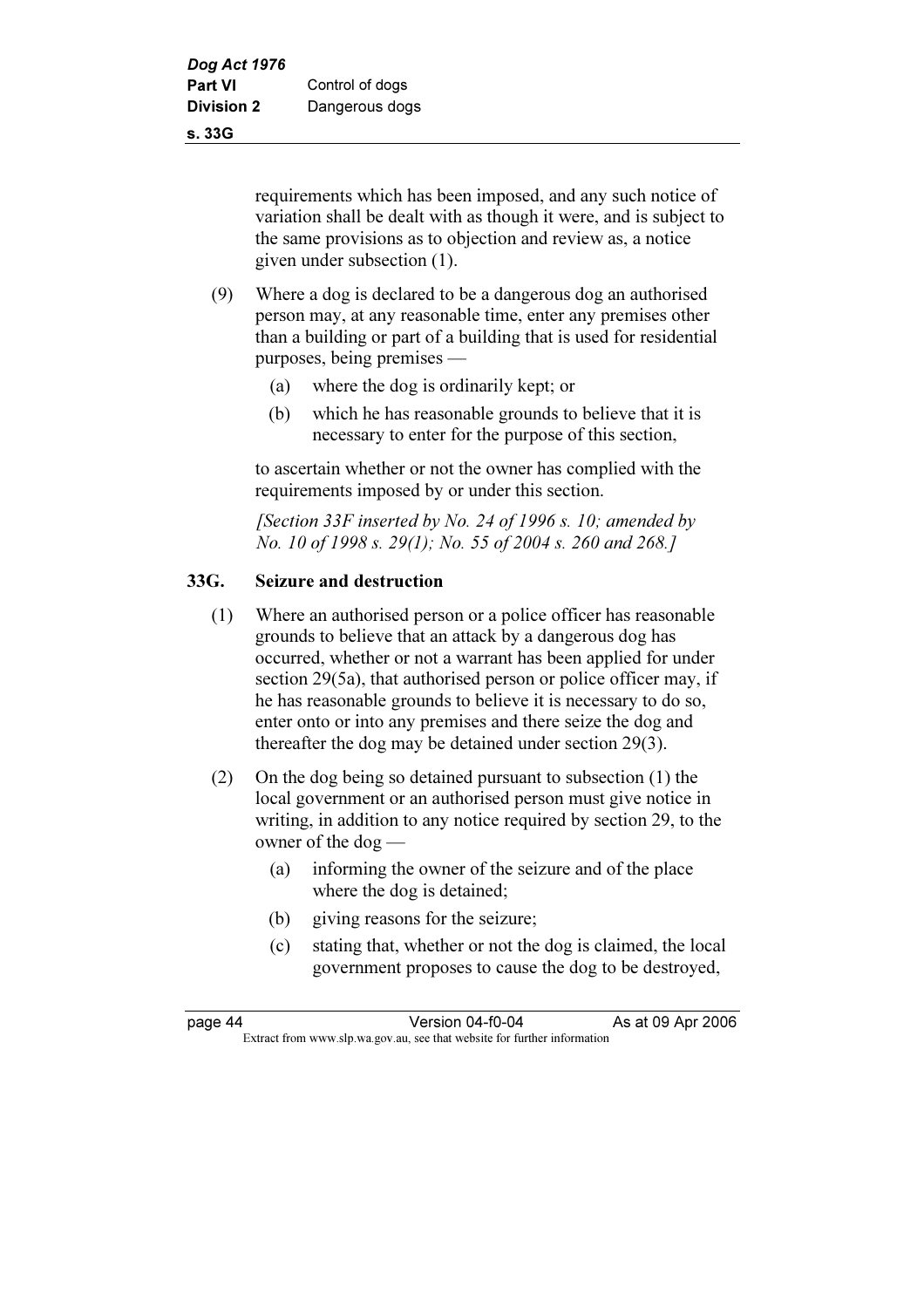at a time specified not earlier, unless the owner otherwise consents, than 10 days after the giving of the notice; and

- (d) specifying that the owner has a right under this Division, to be exercised within not more than 7 days after the giving of the notice, either —
	- (i) to lodge a written objection with the local government, with a subsequent right to apply to the State Administrative Tribunal for a review of the decision made by the local government on the objection; or
	- (ii) to apply directly to the State Administrative Tribunal for a review,

where, and as soon as, that is practicable.

- (3) The local government shall cause a dog seized under this section to be detained until any objection which is received has been considered, the time for making an application to the State Administrative Tribunal for a review has passed, and if an application is made that application has been determined.
- (4) Where an objection is lodged with a local government in accordance with subsection  $(2)(d)(i)$  the local government shall consider it and —
	- (a) if the local government dismisses the objection, the owner may, within 7 days after the giving of a notice by the local government as to the dismissal of the objection, apply to the State Administrative Tribunal for a review of the decision; or
	- (b) if the local government has not given notice to the owner stating that the objection has been considered, and setting out its determination on the objection, within 35 days after the giving under subsection (2) of the notice of the seizure of the dog, the owner may, within 42 days after the giving of that notice under subsection (2) , apply to the State Administrative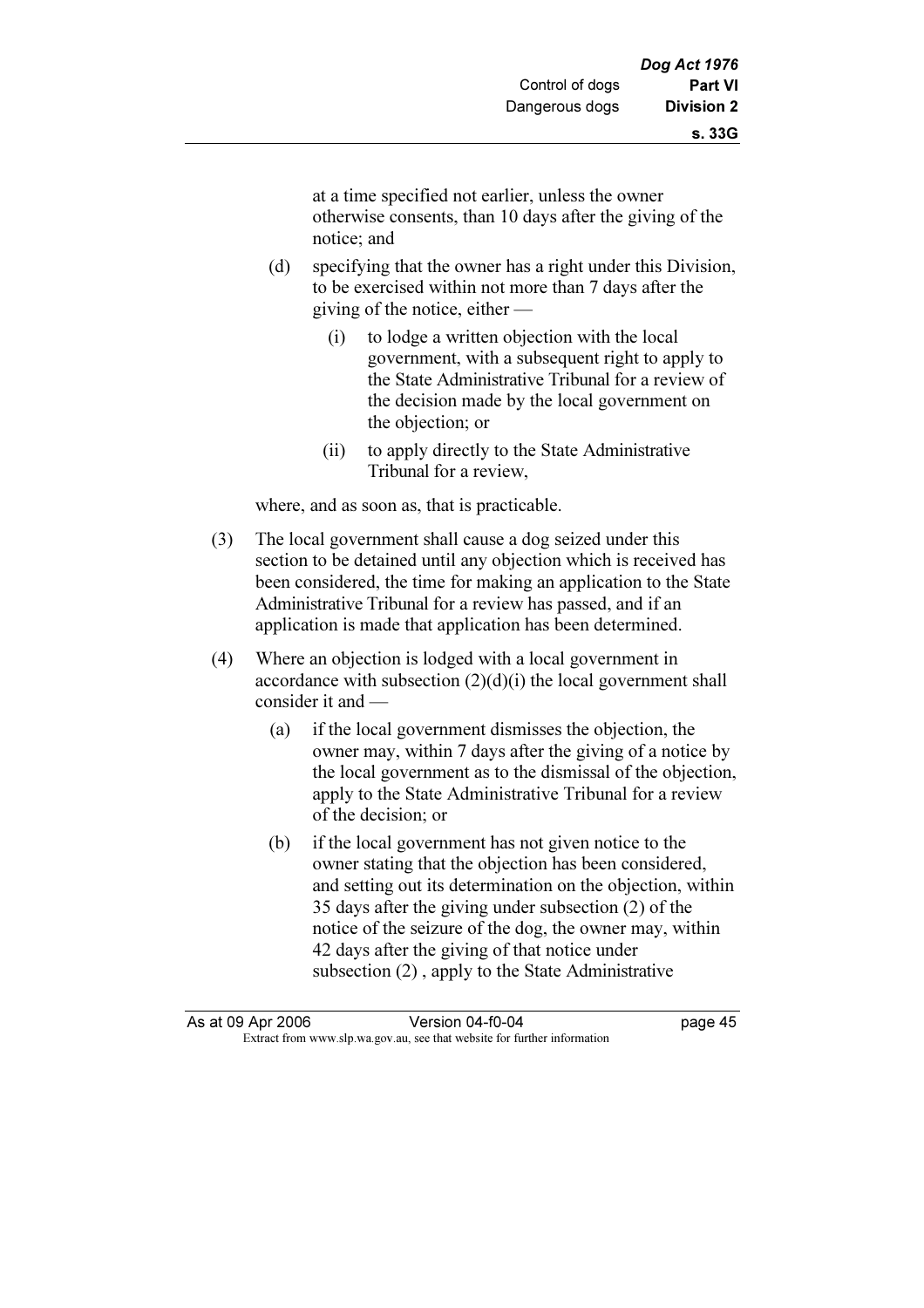#### s. 33H

Tribunal for a review of the decision to which the owner objected.

- (5) Where a local government gives notice of the dismissal of an objection under this section, that notice must set out the reason for the dismissal of the objection.
- $(6)$  Where
	- (a) an objection lodged with a local government in accordance with subsection  $(2)(d)(i)$  is dismissed and —
		- (i) no application for review is made to the Local Court;
		- (ii) an application for review is made but the applicant discontinues the application; or
		- (iii) the State Administrative Tribunal makes an order dismissing the application for want of prosecution;
		- or
	- (b) an application is made under this section to the State Administrative Tribunal for a review and the State Administrative Tribunal affirms the proposal to cause the dog to be destroyed,

 an authorised person, or a person specifically authorised by the State Administrative Tribunal, may destroy the dog concerned.

[Section 33G inserted by No. 24 of 1996 s. 10; amended by No. 10 of 1998 s. 29(1); No. 55 of 2004 s. 261 an d 268.]

### 33H. Local government may revoke a declaration, control requirements, or proposal to destroy

- (1) The local government of the district in which the dog is at that time ordinarily kept may, of its own motion or, subject to subsection (4), on the application of the owner of the dog, revoke —
	- (a) a notice under section 33F
		- (i) declaring a dog to be a dangerous dog; or

| page 46 | Version 04-f0-04                                                         | As at 09 Apr 2006 |
|---------|--------------------------------------------------------------------------|-------------------|
|         | Extract from www.slp.wa.gov.au, see that website for further information |                   |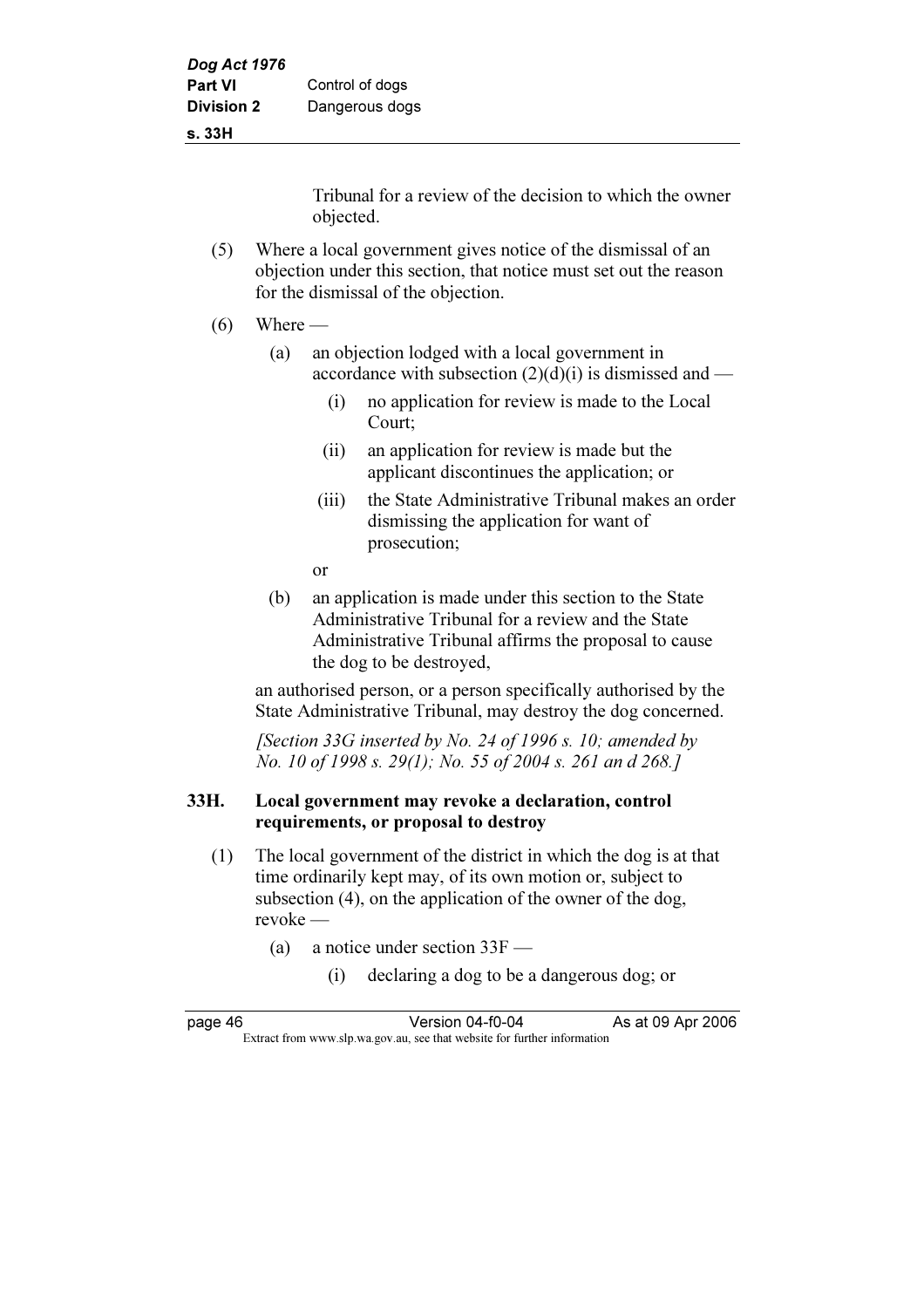(ii) imposing control requirements;

or

 (b) a notice under section 33G proposing to cause a dog to be destroyed,

 if the local government is satisfied that the dog can be kept without the likelihood of any contravention of this Act.

- (2) The local government may, before dealing with any application under subsection (1), require the owner of the dog to which the relevant notice relates, or a person to whom ownership, possession or control of the dog has passed, to attend with the dog a course in behaviour and training approved by the local government, or otherwise to demonstrate a change in the behaviour of the dog.
- (3) The local government must, as soon as is practicable, give notice in writing to the owner of the dog —
	- (a) of the revoking of a notice, declaration or proposal under subsection (1); or
	- (b) if the owner has sought such a revocation, of any refusal so to revoke and of the reasons for the making of the decision.
- (4) A person who was the owner of a dog at the time the relevant notice was given shall not be entitled to make an application under subsection (1)(a) until —
	- (a) any objection or application for review in respect of the notice sought to be revoked has been determined; or
	- (b) one year has elapsed since the giving of that notice, or since any preceding application under subsection (1) was determined.
- (5) Where an application is lodged with a local government under subsection (1) the local government shall consider it and —
	- (a) if the local government dismisses the application, the owner may, within 7 days after the giving of a notice by

| As at 09 Apr 2006                                                        | Version 04-f0-04 | page 47 |
|--------------------------------------------------------------------------|------------------|---------|
| Extract from www.slp.wa.gov.au, see that website for further information |                  |         |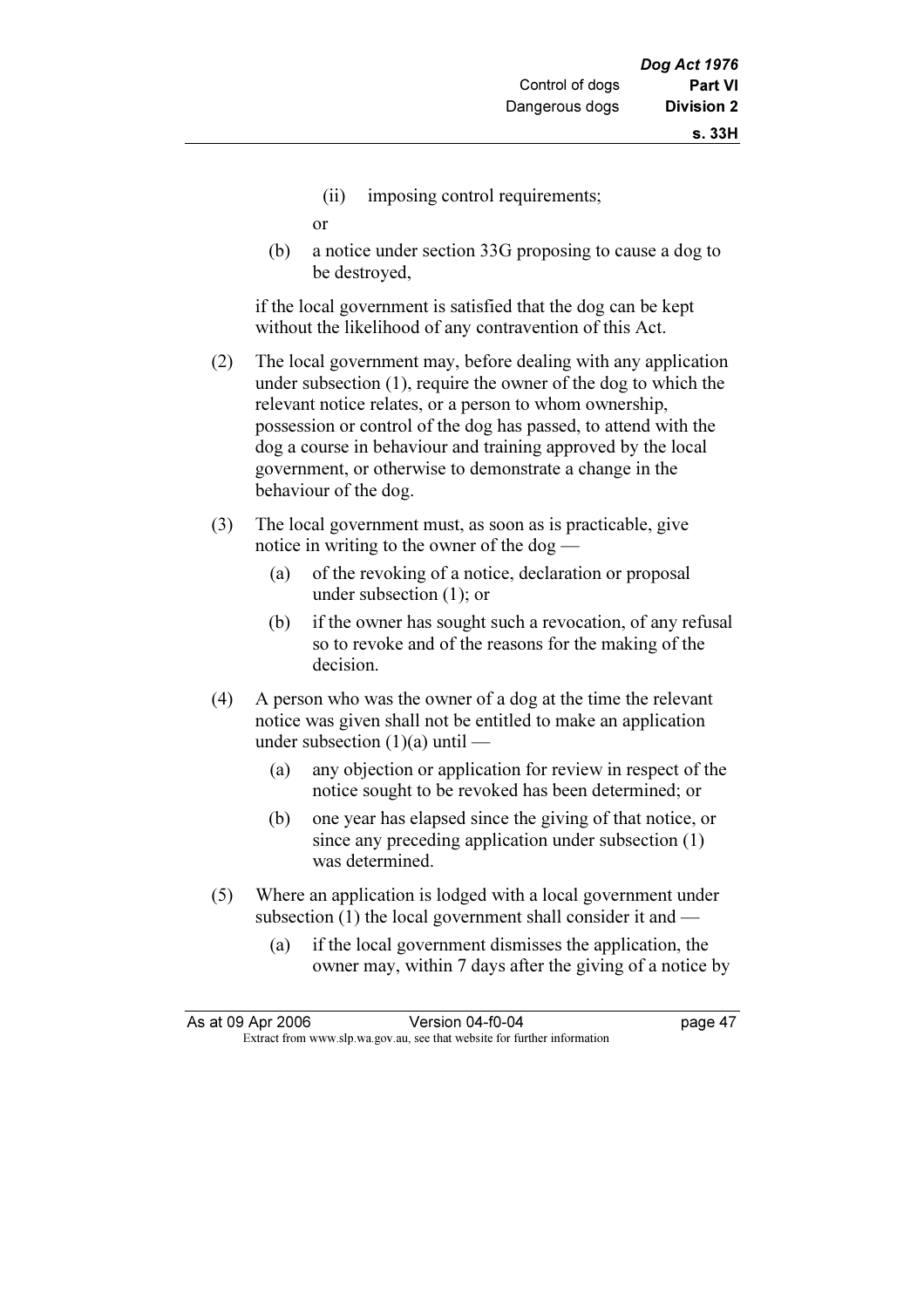s. 33I

the local government as to the dismissal of the application, apply to the State Administrative Tribunal for a review of the decision; or

 (b) if the local government has not given notice to the owner stating that the application has been considered, and setting out its determination on the objection, within 35 days after the lodging of the application under subsection (1), the owner may, within 42 days after the lodging of the application under subsection (1), apply to the State Administrative Tribunal for a review of the decision on the application as if the application had been dismissed.

[Section 33H inserted by No. 24 of 1996 s. 10; amended by No. 10 of 1998 s. 29(1); No. 55 of 2004 s. 262.]

# 33I. Jurisdiction of the Local Court

- (1) An application may be made under this Division to the State Administrative Tribunal for a review of —
	- (a) the decision made by a local government
		- (i) where an objection as to the declaration or control requirements is lodged with the local government under section  $33F(2)(b)(i)$ , or an objection is lodged under section  $33G(2)(d)(i)$  to a proposal to destroy a dog, is dismissed; or
		- (ii) where an application lodged under section 33H(1) to revoke any notice is dismissed;
	- (b) the declaration under section 33E of a dog as a dangerous dog, where no objection is lodged with the local government, where the owner elects to proceed under section  $33F(2)(b)(ii)$  directly;
	- (c) a proposal to destroy a dog, where the owner elects to proceed under section 33G(2)(d)(ii) directly; or

page 48 Version 04-f0-04 As at 09 Apr 2006<br>Extract from www.slp.wa.gov.au, see that website for further information Extract from www.slp.wa.gov.au, see that website for further information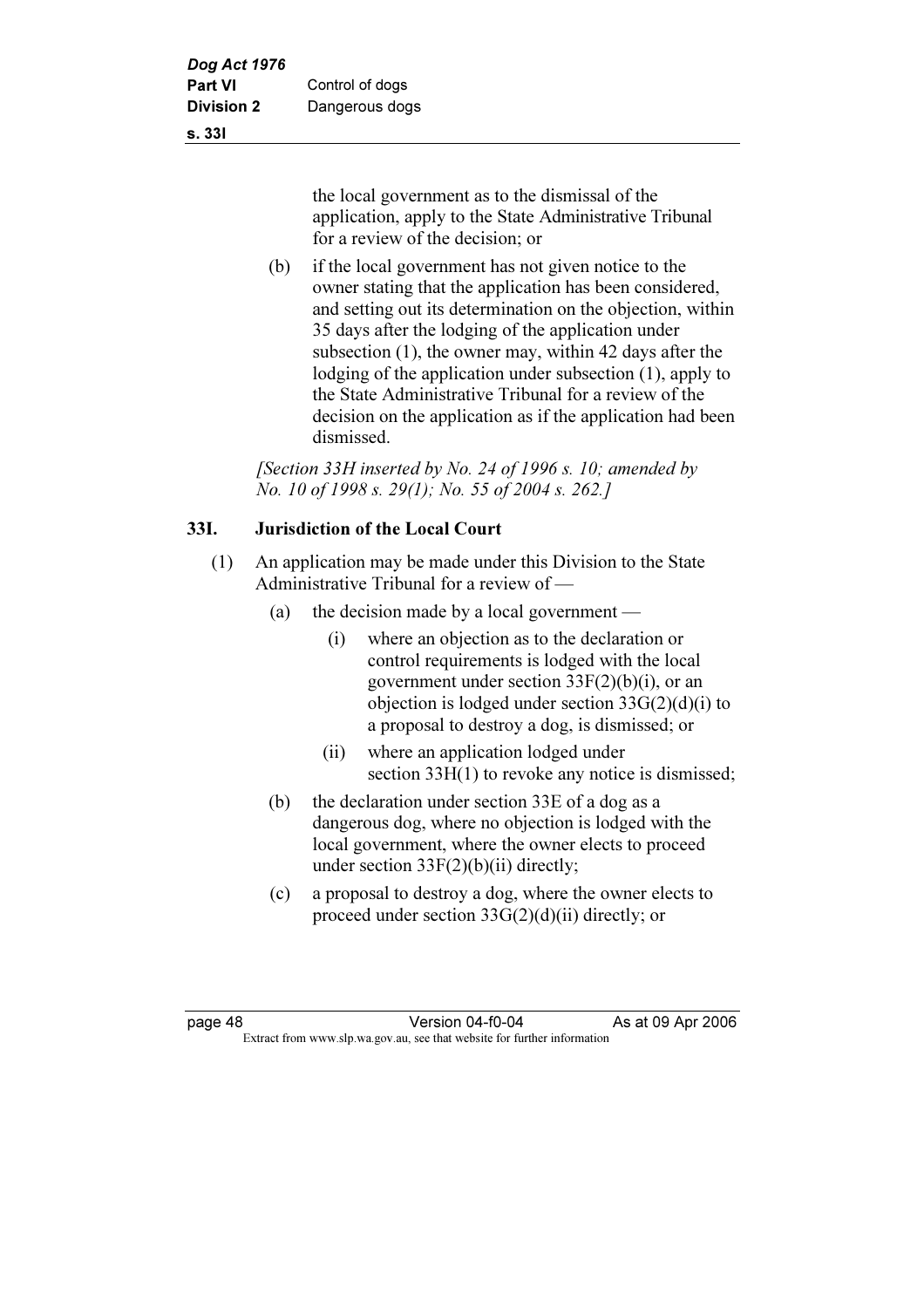- (d) where an objection or application is lodged with the local government but section 33F(6)(b), section  $33G(4)(b)$  or section  $33H(5)(b)$  applies.
- (2) Where, under this Division, an application for a review is made to the State Administrative Tribunal, the orders that the State Administrative Tribunal may make include —
	- (a) where the dog is detained, an order for the release of the dog to the owner;
	- (b) on being satisfied that the dog will be kept without the likelihood of any contravention of this Act, an order cancelling any previous order made in respect of that dog by the State Administrative Tribunal.

### $(3), (4)$  repealed]

[Section 33I inserted by No. 24 of 1996 s. 10; amended by No. 10 of 1998 s. 29(1); No. 55 of 2004 s. 263.]

### 33J. Duration of an order as to control requirements

 An order imposing control requirements in relation to a dog has effect until —

- (a) the dog dies;
- (b) the notice imposing the order is revoked, or the relevant requirement is varied, by the local government;
- (c) the decision pursuant to which the order was imposed is quashed, or varied in a relevant manner, by the the State Administrative Tribunal; or
- (d) if a period for which the order is to have effect was specified in the notice by which it was imposed, that period expires,

even though the ownership of the dog may change.

[Section 33J inserted by No. 24 of 1996 s. 10; amended by No. 10 of 1998 s. 29(1); No. 55 of 2004 s. 264.]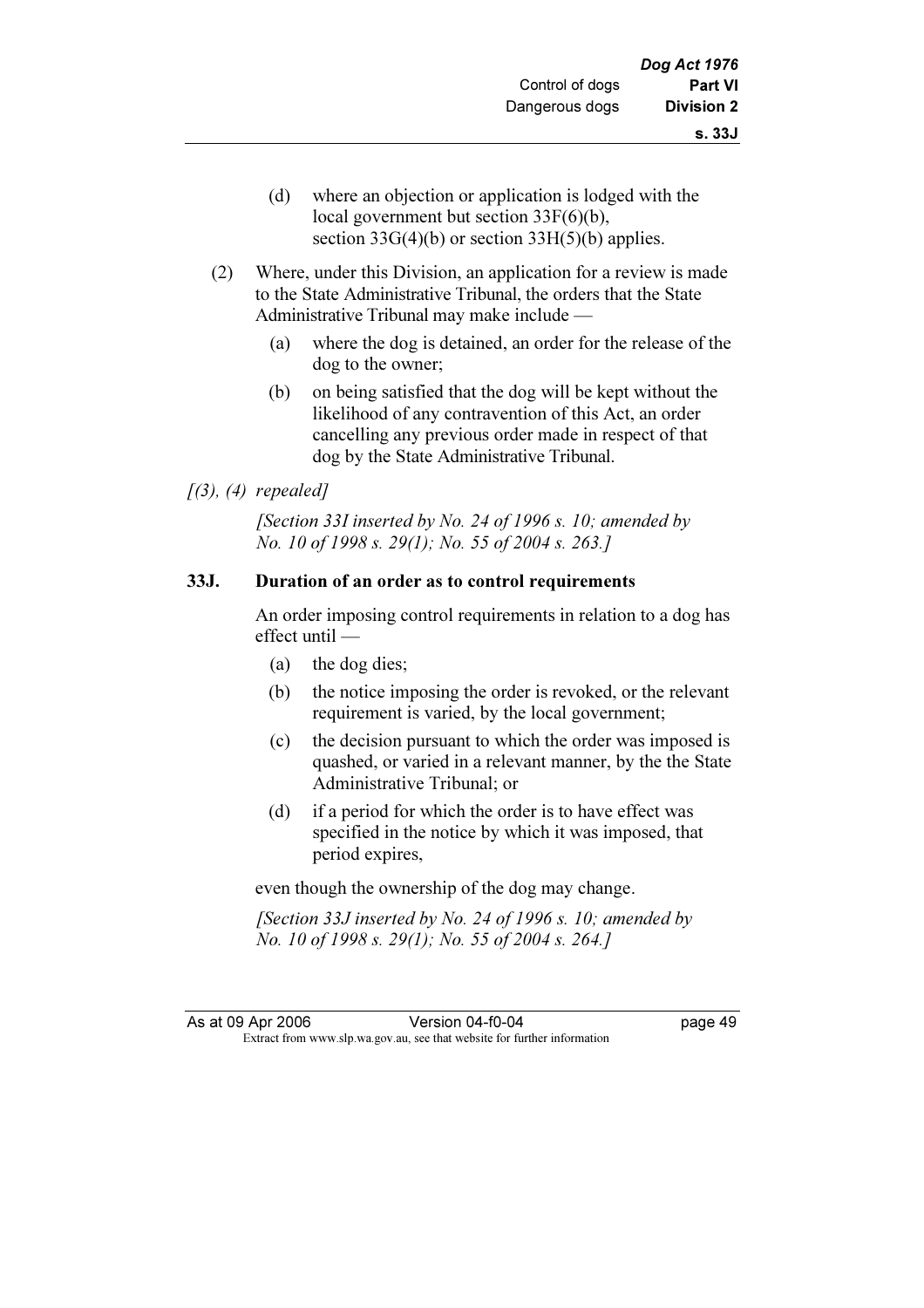#### 33K. Duty to notify persons

- (1) Following the making of a declaration that a dog is a dangerous dog, and the service of a notice under section 33F(1) or (8) imposing or varying control requirements, the owner of that dog shall ensure that any person who is, or subsequently becomes, a person liable for the control of the dog is made aware of the declaration and of the terms and conditions of the control requirements imposed in relation to that dog.
- (2) A person liable for the control of a dog which is a dangerous dog shall, within 24 hours, notify the local government of the district in which the dog is ordinarily kept —
	- (a) if an attack by the dog occurs, giving particulars of that attack;
	- (b) if the dog is missing, giving particulars of where it was last known to be located;
	- (c) if the ownership of the dog changes, giving particulars as to that change; or
	- (d) if the dog is to be ordinarily kept in the district of that local government at a different location to the place in which the dog was previously ordinarily kept, giving particulars as to the new location.
- (3) Where a person liable for the control of a dangerous dog intends ordinarily to keep the dog in the district of a local government that is not the local government by which the dog was declared to be a dangerous dog, the person must notify the local government of the district in which the dog is to be kept within 24 hours of the dog commencing to be kept there.
- (4) On or before the change of ownership of a dangerous dog, the person transferring ownership must give written notice to the person to whom ownership is to be transferred —
	- (a) that the dog has been declared to be a dangerous dog;
	- (b) of the terms and conditions of any order imposed as to control requirements; and

| page 50 | Version 04-f0-04                                                         | As at 09 Apr 2006 |
|---------|--------------------------------------------------------------------------|-------------------|
|         | Extract from www.slp.wa.gov.au, see that website for further information |                   |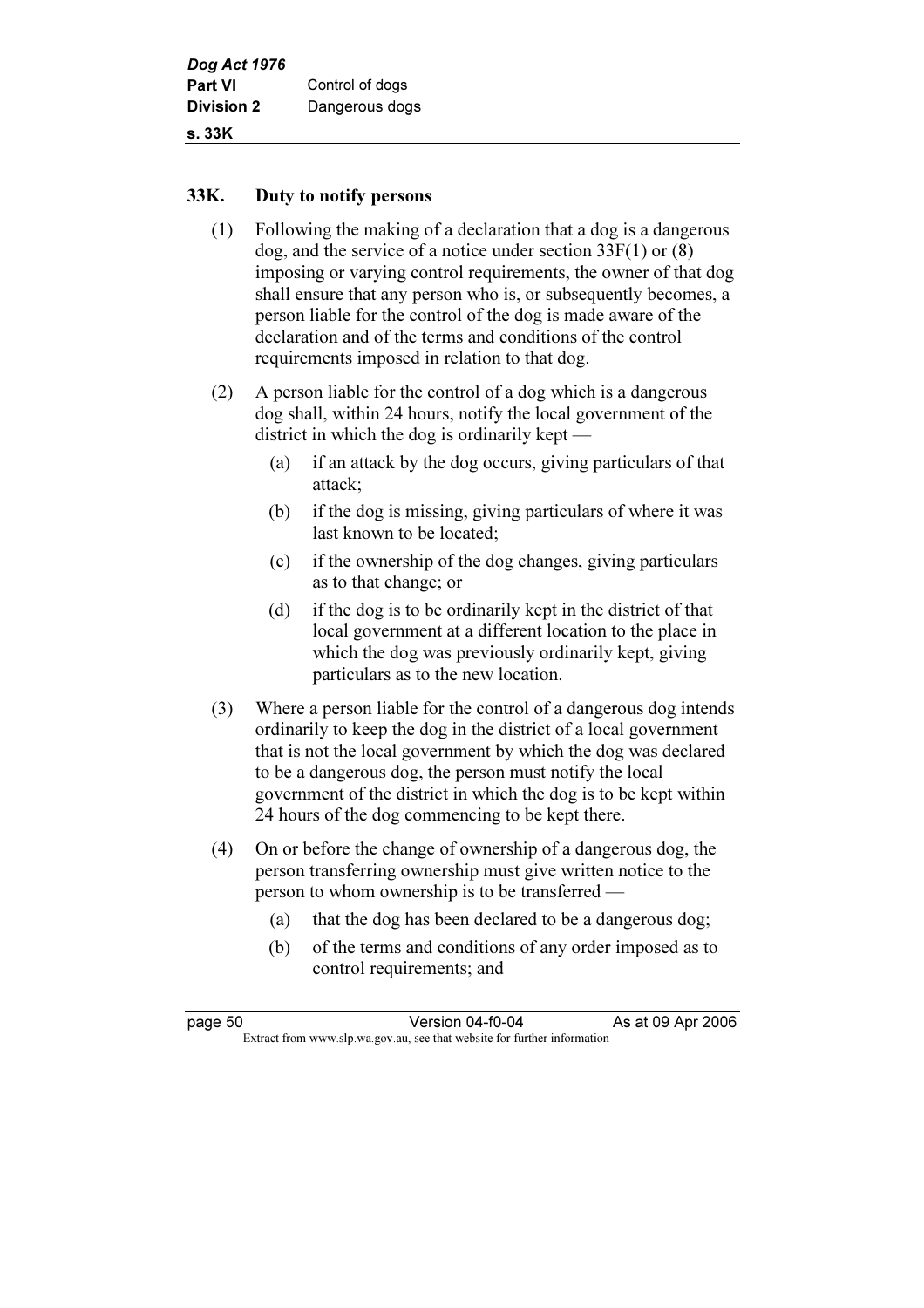- (c) that this Act requires that the new owner comply with the terms and conditions of that order.
- (5) The owner of a dangerous dog must notify the local government of the district in which the dog is ordinarily kept if —
	- (a) the dog is to be ordinarily kept in a location not in the district of that local government, giving particulars as to the new location; or
	- (b) the dog dies.

[Section 33K inserted by No. 24 of 1996 s. 10; amended by No. 10 of 1998 s. 29(1).]

# 33L. Offences by a person liable for the control of a dangerous dog

- (1) Subject to subsection (2), any person who is liable for the control of a dog which is a dangerous dog and who does not comply with any requirements of —
	- (a) section 33F or an order imposed under section 33F;
	- (b) where the terms or conditions of any order under section 33F are from time to time varied, whether by the local government or the State Administrative Tribunal, in respect of that dog, the terms and conditions of the order as so varied;
	- (c) an order under section 40; or
	- (d) section  $33K(1)$ ,  $(2)$ ,  $(3)$  or  $(4)$ ,

commits an offence.

Penalty: \$4 000 and a daily penalty of \$400.

- (2) A person who becomes a person liable for the control of a dangerous dog shall be taken not to have committed an offence under this Division if the person establishes that —
	- (a) before or when the person became so liable, the person was not informed that the dog was a dangerous dog, and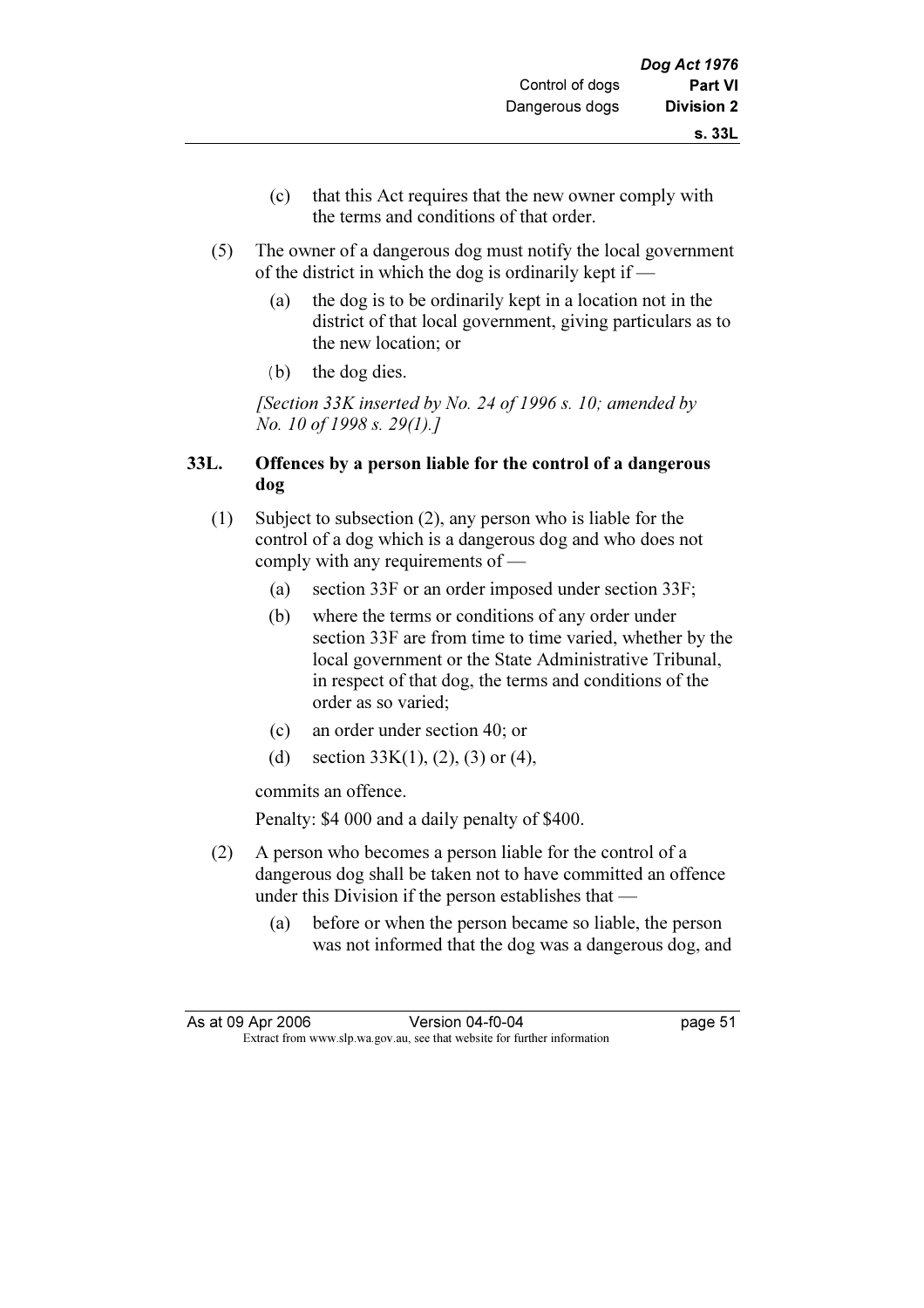#### s. 33M

did not have any reasonable cause to believe that the dog was a dangerous dog; and

 (b) the person was not subsequently, prior to the alleged offence, informed by a person previously liable for the control of the dog, a local government or an authorised person that the dog was a dangerous dog.

[Section 33L inserted by No. 24 of 1996 s. 10; amended by No. 10 of 1998 s. 29(1); No. 55 of 2004 s. 265.]

#### 33M. Local government expenses to be recoverable

- (1) Where a dog is declared to be a dangerous dog, the local government may require the owner to pay, in addition to and at the time of payment of the registration fee under section 15, either —
	- (a) a reasonable charge, up to such maximum amount as may be prescribed, as determined by the local government having regard to the expense incurred by the local government in making inquiries, investigations and inspections concerning the behaviour of that particular dog, the manner and place in which it is from time to time kept, and whether or not the terms and conditions of any order as to control requirements are being complied with at any premises; or
	- (b) a fixed charge of such amount as is
		- (i) determined by the local government for the purposes of this paragraph, but not exceeding the maximum amount prescribed for the purposes of paragraph (a); or
		- (ii) prescribed,

as the local government may require.

- (2) Where the amount of any charge due under subsection (1) in relation to a dog is not paid —
	- (a) the dog is liable to be seized, detained and disposed of under section 29; and

| page 52 | Version 04-f0-04                                                         | As at 09 Apr 2006 |
|---------|--------------------------------------------------------------------------|-------------------|
|         | Extract from www.slp.wa.gov.au, see that website for further information |                   |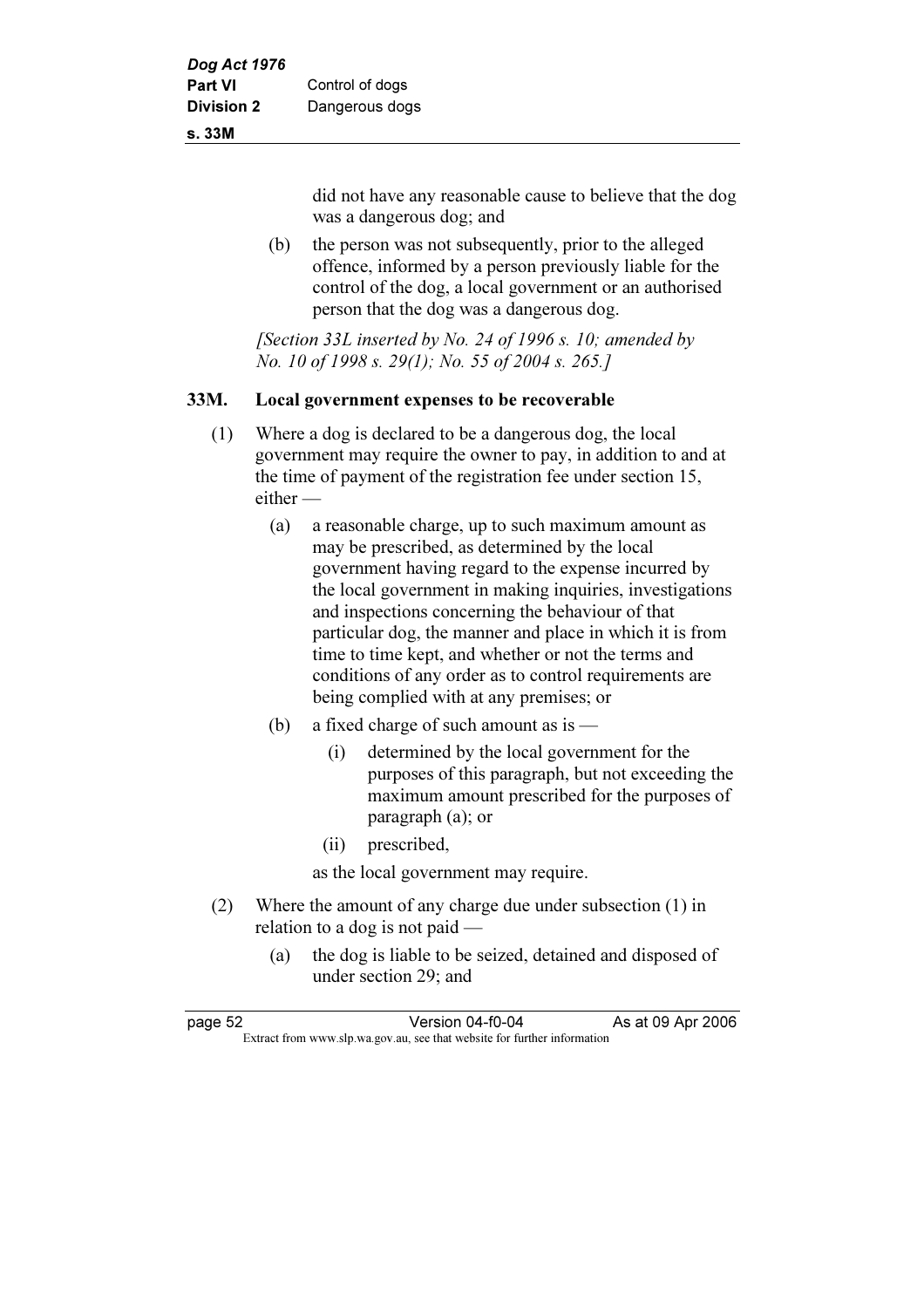(b) whether or not the dog is seized, section 29(5) applies in respect to such money.

[Section 33M inserted by No. 24 of 1996 s. 10; amended by No. 10 of 1998 s. 29(1).]

# Division 3 — Protection of stock; vermin disease and parasite control

[Heading inserted by No. 24 of 1996 s. 11.]

#### 34. Protection of livestock

- (1) A person who owns, or who is for the time being lawfully in charge of, any animal or bird may lawfully shoot or otherwise destroy a dog which he finds attacking that animal or bird if there is no other way of stopping the attack and provided that notice is given to a police officer as soon as is practicable thereafter.
- (2) The owner or occupier of any enclosed paddock, field, yard or other place in which any horse, cattle, sheep, swine, goats or poultry (in this section referred to as "livestock") are confined, or any person acting under the authority of that owner or occupier, may lawfully shoot or otherwise destroy any dog found therein, whether the owner of the dog is or is not known, if that dog is not accompanied by some person.
- (3) In any proceedings, whether civil or penal, arising out of an attack by a dog upon any animal or bird or the worrying or chasing of livestock, whether in a confined area or otherwise, the fact that the dog was immediately prior thereto in company with or had been seen continuously and closely following a person is prima facie evidence that the person had the dog in his possession or under his control for the purposes of the definition of "person liable for the control of the dog" in section 3.
- (4) Where it is reasonably necessary for the protection of livestock confined or depasturing on any land the owner or occupier of that land or a person acting under his authority may lay poison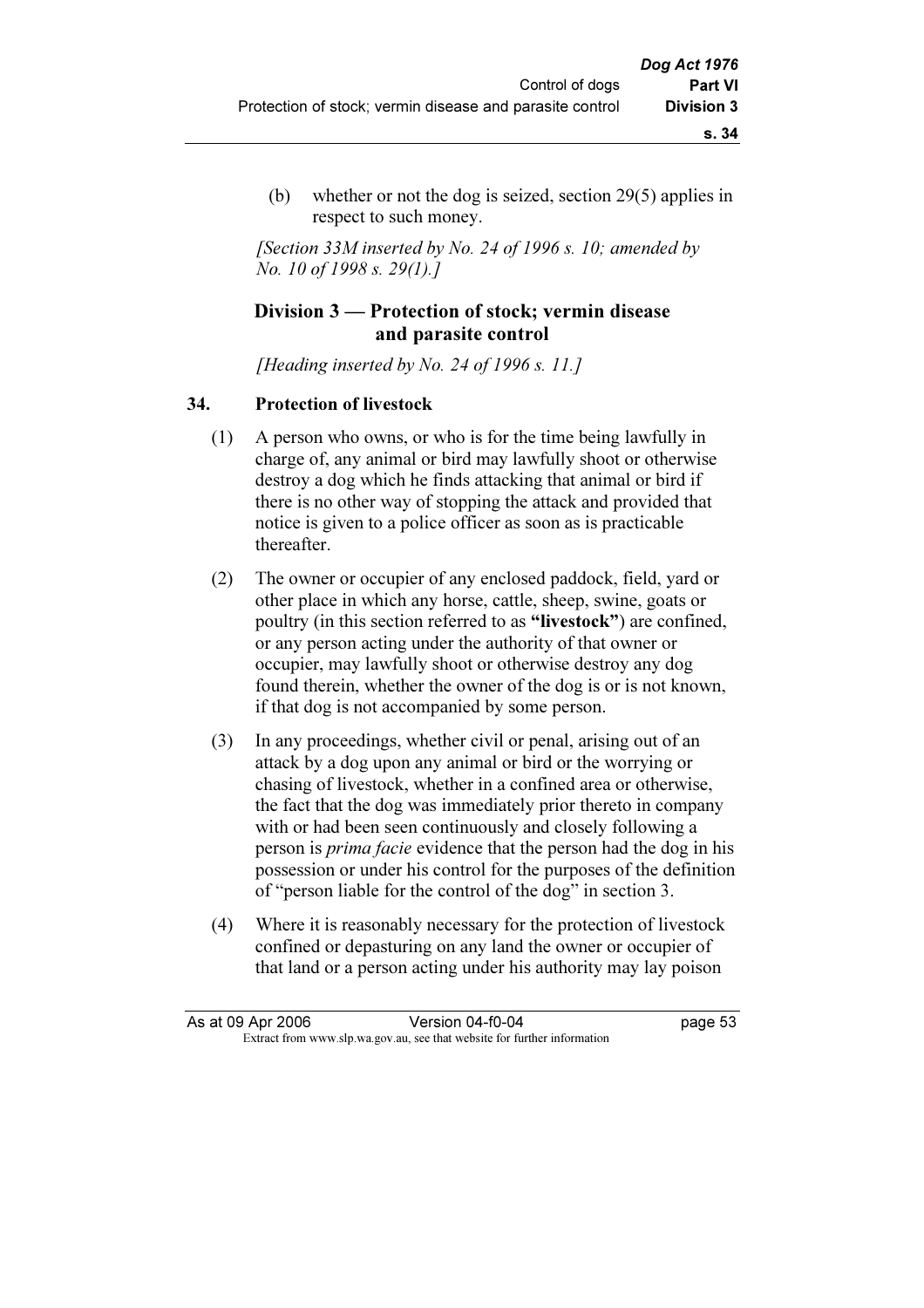on that land in baits likely to be taken by dogs wandering at large if —

- (a) the poison is not laid within 20 metres of any road, reserve or public place;
- (b) the laying of that poison is authorised in the material circumstances by or under any Act relating to the prevention, destruction or eradication of specific kinds of animal or of animals in specified circumstances; and
- (c) the poison is not so laid as to endanger children or indigenous birds or animals,

 but where the laying of poison is not found to have been reasonably necessary, or does not otherwise comply with the requirements of this subsection, a person who lays poison in baits commits an offence.

Penalty: \$1 000.

 [Section 34 amended by No. 23 of 1987 s. 28; No. 24 of 1996 s. 16.]

# 35. Destruction of vermin, etc.

 Where a person, reasonably and in good faith, lawfully takes measures for the purpose of destroying vermin or dogs wandering at large, whether by means of traps, poison or otherwise, in conformity with the provisions of any Act or the regulations made thereunder, and as a consequence of a dog wandering at large those measures result in that dog suffering death, injury or harm, that person shall not be liable therefor in any proceedings, whether civil or penal.

# 36. Diseases and parasite control

 (1) The owner of a dog shall take all reasonable precautions against that dog becoming infested by tapeworms or other parasites, and if the dog appears to be suffering from any infectious or contagious disease shall cause the dog to be examined by a registered veterinary surgeon, or in the absence of a veterinary

page 54 Version 04-f0-04 As at 09 Apr 2006<br>Extract from www.slp.wa.gov.au, see that website for further information Extract from www.slp.wa.gov.au, see that website for further information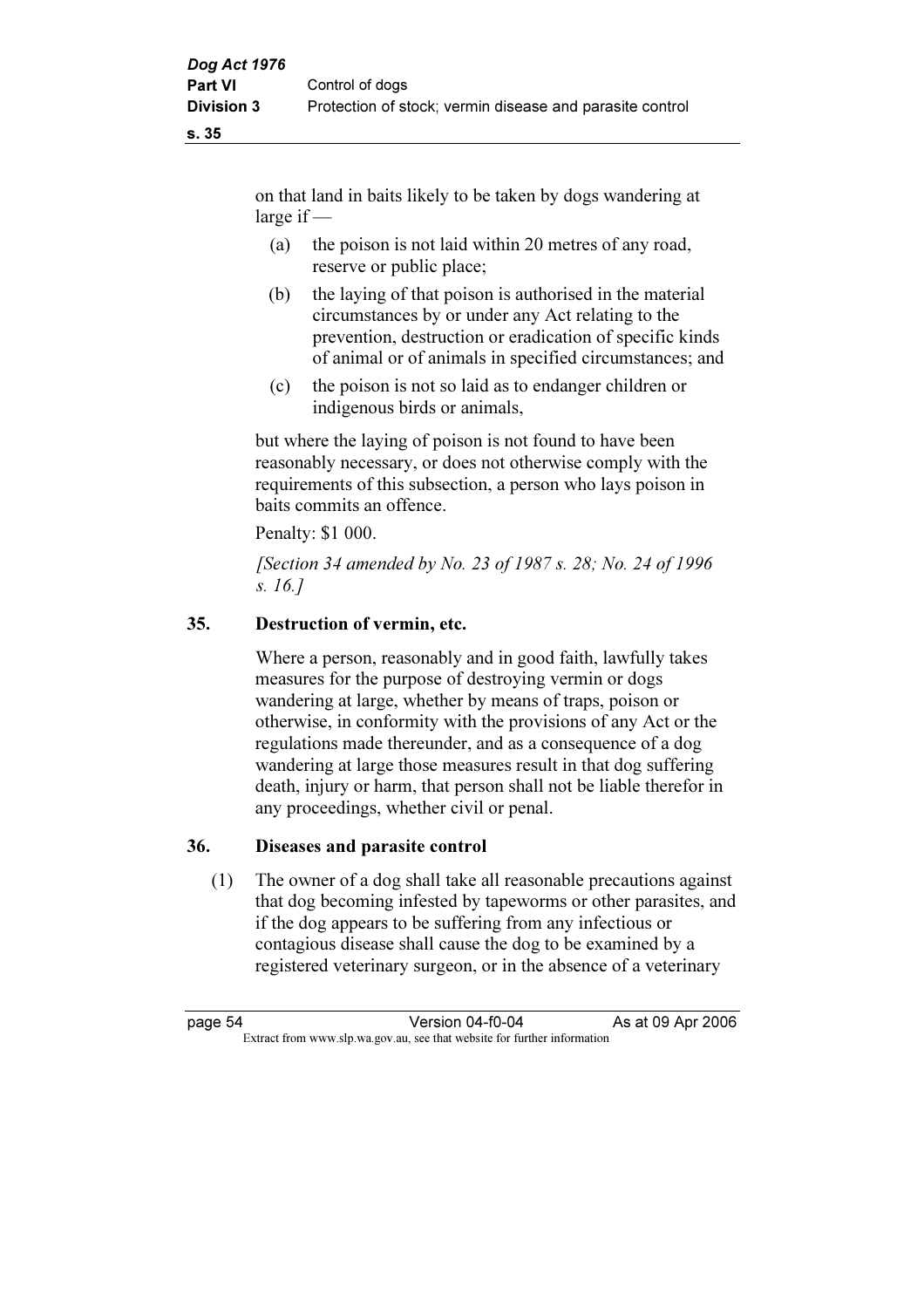surgeon, by a medical practitioner or environmental health officer and shall take all practicable steps to enable that condition to be controlled or eradicated.

Penalty: \$500.

- (2) Where he has reasonable grounds for believing that the provisions of subsection (1) have not been complied with any police officer or person authorised by the local government for the purpose of this section, may by notice in writing require the owner of a dog to have that dog available at a specified place for veterinary examination at the cost of the owner by a registered veterinary surgeon, or in the absence of a veterinary surgeon by a medical practitioner or environmental health officer, within the period specified in that notice (not being a period of less than 3 days) and a person who without reasonable excuse fails to comply with that requirement commits an offence.
- (3) Where pursuant to an examination made by him under this section any registered veterinary surgeon, medical practitioner or environmental health officer considers that a dog is a danger to health the local government may cause the dog to be seized and detained for isolation or destruction, but where the local government proposes to destroy the dog the owner shall be given notice in the prescribed manner and may, within the prescribed time, apply to the State Administrative Tribunal for a review of the decision and the dog shall be detained until the State Administrative Tribunal determines the application.

 [Section 36 amended by No. 23 of 1987 s. 29; No. 14 of 1996 s. 4; No. 24 of 1996 s. 16; No. 57 of 1997 s. 49; No. 55 of 2004 s. 266.]

[37. Repealed by No. 23 of 1987 s. 30.]

# Division 4 — Control of nuisance

[Heading inserted by No. 24 of 1996 s. 11.]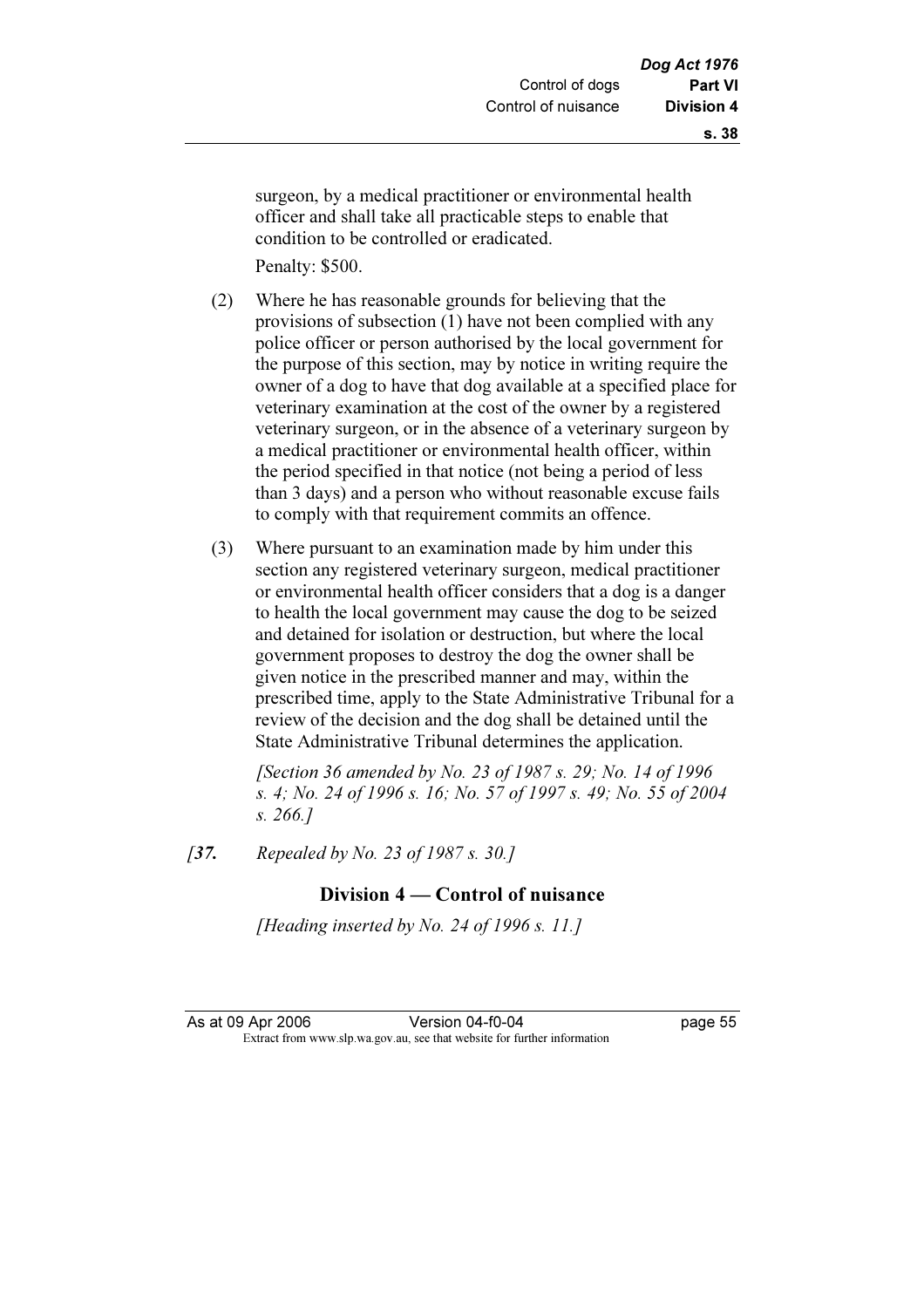#### 38. Nuisance

- (1) A dog shall not be a nuisance either of itself or together with other dogs whether or not in the same ownership.
- (1a) Where it is shown that a dog is a nuisance in contravention of subsection (1) the occupier of the premises where the dog is ordinarily kept or ordinarily permitted to live commits an offence against that subsection unless he proves that he took all reasonable precautions and exercised all due diligence to avoid the contravention.
	- Penalty: Where the dog is a dangerous dog, \$4 000 and a daily penalty of \$400; otherwise, \$2 000 and a daily penalty of \$200.
- (2) A dog shall be taken to be a nuisance for the purposes of this section if —
	- (a) it is injurious or dangerous to the health of any person;
	- (b) it creates a noise, by barking or otherwise, which persistently occurs or continues to a degree or extent not normally habitual in dogs and has a disturbing effect on the state of reasonable physical, mental, or social well-being of a person; or
	- (c) it is shown to be allowed to behave consistently in a manner contrary to the general interest of the community,

but not otherwise.

 (3) Where 3 persons, of whom at least 2 occupy different premises, are prepared to sign and do sign a complaint in the prescribed form alleging the existence of a nuisance created by a dog the local government may serve on the occupier of the premises in which that dog is kept a notice requiring him to abate the nuisance within 14 days, and if the nuisance is not so abated the local government may institute proceedings for an offence against subsection (1).

page 56 Version 04-f0-04 As at 09 Apr 2006<br>Extract from www.slp.wa.gov.au, see that website for further information Extract from www.slp.wa.gov.au, see that website for further information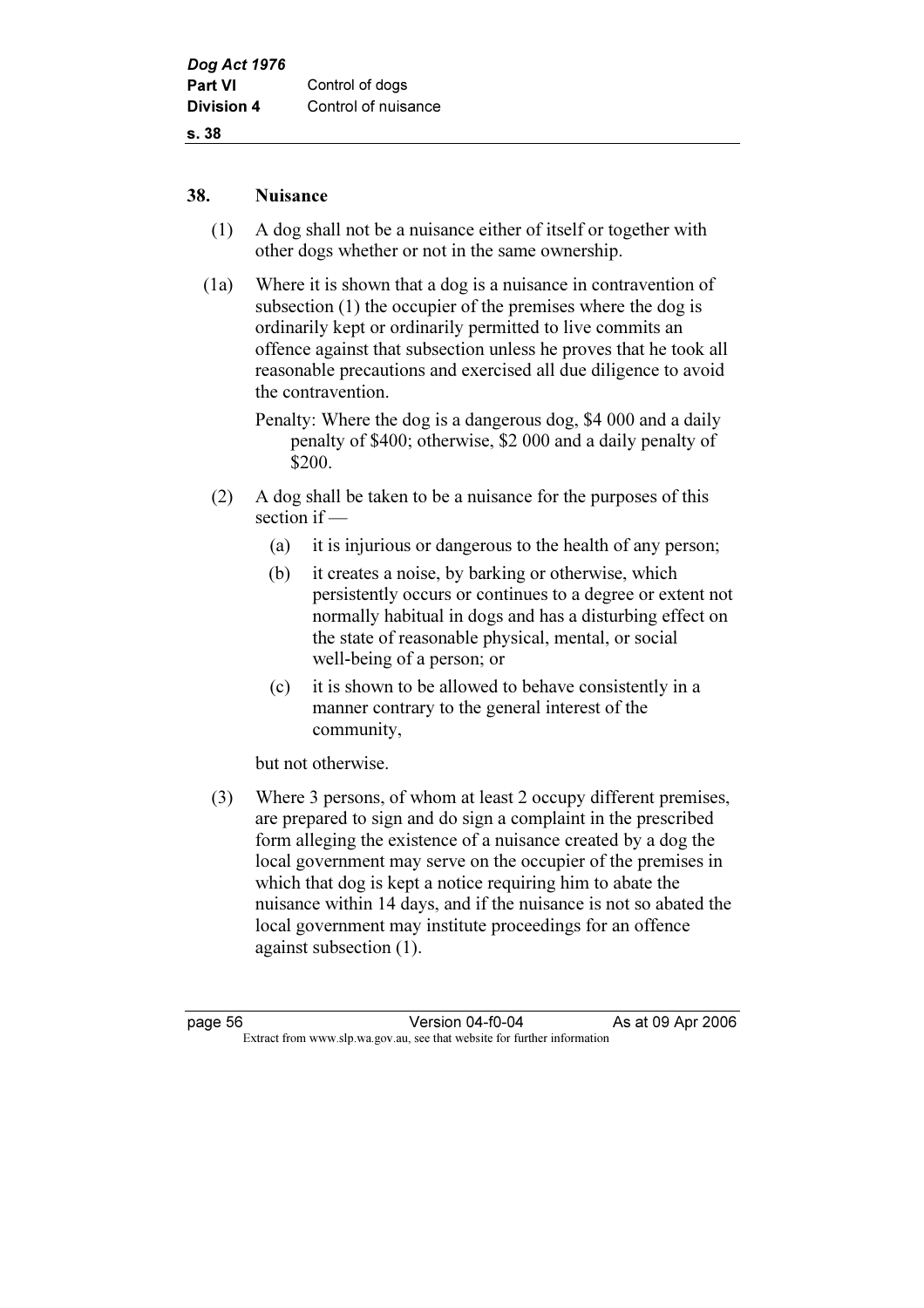[Section 38 amended by No. 23 of 1987 s. 31; No. 14 of 1996 s. 4; No. 24 of 1996 s. 16.]

As at 09 Apr 2006 Version 04-f0-04 page 57 Extract from www.slp.wa.gov.au, see that website for further information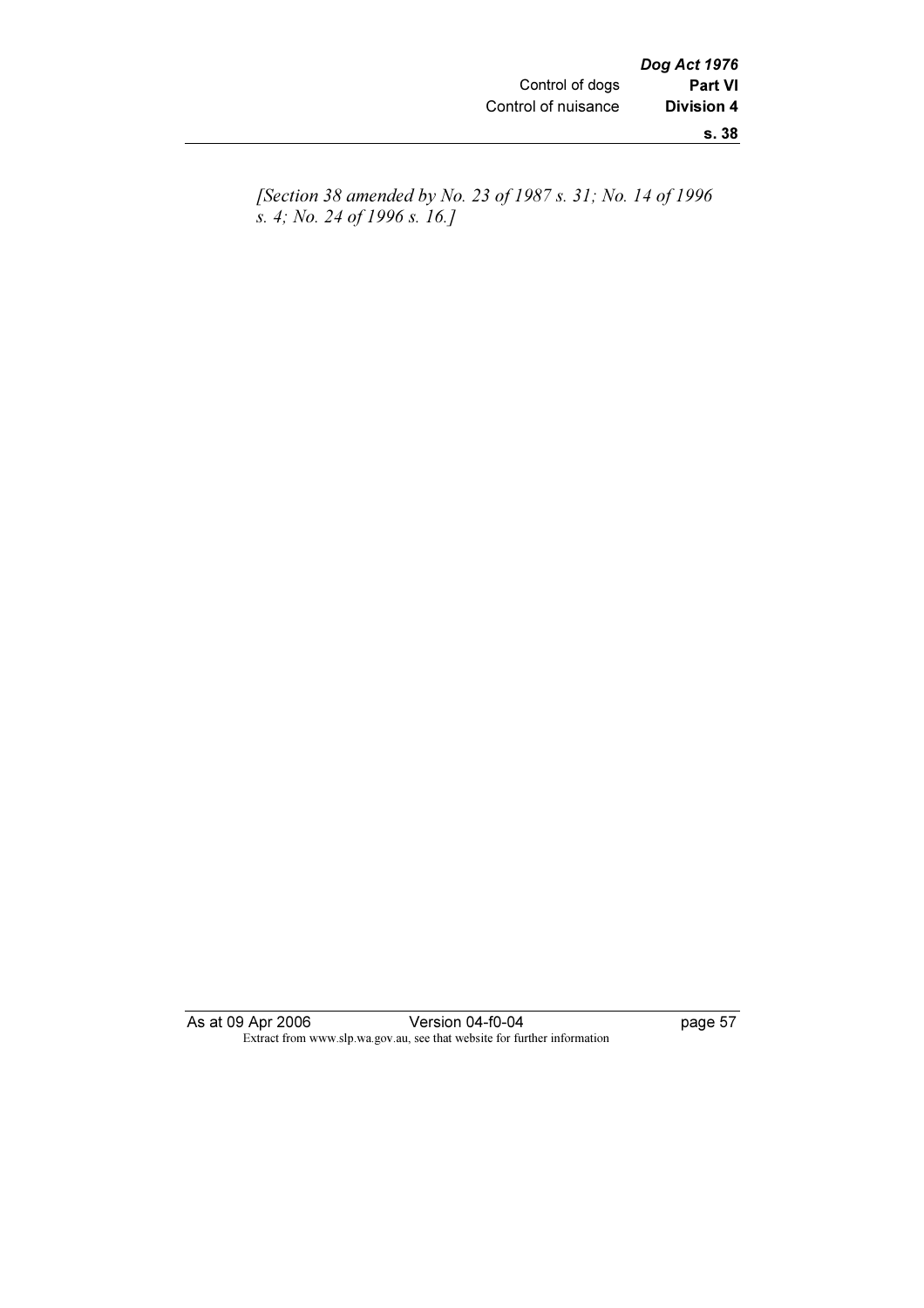# Part VII — Enforcement

#### 39. Dogs causing injury or damage may be destroyed

- (1) Where an attack by a dog is shown on the balance of probabilities to have caused injury or damage a court before which any offence arising out of that attack is heard, or the Magistrates Court on the application of a local government, an authorised person or a person specifically authorised by a local government for the purposes of section 33E, may —
	- (a) order the owner to destroy that dog or cause that dog to be destroyed; or
	- (b) order that dog to be destroyed by
		- (i) the local government by which, or authorised person by whom, it was seized or it is detained under section 29; or
		- (ii) a person specifically authorised by the court,

and the provisions of section 40 apply.

- (2) A person specifically authorised by a court under subsection  $(1)(b)(ii)$  to destroy a dog may give effect to the order for destruction.
- (3) In addition to the matters provided for in section 40, a court may, if it makes an order that a dog is to be destroyed, require the owner of the dog —
	- (a) to take, during or within such period as is specified in the order, such action as the court considers likely to be necessary to —
		- (i) prevent, or reduce the likelihood of, that dog causing injury; or
		- (ii) enable effect to be given to the order for destruction;

and

page 58 Version 04-f0-04<br>Extract from www.slp.wa.gov.au, see that website for further information Extract from www.slp.wa.gov.au, see that website for further information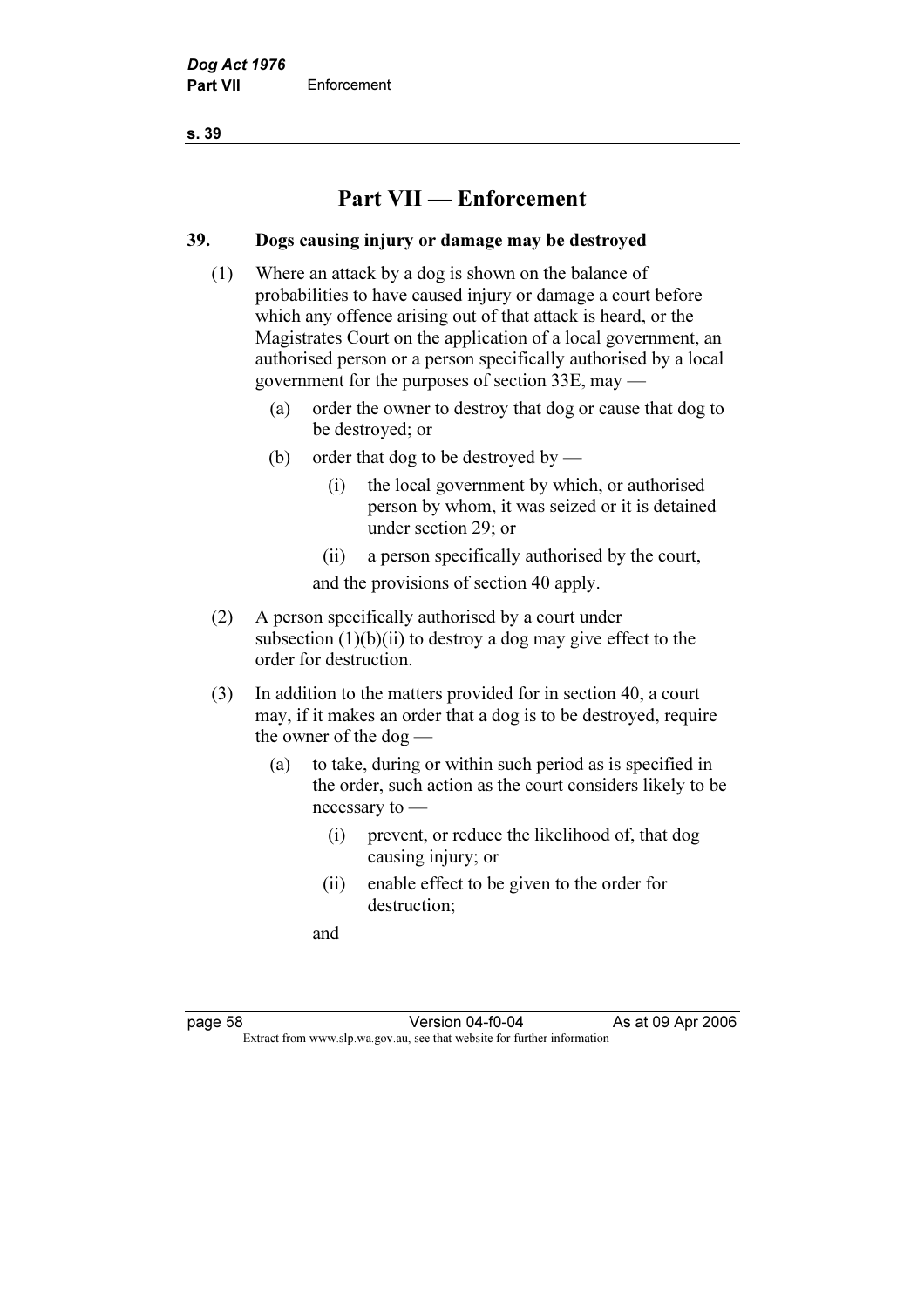(b) to pay any costs or expense incurred in relation to the detention or destruction of the dog,

 and an owner of a dog who does not comply with such a requirement commits an offence.

Penalty: \$4 000 and a daily penalty of \$400.

 (4) If an attack by 2 or more dogs is shown on the balance of probabilities to have caused injury or damage, both or all of those dogs are to be treated for the purposes of subsection (1) as having caused that injury or damage even if it is not possible to show which of those dogs actually caused that injury or damage.

[Section 39 inserted by No. 24 of 1996 s. 12; amended by No. 10 of 1998 s. 29(1); No. 59 of 2004 s. 141.]

#### 40. Destruction of dogs, etc.

- (1) In relation to any application made for an order for the destruction of a dog or where in any proceedings the destruction of a dog may be ordered, the court or the State Administrative Tribunal, according to which of them is dealing with the proceedings, may —
	- (a) order the destruction;
	- (b) provide that the order shall be remitted in specified circumstances;
	- (c) order the seizure and detention of the dog, whether or not an order is made for the destruction of the dog;
	- (d) make an order requiring that the dog be controlled, or be controlled in a specified manner;
	- (e) make an order requiring that the dog be disposed of, or be disposed of in a specified manner;
	- (ea) where the dog has been detained under section 29(5b) or an order is made under paragraph (c), make any order it thinks fit as to the payment of any cost, charge or fee of a kind referred to in section 29(4);
		- (f) authorise a police officer or a person appointed by the local government to give effect to the order; and

| As at 09 Apr 2006 | Version 04-f0-04                                                         | page 59 |
|-------------------|--------------------------------------------------------------------------|---------|
|                   | Extract from www.slp.wa.gov.au, see that website for further information |         |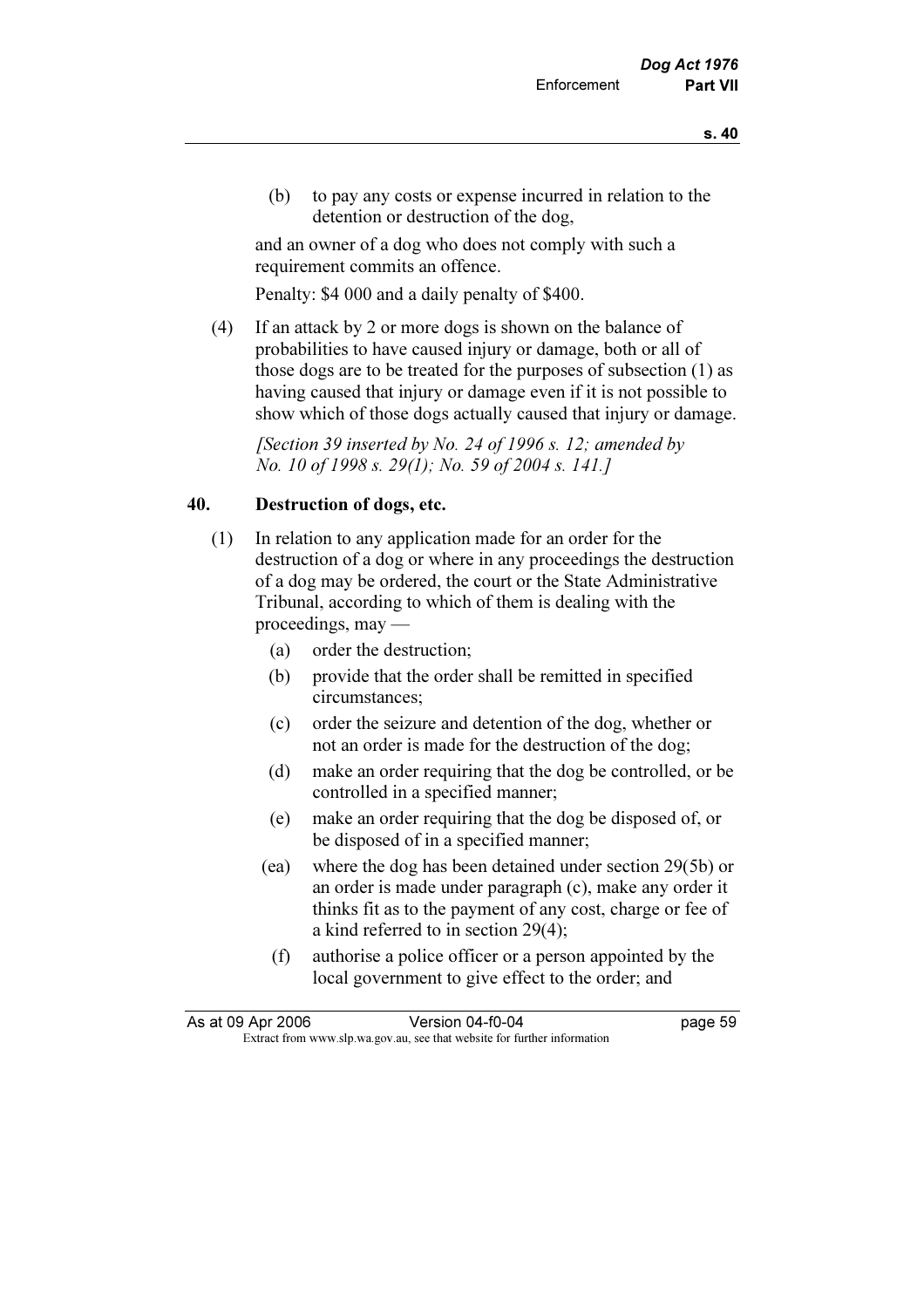- (g) give all necessary directions to make the order effective.
- (2) An order for the destruction of a dog shall state
	- (a) to whom it is directed;
	- (b) whether or not it may be remitted, and, if so, in what circumstances; and
	- (c) within what period it is to be put into effect.
- (3) Where the destruction of a dog is ordered or authorised by this Act it shall be effected so far as is practicable without cruelty and by some speedy means.
- (4) An order of the kind referred to in subsection (1) shall be implemented notwithstanding that the ownership of the dog has changed or is not known, or that the dog is no longer kept in the area for which the local government is the registration authority, unless on an application made to the court making the original order or the State Administrative Tribunal, as the case requires, that court or tribunal is satisfied that the changed circumstances are such that the order may be varied.
- (5) A person who is ordered or authorised to destroy a dog is required to make provision for the disposal of the carcass.

[Section 40 amended by No. 23 of 1987 s. 32; No. 14 of 1996] s. 4; No. 55 of 2004 s. 267.]

# 41. Indemnity as to destruction of dogs

 No action, claim or demand lies, or shall be allowed, by or in favour of any person against another, and no person shall be deemed guilty of an offence, by reason only of measures lawfully taken for the destruction of a dog under the provisions of this Act.

[42. Repealed by No. 23 of 1987 s. 33.]

# 43. Offences relating to enforcement, etc.

Extract from www.slp.wa.gov.au, see that website for further information

 $(1)$  A person who —

page 60 Version 04-f0-04 As at 09 Apr 2006<br>Extract from www.slp.wa.gov.au, see that website for further information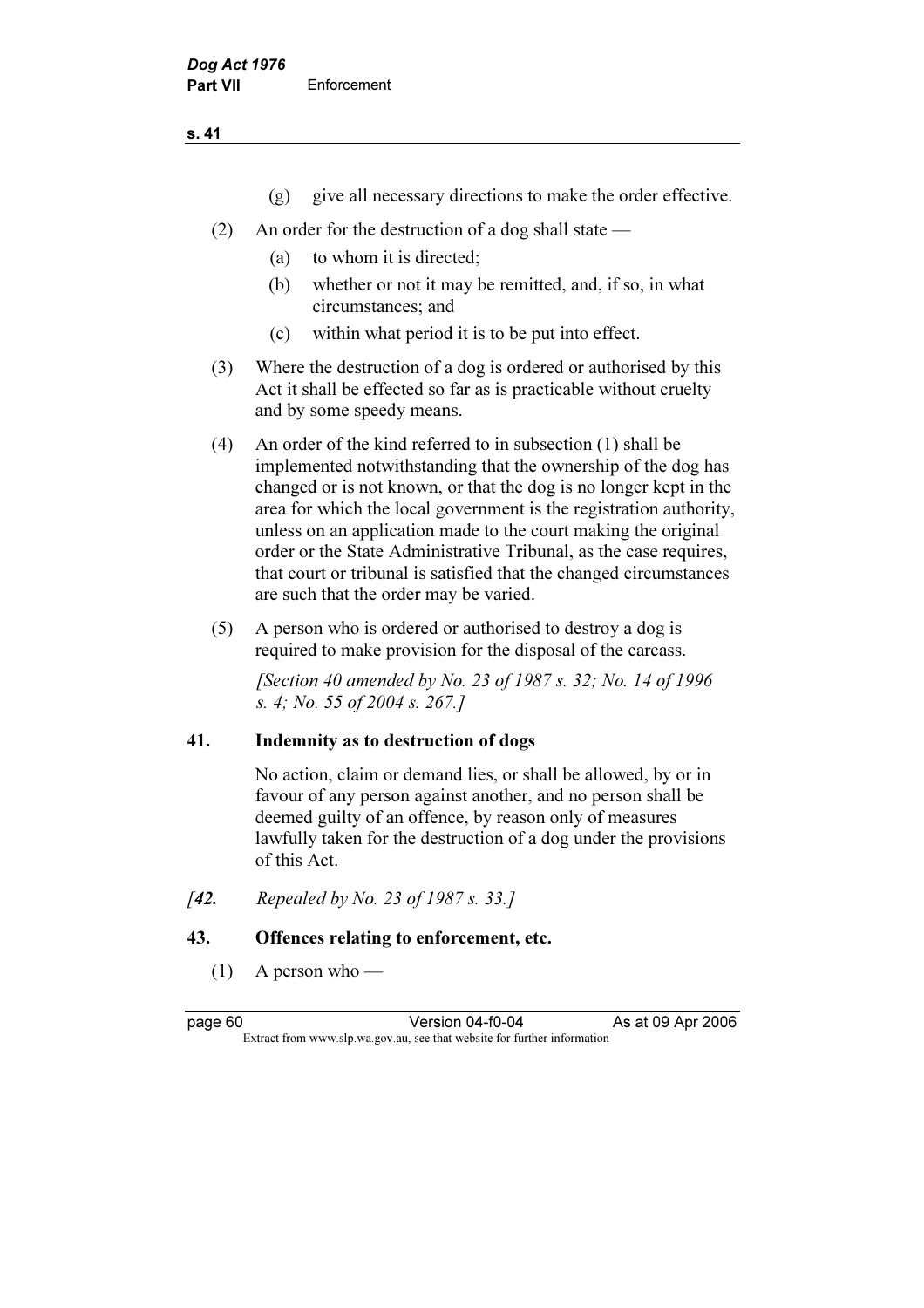- (a) being the owner or occupier of any premises in relation to which a person authorised under this Act has exercised or is about to exercise any of his powers under this Act, fails to facilitate the carrying out by that person, or any assistant or interpreter acting on his behalf, of his duties under this Act;
- (b) impedes, delays or in any way obstructs a person authorised under this Act in the exercise of his powers or the carrying out of his duties under this Act;
- (c) fails without lawful excuse to produce any dog in his possession or control when required to do so by a person exercising a power under this Act, or fails to allow that person, on his producing the same, to make an examination thereof; or
- (d) interferes with, releases, or removes from lawful custody any dog seized or detained under this Act, or damages or destroys any structure in which a dog is lawfully detained, or attempts to do any such act,

commits an offence.

 Penalty: Where the dog is a dangerous dog, \$4 000; otherwise, \$2 000.

 (2) A person who fails without lawful excuse to produce any certificate or other document issued to him pursuant to this Act when required to do so by a person exercising a power under this Act, or fails to allow that person, on his producing the same, to make an examination thereof, commits an offence.

 Penalty: Where the dog is a dangerous dog, \$1 000; otherwise, \$500.

 (3) If a body corporate may be charged with an offence against this Act, any person who is concerned in or takes part in the management of that body corporate and who was, in any way, by act or omission, directly or indirectly, knowingly concerned in or party to the commission of the offence may also be charged with that offence.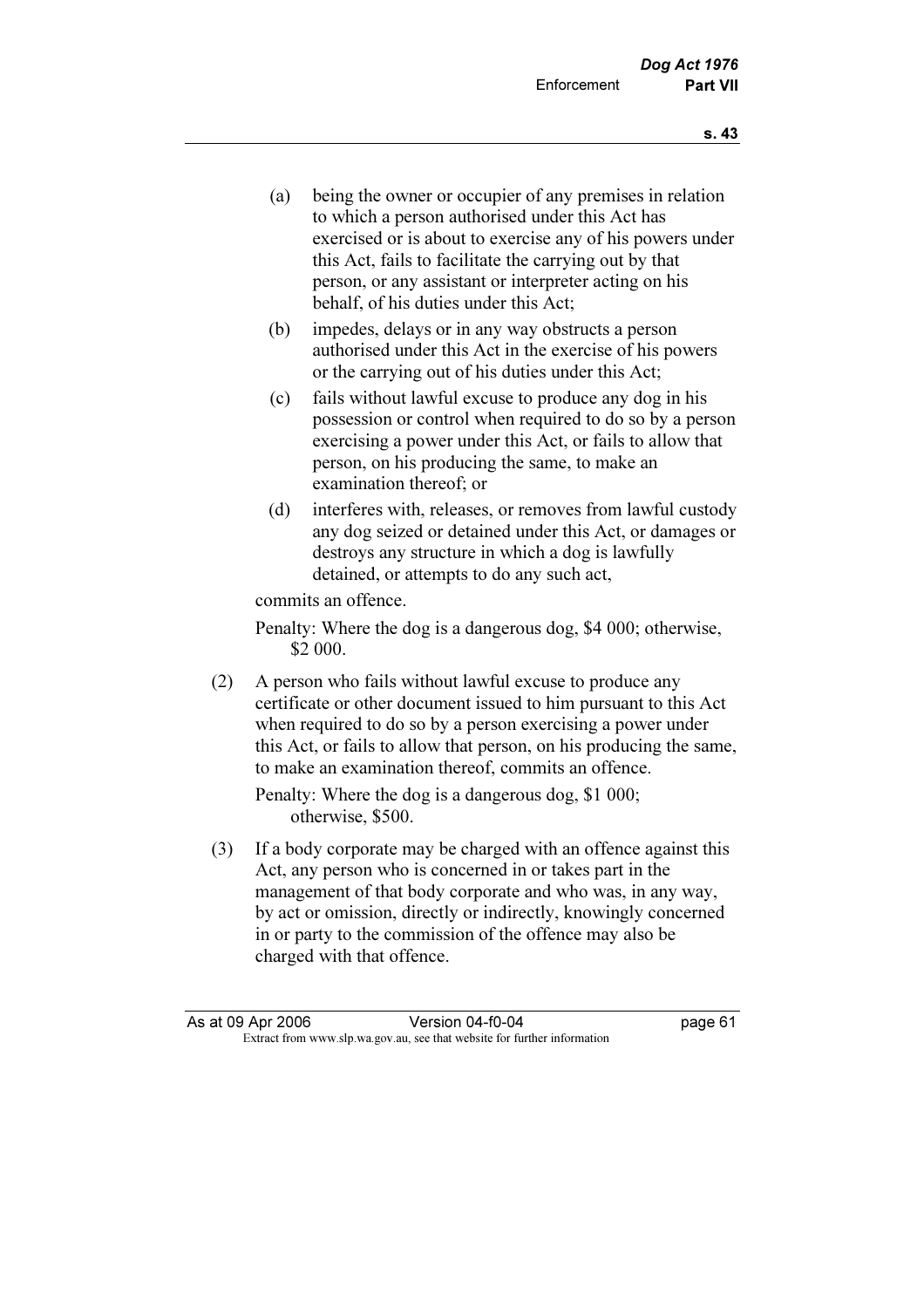#### s. 43A

[Section 43 amended by No. 23 of 1987 s. 34; No. 24 of 1996] s. 13 and 16.]

# 43A. Name and address to be supplied

 A person who is alleged by an authorised person to be concerned in the commission of an offence against this Act shall furnish to that authorised person on demand his full name and the address of his place of residence.

Penalty: \$500.

[Section 43A inserted by No. 23 of 1987 s. 35; amended by No. 24 of 1996 s. 16.]

### 44. Enforcement proceedings

- $[1]$  repealed]
- (2) Any proceedings under this Act, whether civil or penal, may be taken —
	- (a) by any police officer, in the name of the Crown;
	- (b) by any employee of a local government authorised in that behalf by the local government, in the name of the local government; or
	- (c) by any person aggrieved.
- (3) Where proceedings under this Act are taken by an employee of a local government no proof shall be required of the appointment of that employee as an employee of the local government or of his authority to take the proceedings, but the averment on the process that the person is so authorised shall be deemed to be sufficient proof of the fact.

 [Section 44 amended by No. 14 of 1996 s. 4; No. 59 of 2004 s. 141.]

#### 45. Evidentiary provisions

 (1) In any proceeding for an offence against this Act in relation to a dog —

page 62 Version 04-f0-04 As at 09 Apr 2006<br>Extract from www.slp.wa.gov.au, see that website for further information Extract from www.slp.wa.gov.au, see that website for further information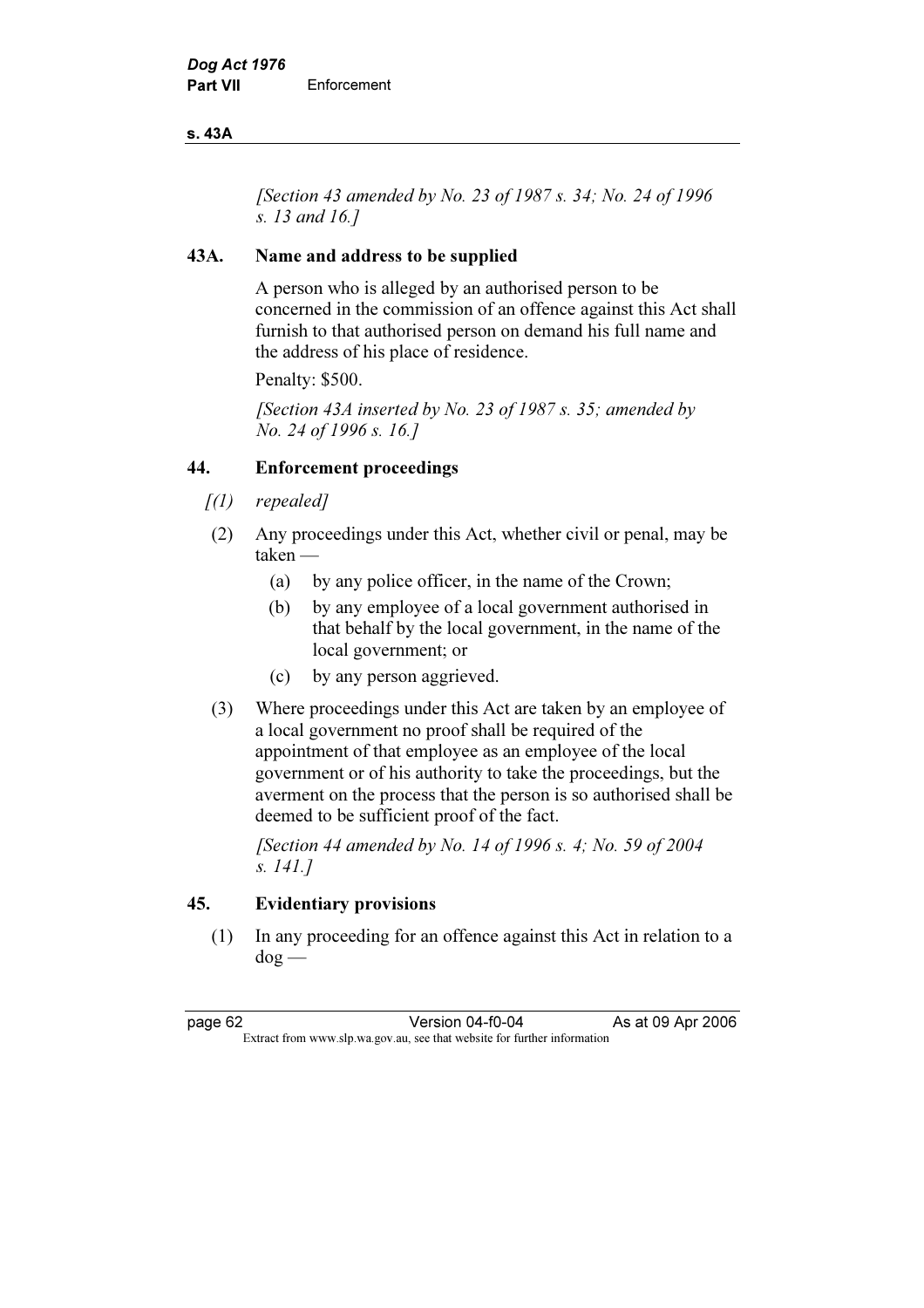- (a) an averment on the process that at a particular time a person was a person liable for the control of the dog or was the owner or the registered owner of the dog, or that a person was the occupier of any premises where the dog was ordinarily kept or ordinarily permitted to live, or that the dog was not registered or that the dog was of a particular breed is evidence of that fact; and
- (b) the onus of proving that at a particular time the dog was registered or was under the age of 3 months lies on the person making that assertion.
- (2) In any proceedings, whether civil or penal, a registration certificate under section 16(6), or a copy of an entry in a register certified by a registration officer, shall, without proof of the signature of the person appearing to have signed the same or that he is a registration officer, be evidence of the matters relevant to the proceedings set out in that registration certificate or certified copy.

[Section 45 inserted by No. 23 of 1987 s. 36.]

### 45A. Modified penalties

- (1) Regulations may provide for a modified penalty for an offence against this Act or the regulations for which the maximum penalty for a conviction does not exceed \$2 000.
- (2) Regulations made under section 48 or local laws may provide for a modified penalty for an offence against those regulations or local laws.
- (3) A modified penalty for an offence shall not exceed 20% of the maximum penalty for that offence.
- (4) Where a person does not contest an allegation that he committed an offence to which a modified penalty applies, the production of an acknowledgement from the local government by whom that person was notified of the commission of the offence that the modified penalty has been paid to that local government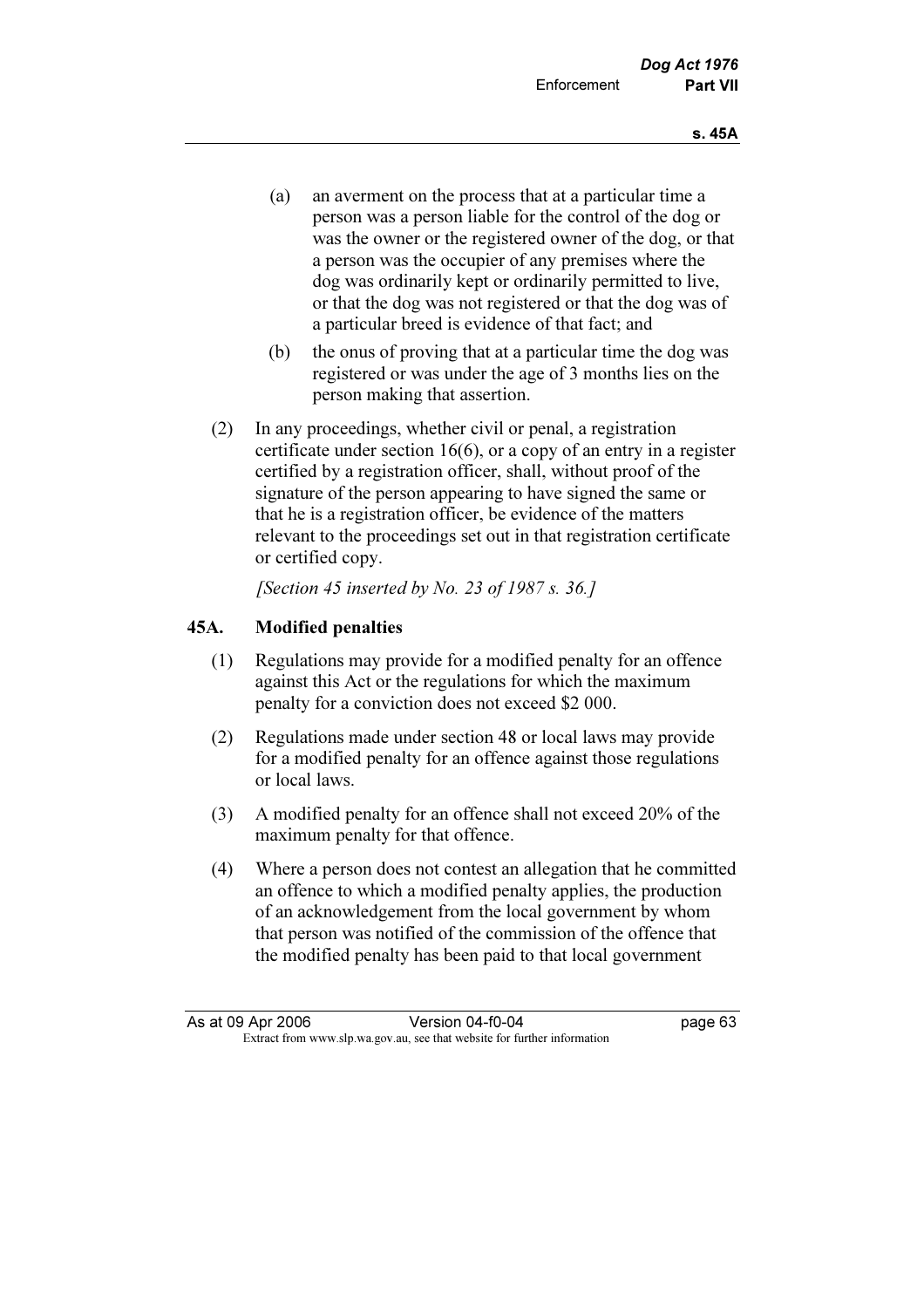#### s. 45A

shall be a defence to a charge of the offence in respect of which the modified penalty was paid.

- (5) The payment of a modified penalty shall not be regarded as an admission of liability for the purpose of, nor in any way affect or prejudice, any civil claim, action or proceeding arising out of the occurrence to which the modified penalty relates.
- (6) For the purposes of section  $16(3)(a)$  and section 33E, the payment of a modified penalty in relation to any occurrence may be taken to be evidence of the behaviour of the dog by reason of which that modified penalty was imposed.

 [Section 45A inserted by No. 23 of 1987 s. 37; amended by No. 14 of 1996 s. 4; No. 24 of 1996 s. 14 and 16.]

page 64 Version 04-f0-04 As at 09 Apr 2006 Extract from www.slp.wa.gov.au, see that website for further information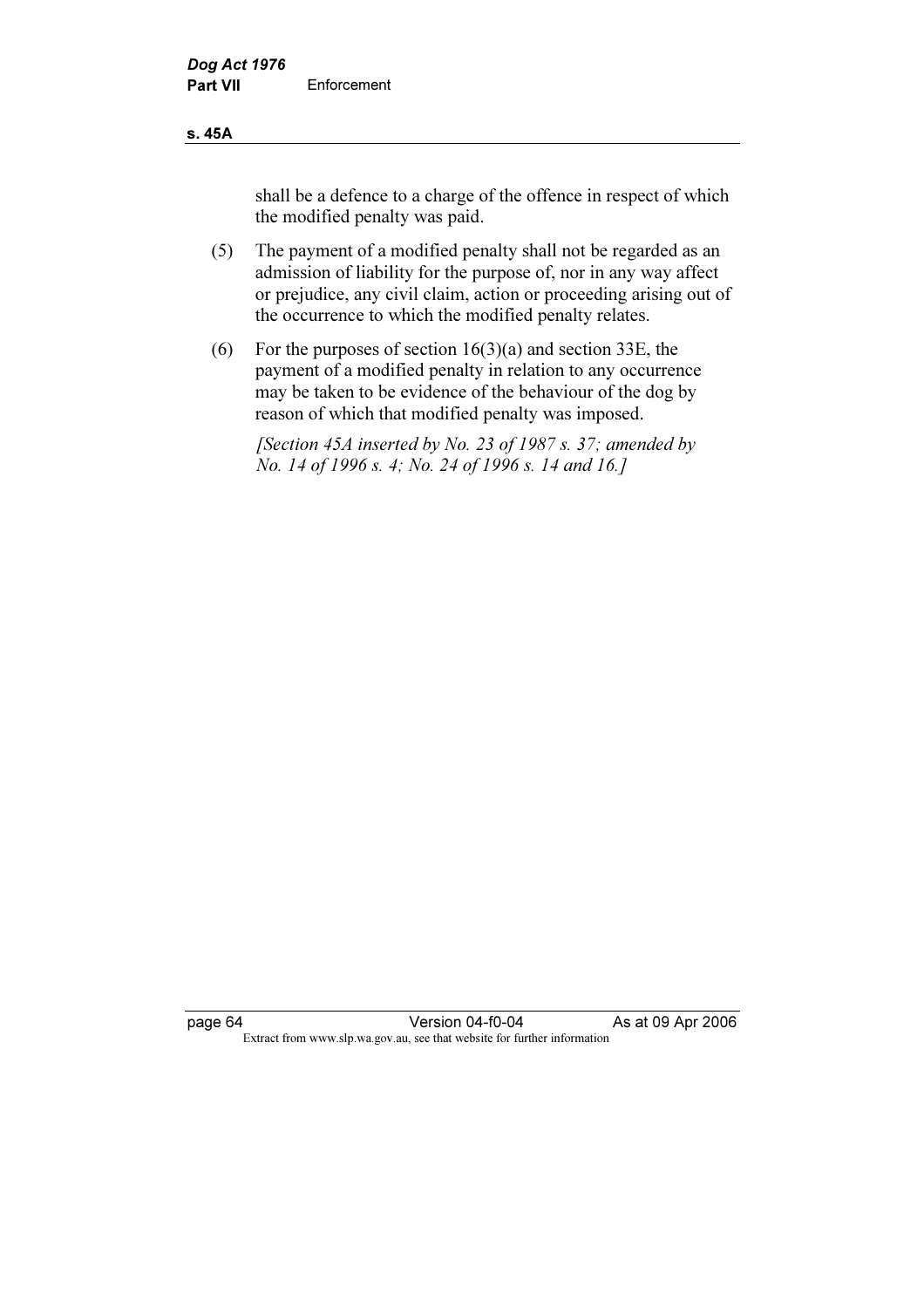# Part VIII — Civil remedies, etc.

#### 46. Damages

- (1) The conviction of a person under this Act does not affect any right or remedy by civil process of any party arising in relation to the same matter, and the provisions of this Act do not limit or affect any right, remedy or proceeding under any other Act or at law.
- (2) The owner of any dog, or a person deemed under subsection (5) to be the owner of a dog, shall be liable, subject to any contributory negligence, in damages for —
	- (a) injury to any person or animal inflicted; or
	- (b) damage to the property of a person caused,

in the course of an attack by that dog.

- (3) It shall not be necessary in any proceedings for a party seeking damages in respect of an injury caused by a dog to show a previous mischievous propensity in the dog or the knowledge of that propensity on the part of the owner or a person deemed to be the owner, or that the injury was attributable to neglect on the part of the owner or a person deemed to be the owner of the dog.
- (4) It shall not be a defence in any civil proceedings in relation to injury, damage, nuisance or annoyance caused by a dog for a person who would otherwise be liable therefor to show that at the material time the dog was not in his possession or control unless he also satisfies the court that the dog was in the actual possession or control of some other person without his consent, express or implied.
- $(5)$  A person who
	- (a) has a dog in his possession or under his control; or
	- (b) is the occupier of any premises where a dog is ordinarily kept or ordinarily permitted to live,

| As at 09 Apr 2006 | Version 04-f0-04                                                         | page 65 |
|-------------------|--------------------------------------------------------------------------|---------|
|                   | Extract from www.slp.wa.gov.au, see that website for further information |         |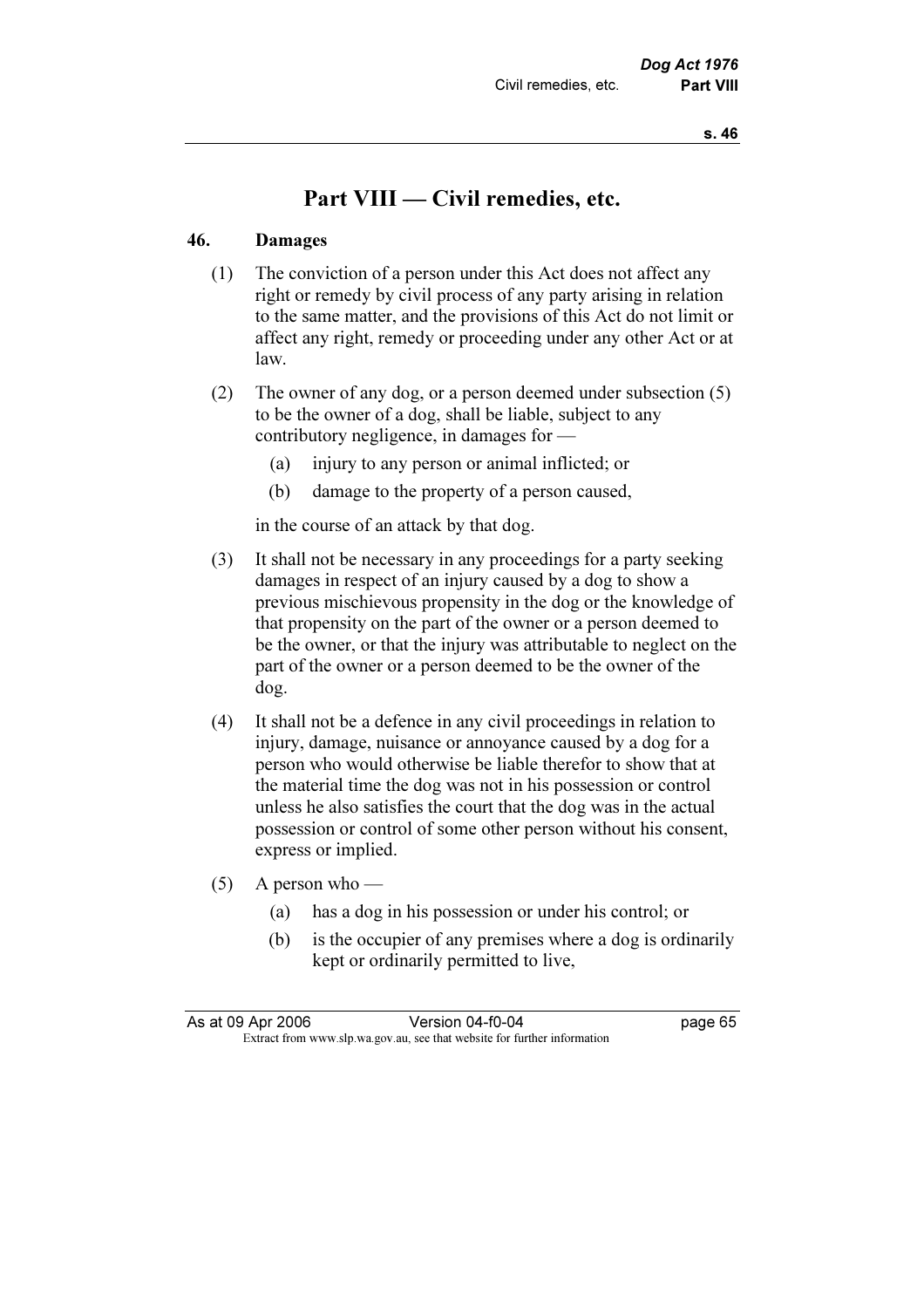shall for the purposes of subsection (2) be deemed to be the owner of the dog whilst those circumstances subsist.

- (6) In addition to any other defence he may have, a person referred to in subsection 5(b) is not liable as owner of a dog if he satisfies the court that at the material time the dog was in fact owned by some other person over the age of 18 years, whom he shall identify.
- (7) Where the death of a person is caused by the attack of a dog and that person would, if death had not ensued, have been entitled to maintain an action against, and recover damages from, the owner of the dog in respect of injury caused by the attack the death may, for the purposes of the Fatal Accidents Act 1959, be taken to have been caused by a wrongful act, neglect or default on the part of the owner of the dog.

[Section 46 amended by No. 23 of 1987 s. 38; No. 24 of 1996] s. 15.]

# 47. Causing harm to dogs

 A person who wilfully and without lawful excuse kills, poisons, injures or causes unnecessary pain or suffering to any dog commits an offence.

Penalty: \$10 000, or 12 months imprisonment, or both.

 [Section 47 amended by No. 23 of 1987 s. 39; No. 24 of 1996 s. 16.]

page 66 Version 04-f0-04 As at 09 Apr 2006<br>Extract from www.slp.wa.gov.au, see that website for further information Extract from www.slp.wa.gov.au, see that website for further information

s. 47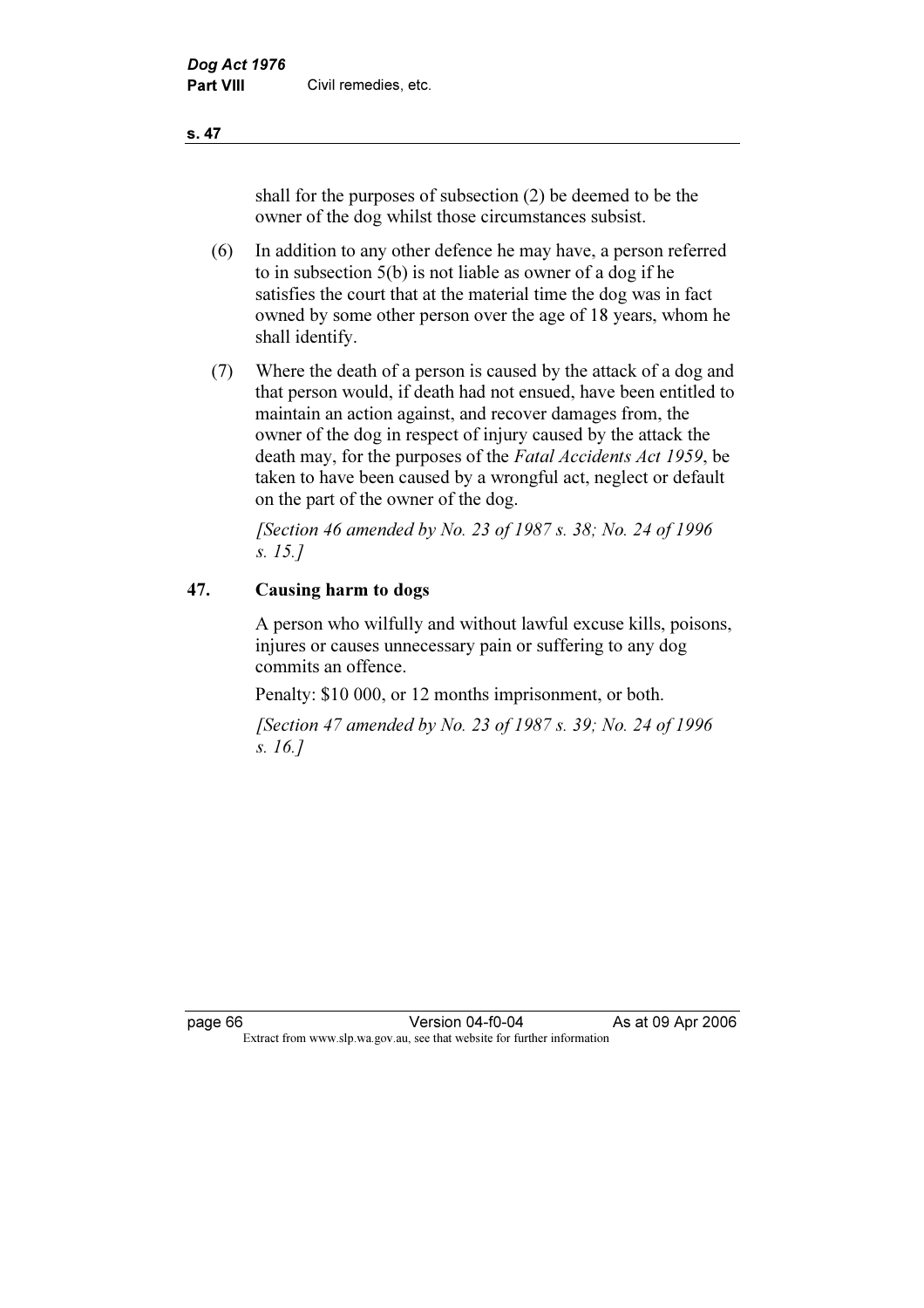# Part IX — Local laws

[Heading amended by No. 14 of 1996 s. 4.]

## 48. Regulations to operate as local laws

- (1) The Governor may make regulations that are to operate as if they were local laws for each district to which they apply.
- (2) Regulations made under this section may deal with any matter in respect of which local laws may be made under this Act.
- (3) Regulations under this section, other than those that only repeal or amend other regulations, are to contain a statement to the effect that they apply as if they were local laws.
- (4) A local government is to administer any regulation made under this section to the extent that it relates to any place where the local government may perform functions, as if the regulation was a local law.
- (5) Unless a contrary intention appears, a reference to an offence against a local law includes a reference to an offence against a regulation made under this section.
- (6) If there is any inconsistency between a regulation made under this section and a local law, the regulation prevails to the extent of the inconsistency.

[Section 48 inserted by No. 14 of 1996 s. 4.]

### 49. Local laws

A local government may make local laws —

- (a) for its district and any other area that is to be regarded, for the purposes of this Act, as being within that district;
- (b) in accordance with Subdivision 2 of Division 2 of Part 3 of the Local Government Act 1995; and
- (c) for the purposes permitted by section 51.

[Section 49 inserted by No. 14 of 1996 s. 4.]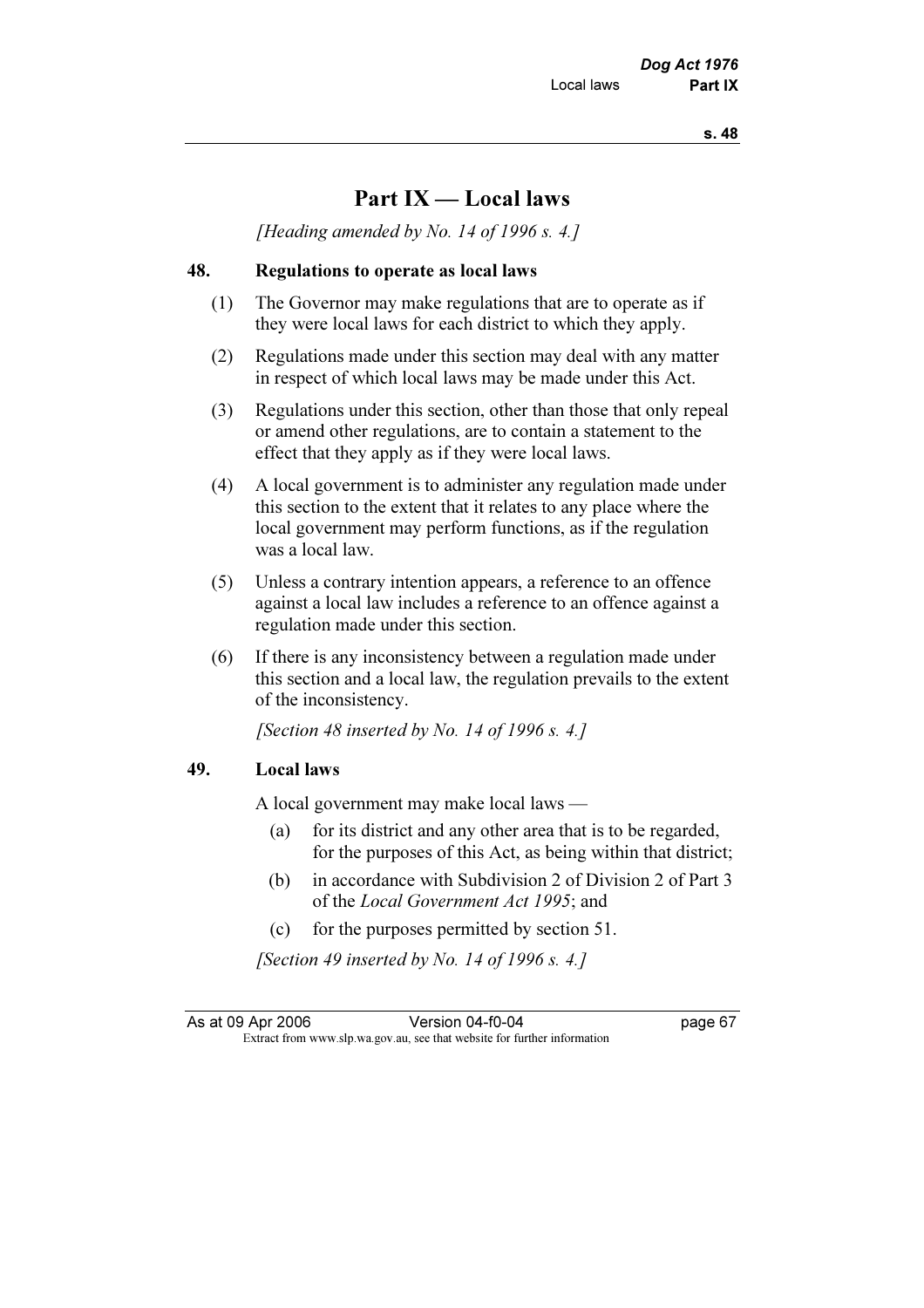### s. 49A

# 49A. Model local laws

- (1) The Governor may cause to be prepared and published in the Gazette model local laws the provisions of which a local law made under this Act may adopt by reference, with or without modification.
- (2) Model local laws have no effect except to the extent that they are adopted.
- (3) The Governor may, by notice published in the Gazette, amend a model local law published under this section.
- (4) An amendment to a model local law does not affect any local law that adopted the model local law before the amendment but the amendment may be adopted by a further local law.

[Section 49A inserted by No. 14 of 1996 s. 4.]

# 49B. Governor may amend or repeal local laws

- (1) The Governor may make a local law to amend the text of, or repeal, a local law.
- (2) Subsection (1) does not include the power to amend a local law to include in it a provision that bears no reasonable relationship to the local law as in force before the amendment.
- (3) The Minister is to give a local government notice in writing of any local law that the Governor makes to amend the text of, or repeal, any of the local government's local laws.
- (4) A local law made under this section is to be taken, for all purposes, to be a local law made by the local government which made the local law that is amended or repealed.
- (5) Section 3.17 of the Local Government Act 1995 does not apply in relation to local laws made under this Act.

[Section 49B inserted by No. 14 of 1996 s. 4.]

page 68 Version 04-f0-04 As at 09 Apr 2006<br>Extract from www.slp.wa.gov.au, see that website for further information Extract from www.slp.wa.gov.au, see that website for further information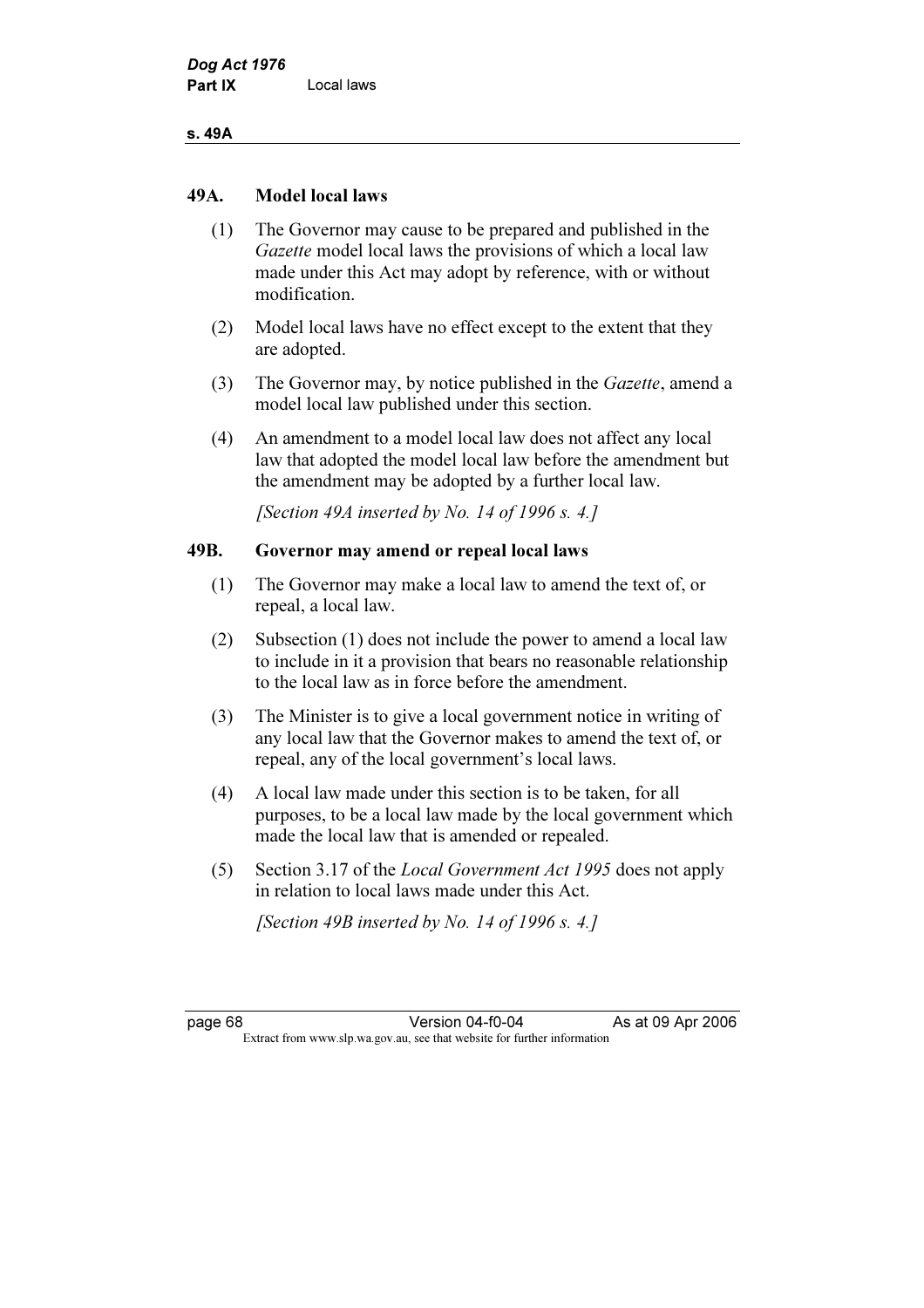# 50. General provisions relating to local laws

- (1) Any regulation made under section 48 or local law may be made —
	- (a) so as to apply generally or in a particular class of case, or particular classes of cases, at all times or at a specified time or specified times, throughout the district or in a specified part or specified parts of the district and in areas which although not within the district are by the operation of the provisions of this Act nevertheless to be regarded for the purpose of the local law making power of a local government as being within the district;
	- (b) so as to require a matter affected by it to be in accordance with a specified standard or specified requirement, or as approved by, or to the satisfaction of, a specified person or body, or class of person or body, and so as to delegate to or confer upon a specified body a discretionary authority;
	- (c) so as to provide that in specified cases, or a specified class of case, or specified classes of cases, whether on specified conditions or unconditionally, persons or things or a class or classes of persons or things may be exempted from its provisions either wholly or to such extent as is specified.
- (2) Any regulation made under section 48 or local law may make provision for the imposition of penalties not exceeding \$2 000 in respect of any contravention, and may prescribe the fees and charges that shall be payable in relation to matters under this Act, the persons liable and the method of recovery of amounts not duly paid.
- (3) Where in relation to a regulation made under section 48 or local law made under this Act the expression "specified" is used, the expression, unless the context requires otherwise, means specified in that regulation or local law.

[Section 50 amended by No. 23 of 1987 s. 41; No. 14 of 1996] s. 4; No. 24 of 1996 s. 16.]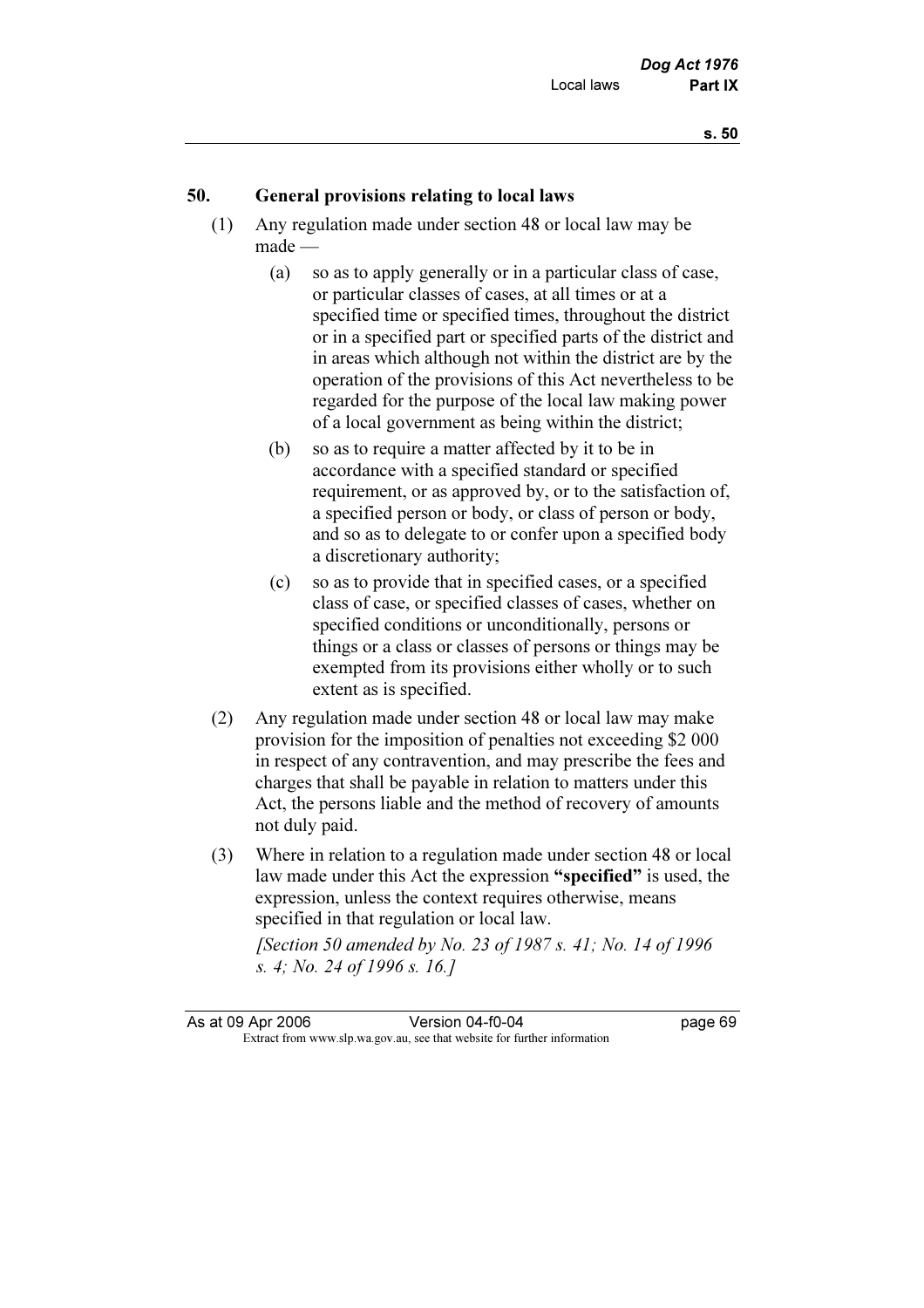# s. 51

# 51. Local law making powers

A local government may so make local laws —

- (a) providing for the registration of dogs;
- (b) specifying places where dogs are prohibited absolutely;
- (ba) extending the operation of section 31, with all necessary modifications, to specified public places or classes of public places that are outside the metropolitan region or a townsite;
- (bb) specifying any public place or class of public place, being a place that is under the care, control and management of the local government, as a dog exercise area for the purposes of sections 31 and 32;
	- (c) specifying areas within which it shall be an offence (unless the excreta are removed) for any person liable for the control of a dog to permit that dog to excrete on any street or public place or on any land without the consent of the occupier;
	- (d) requiring that in specified areas a portion of the premises on which a dog is kept must be fenced in a manner capable of confining the dog;
	- (e) providing for the establishment and maintenance of pounds and other services and facilities necessary or expedient for the purposes of this Act;
	- (f) providing for the detention, maintenance, care and release or disposal of dogs seized;
	- (g) as to the destruction of dogs pursuant to the powers hereinbefore conferred;
	- (h) as to the number of dogs that may be kept pursuant to section 26 or section 27; and
	- (i) providing for the licensing, regulating, construction, use, and inspection of approved kennel establishments.

 [Section 51 amended by No. 23 of 1987 s. 42; No. 14 of 1996 s. 4.]

page 70 Version 04-f0-04 As at 09 Apr 2006<br>Extract from www.slp.wa.gov.au, see that website for further information Extract from www.slp.wa.gov.au, see that website for further information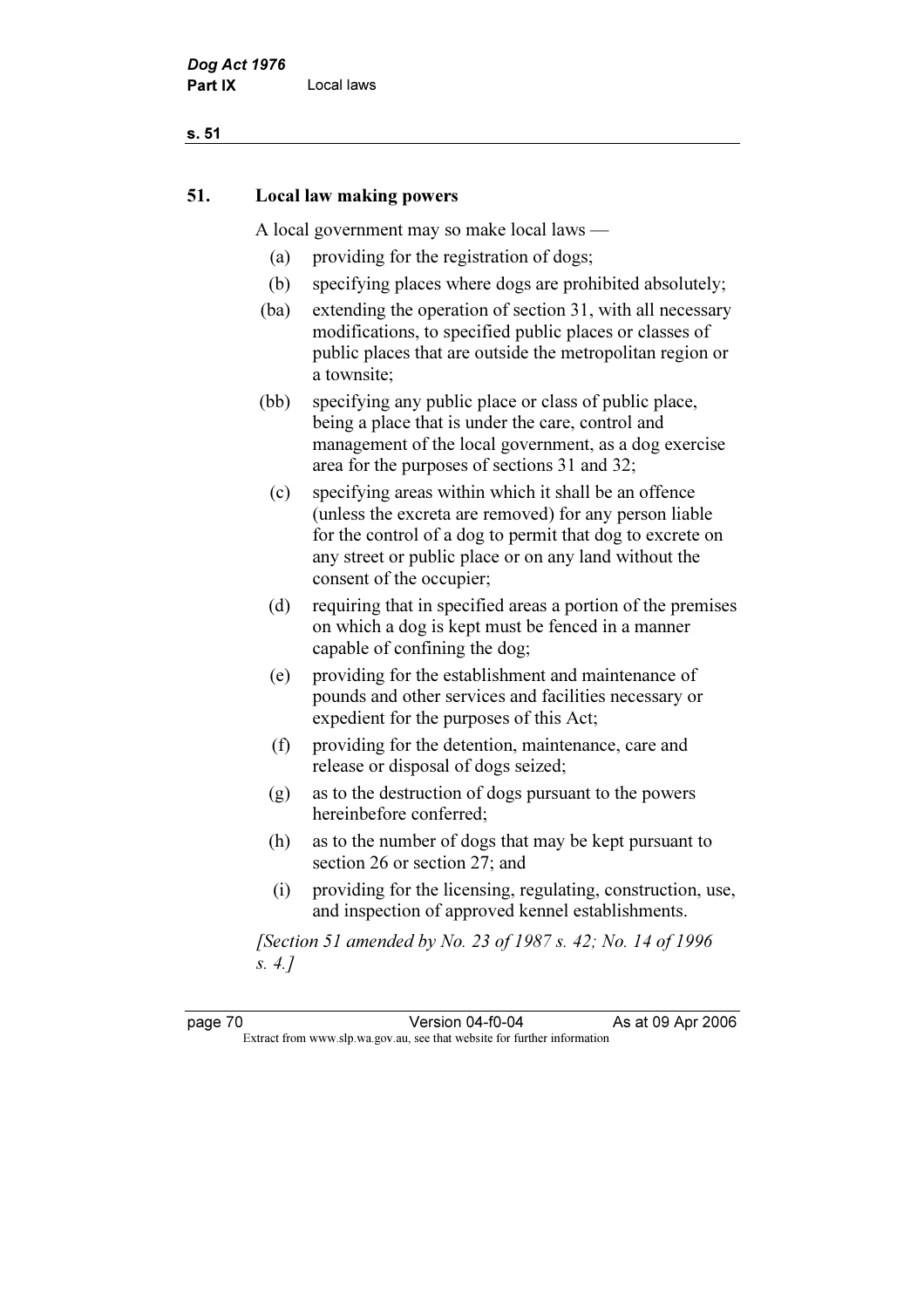# 52. Revocation of local laws

- (1) Where any local law has been or is made by a local government, whether under the authority or purported authority of this Act, the repealed Acts, the Local Government Act 1995, the Health Act 1911, the Planning and Development Act 2005, or any other Act, and in relation to any matter affecting dogs or the keeping of dogs that local law, or the manner in which that local law is administered, is in the opinion of the Governor unduly oppressive, repugnant to or inconsistent with the provisions of this Act the Governor may by notice published in the Gazette revoke that local law or any part thereof in relation to any such matter and effect shall be given to any such revocation but without affecting the validity, or curing the invalidity, of any thing done, or of the omission of any thing, in the mean-time.
- (2) The Minister shall cause a copy of any notice published under this section to be laid before each House of Parliament within 6 sitting days of that House next following the publication, and if either House of Parliament passes a resolution of which notice has been given within the first 14 sitting days of that House after the copy of a notice under this section has been laid before that House that the notice be disallowed, the notice thereupon ceases to have effect, but the disallowance of the notice does not affect or invalidate anything done in good faith before the passing of the resolution.

 [Section 52 amended by No. 14 of 1996 s. 4; No. 38 of 2005 s. 15.]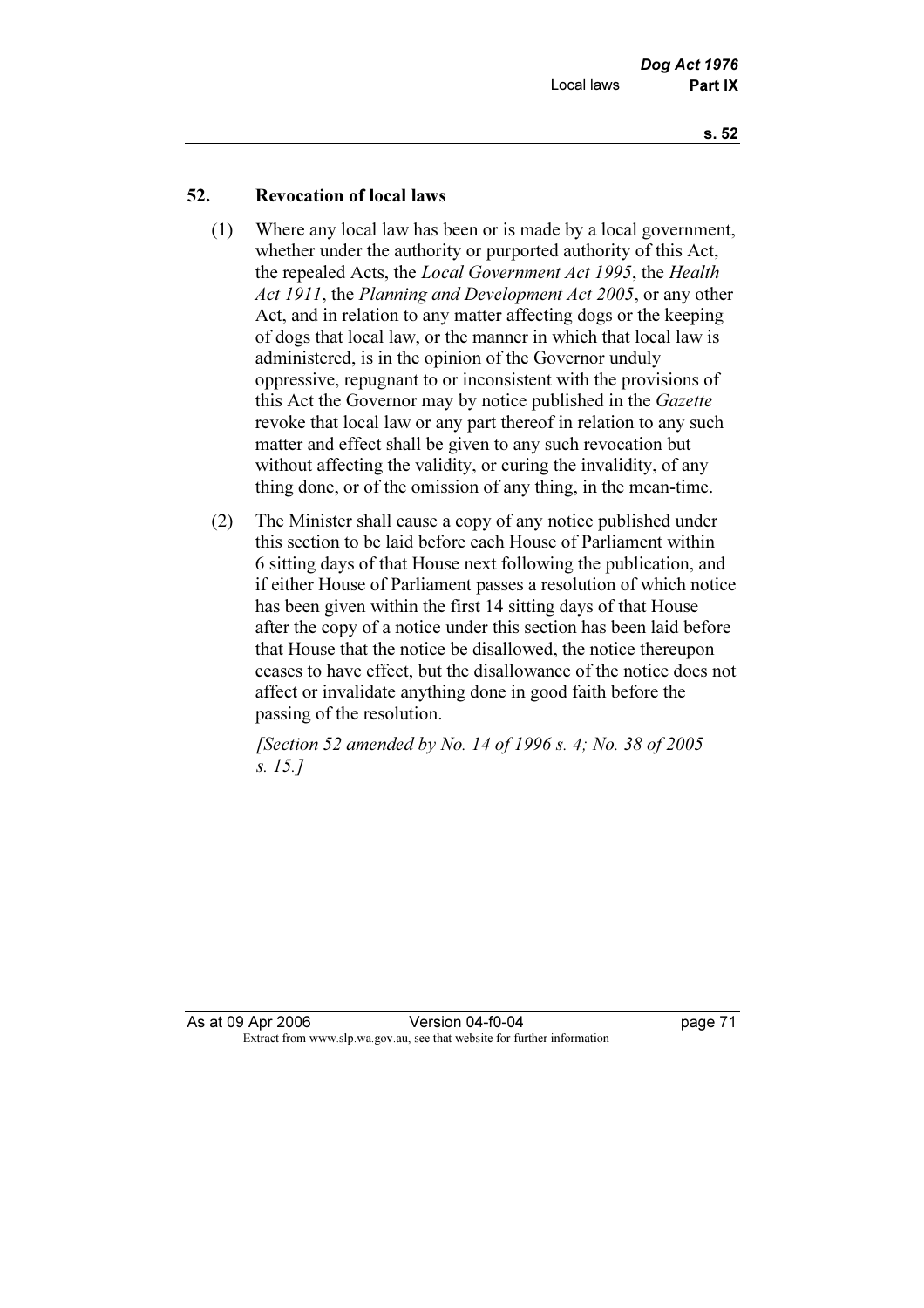s. 53

# Part  $X$  — Regulations

# 53. Regulations as to certain kinds of dog

- (1) Where in the opinion of the Minister any kind of dog, whether of a specific breed or of mixed breeds, is a potential danger the Governor may, on the recommendation of the Minister, make regulations for the purposes of this section.
- (2) The provisions of regulations made under this section shall apply to dogs only in the circumstances, and at the time and place, specified therein.
- (3) Regulations made under this section in relation to a specified kind of dog may —
	- (a) require the sterilization of any such dog;
	- (b) provide that dogs found in contravention of the regulations may be destroyed;
	- (c) require that such dogs be kept chained or otherwise under restraint or in effective confinement;
	- (d) require that any such dog be marked for identification by the method known as tattooing or in some other prescribed manner; or
	- (e) impose conditions, restrictions or limitations upon the keeping of, or relating to the custody and control of, any such dog.
- (4) A person who contravenes or fails to comply with any of the provisions of a regulation made under this section, or the requirement of a local government made pursuant to subsection (3)(e), commits an offence.

Penalty: \$5 000.

 (5) In any proceedings under this Act any question as to whether or not the provisions of this section apply to any dog by virtue of it being a dog of a specified kind shall be determined by the person holding the office of Chief Veterinary Surgeon in the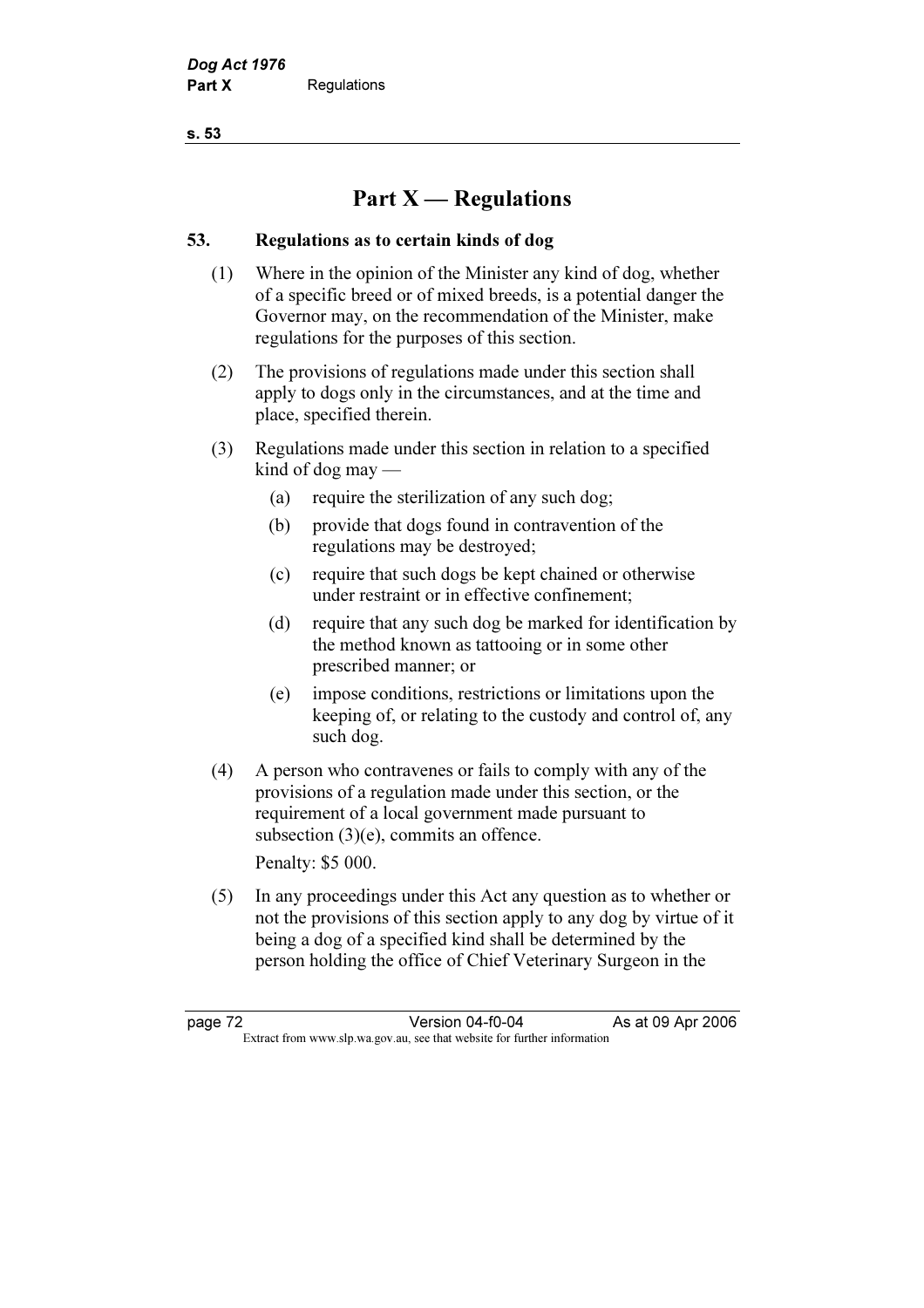Department of Agriculture but the examination of the dog may be made by a person acting under his direction.

 (6) The production of a certificate purporting to be signed by the Chief Veterinary Surgeon with respect to a determination made for the purposes of this Act shall, without proof of the signature of the person appearing to have signed that certificate or that he is the Chief Veterinary Surgeon, be sufficient evidence of the breed or characteristics of the dog identified in that certificate and of the matters relevant to those proceedings stated in the certificate unless the accused, by not less than 3 days' notice in writing delivered to the prosecutor and by a like 3 days' notice delivered to the Chief Veterinary Surgeon requires the attendance of the Chief Veterinary Surgeon as a witness.

 [Section 53 amended by No. 23 of 1987 s. 43; No. 14 of 1996 s. 4; No. 24 of 1996 s. 16; No. 84 of 2004 s. 80 and 82.]

# 54. Regulations generally

- (1) The Governor may make regulations for and in relation to any matter which the Governor thinks necessary or expedient for carrying this Act into effect, including such transitional, incidental and supplementary provisions as may be necessary in relation to the Acts repealed by this Act or any application of the provisions of this Act.
- (2) Where and to the extent that there is inconsistency between regulations made under this Act and any local law in force in any district made or purporting to have been made under or pursuant to this Act, the Acts repealed by this Act, the Local Government Act 1995, or any other Act the provisions of the regulations prevail.
- (3) The provisions of section 50(1), (2) and (3) have effect in relation to regulations made under this Act in like manner mutatis mutandis as they apply to a local law.

[Section 54 amended by No. 14 of 1996 s. 4.]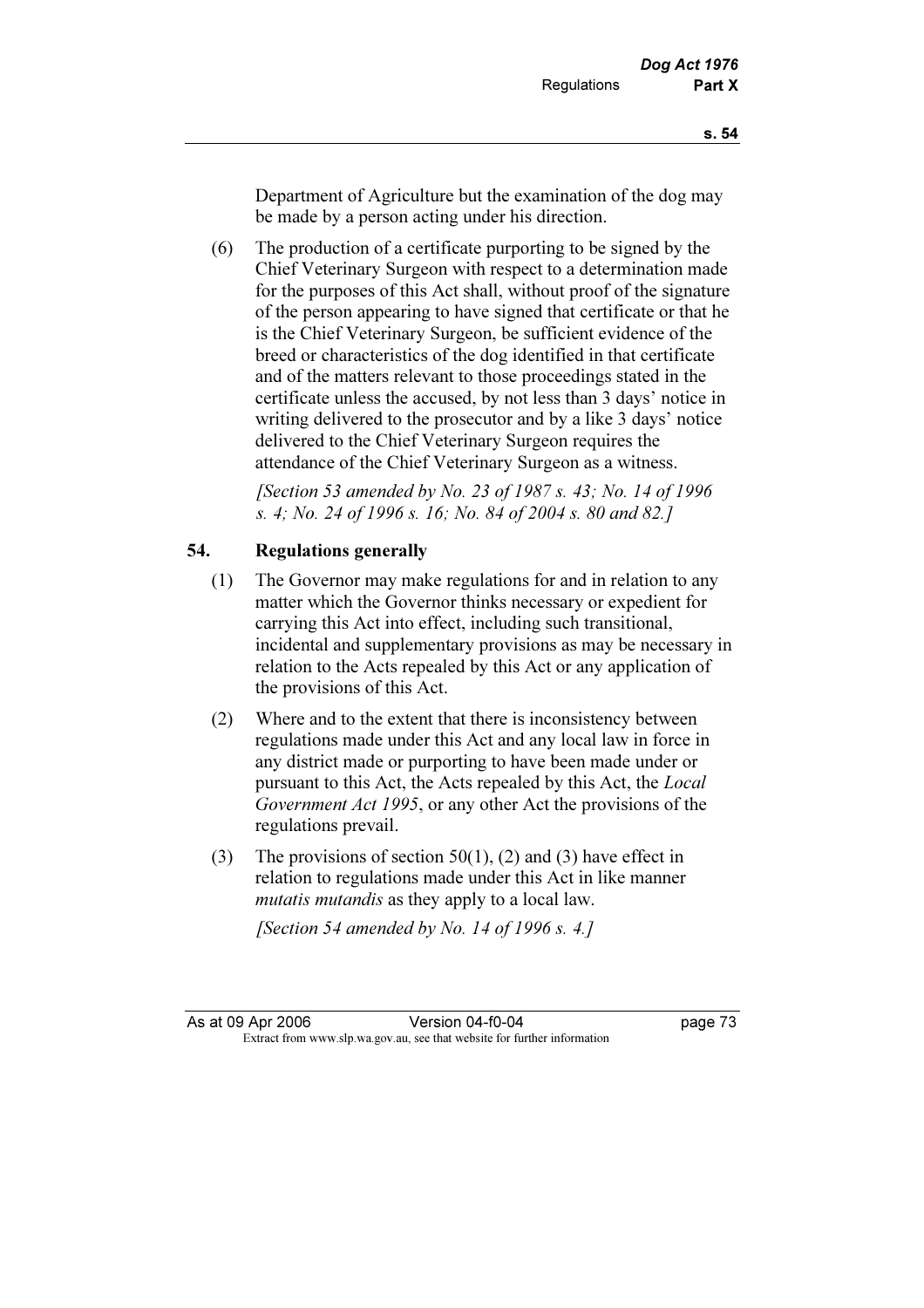# **Notes**

<sup>1</sup> This is a compilation of the *Dog Act 1976* and includes the amendments made by the other written laws referred to in the following table  $1a$ . The table also contains information about any reprint.

| <b>Short title</b>                                                                      | <b>Number</b><br>and year | Assent      | Commencement                                                                                                                                                   |  |
|-----------------------------------------------------------------------------------------|---------------------------|-------------|----------------------------------------------------------------------------------------------------------------------------------------------------------------|--|
| Dog Act 1976                                                                            | 58 of 1976                | 16 Sep 1976 | Act other than s. 21:<br>24 Dec 1976 (see s. 2(1) and<br>Gazette 24 Dec 1976 p. 5029);<br>s. 21: 1 Jul 1977 (see s. 2(2)<br>and Gazette 3 Jun 1977<br>p. 1635) |  |
| Dog Act Amendment<br><i>Act 1977</i>                                                    | 57 of 1977                | 23 Nov 1977 | 23 Nov 1977                                                                                                                                                    |  |
| Dog Amendment Act 1983                                                                  | 64 of 1983                | 13 Dec 1983 | 17 Nov 1983 (see s. 2)                                                                                                                                         |  |
|                                                                                         |                           |             | Reprint of the <i>Dog Act 1976</i> approved 17 Sep 1984 (includes amendments listed above)                                                                     |  |
| Dog Amendment Act 1987                                                                  | 23 of 1987                | 25 Jun 1987 | 1 Nov 1987 (see s. 2 and<br>Gazette 18 Sep 1987 p. 3587)                                                                                                       |  |
| Reprint of the <i>Dog Act 1976</i> as at 11 Feb 1988 (includes amendments listed above) |                           |             |                                                                                                                                                                |  |
| Local Government<br>(Consequential<br>Amendments) Act 1996<br>s. 4                      | 14 of 1996                | 28 Jun 1996 | 1 Jul 1996 (see s. 2)                                                                                                                                          |  |
| Dog Amendment Act 1996                                                                  | 24 of 1996                | 27 Aug 1996 | 14 Sep 1996 (see s. 2 and<br>Gazette 13 Sep 1996 p. 4675)                                                                                                      |  |
| Transfer of Land<br>Amendment Act 1996<br>s. $153(1)$                                   | 81 of 1996                |             | 14 Nov 1996 14 Nov 1996 (see s. 2(1))                                                                                                                          |  |
| <b>Reprint of the Dog Act 1976 as at 20 Nov 1996</b> (includes amendments listed above) |                           |             |                                                                                                                                                                |  |
| Acts Amendment (Land<br>Administration) Act 1997<br>s. 141                              | 31 of 1997                | 3 Oct 1997  | 30 Mar 1998 (see s. 2 and<br>Gazette 27 Mar 1998 p. 1765)                                                                                                      |  |
| Statutes (Repeals and<br>Minor Amendments)<br>Act 1997 s. 49                            | 57 of 1997                | 15 Dec 1997 | 15 Dec 1997 (see s. $2(1)$ )                                                                                                                                   |  |
| Statutes (Repeals and<br>Minor Amendments)<br>Act (No. 2) 1998 s. 29                    | 10 of 1998                | 30 Apr 1998 | 30 Apr 1998 (see s. $2(1)$ )                                                                                                                                   |  |

# Compilation table

page 74 Version 04-f0-04 As at 09 Apr 2006 Extract from www.slp.wa.gov.au, see that website for further information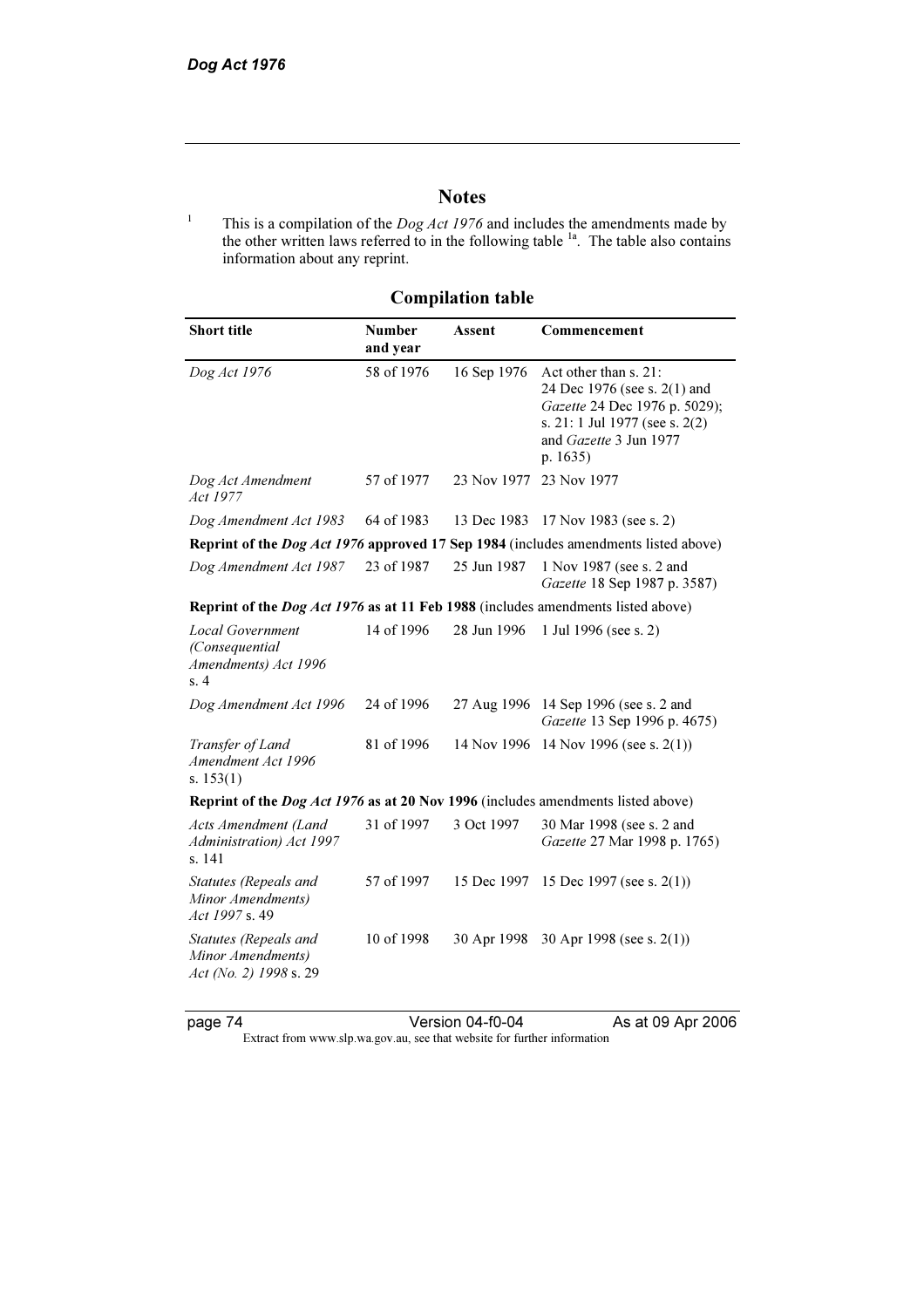| <b>Short title</b>                                                                                                        | <b>Number</b><br>and year | Assent      | Commencement                                                                                            |
|---------------------------------------------------------------------------------------------------------------------------|---------------------------|-------------|---------------------------------------------------------------------------------------------------------|
| Western Australian<br>Greyhound Racing<br><b>Association Amendment</b><br>Act 1998 s. 20                                  | 23 of 1998                | 30 Jun 1998 | 1 Aug 1998 (see s. 3 and<br>Gazette 21 Jul 1998 p. 3825)                                                |
| Reprint of the <i>Dog Act 1976</i> as at 9 Nov 2001 (includes amendments listed above)                                    |                           |             |                                                                                                         |
| Racing and Gambling<br>Legislation Amendment<br>and Repeal Act 2003<br>s. 220                                             | 35 of 2003                | 26 Jun 2003 | 1 Aug 2003 (see s. 2 and<br>Gazette 29 Jul 2003 p. 3259)                                                |
| <b>Courts Legislation</b><br>Amendment and Repeal<br>$Act\ 2004$ s. 141                                                   | 59 of 2004                | 23 Nov 2004 | 1 May 2005 (see s. 2 and<br>Gazette 31 Dec 2004 p. 7128)                                                |
| State Administrative<br>Tribunal (Conferral of<br>Jurisdiction) Amendment<br>and Repeal Act 2004 Pt. 2<br>Div. $38^{5,6}$ | 55 of 2004                | 24 Nov 2004 | 1 Jan 2005 (see s. 2 and <i>Gazette</i><br>31 Dec 2004 p. 7130)                                         |
| Criminal Procedure and<br>Appeals (Consequential<br>and Other Provisions)<br>Act 2004 s. 80 and 82                        | 84 of 2004                | 16 Dec 2004 | 2 May 2005 (see s. 2 and<br>Gazette 31 Dec 2004 p. 7129<br>(correction in Gazette<br>7 Jan 2005 p. 53)) |
| Planning and<br>Development<br>(Consequential and<br><b>Transitional Provisions</b> )<br>Act 2005 s. 15                   | 38 of 2005                | 12 Dec 2005 | 9 Apr 2006 (see s. 2 and<br>Gazette 21 Mar 2006 p. 1078)                                                |

<sup>1a</sup> On the date as at which this compilation was prepared, provisions referred to in the following table had not come into operation and were therefore not included in this compilation. For the text of the provisions see the endnotes referred to in the table.

| Provisions that have not come into operation |
|----------------------------------------------|
|----------------------------------------------|

| <b>Short title</b>                                                | Number<br>and year | Assent | Commencement                            |
|-------------------------------------------------------------------|--------------------|--------|-----------------------------------------|
| Courts Legislation<br>Amendment and Repeal<br>Act 2004 s. 142 $4$ | 59 of 2004         |        | 23 Nov 2004 To be proclaimed (see s. 2) |

As at 09 Apr 2006 Version 04-f0-04 page 75 Extract from www.slp.wa.gov.au, see that website for further information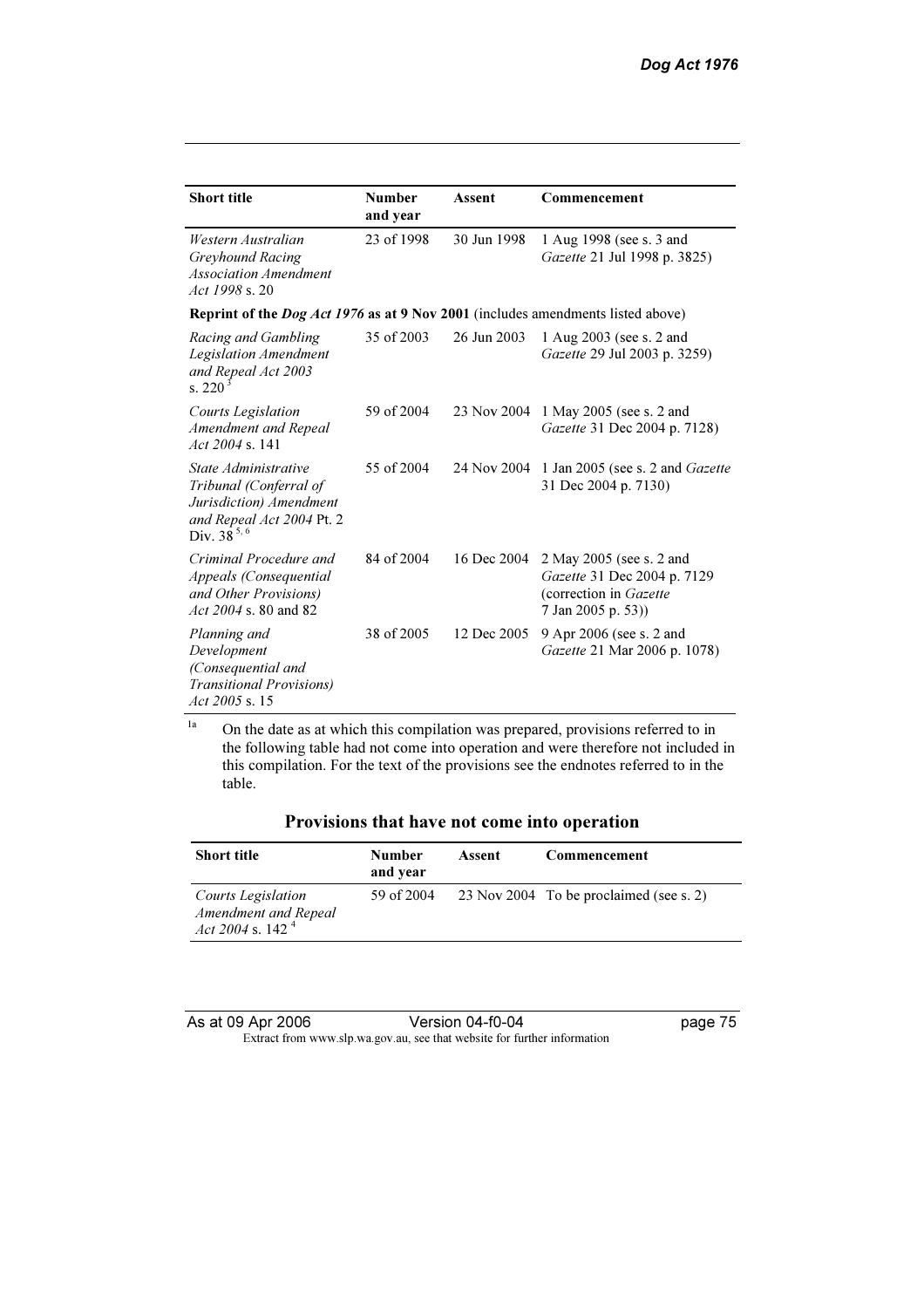- 2 Under the Land Administration Act 1997 s. 281(3) a reference in a written law to the Land Act 1933 is, unless the contrary intention appears, to be construed as if that reference were a reference to the Land Administration Act 1997.
- 3 The Racing and Gambling Legislation Amendment and Repeal Act 2003 s. 19 reads as follows:

#### .<br>44

#### 19. Power to amend regulations

- (1) The Governor, on the recommendation of the Minister, may make regulations amending subsidiary legislation made under any Act.
- (2) The Minister may make a recommendation under subsection (1) only if the Minister considers that each amendment proposed to be made by the regulations is necessary or desirable as a consequence of the enactment of the RWWA Act or this Act.
- (3) Nothing in this section prevents subsidiary legislation from being amended in accordance with the Act under which it was made.
- 4 On the date as at which this compilation was prepared, the Courts Legislation Amendment and Repeal Act 2004 s. 142, which gives effect to Sch. 2, had not come into operation. It reads as follows:
	- 142. Other amendments to various Acts

 Each Act listed in Schedule 2 is amended as set out in that Schedule immediately below the short title of the Act.

Schedule 2 cl. 15 reads as follows:

 $\epsilon$ 

 $\epsilon$ 

# Schedule 2 — Other amendments to Acts

| 15. |                                                            | Dog Act 1976                                          |  |  |
|-----|------------------------------------------------------------|-------------------------------------------------------|--|--|
|     | s. $16A(3)$<br>Delete "Local Court" and insert instead -   |                                                       |  |  |
|     | Magistrates Court at the place ".<br>66                    |                                                       |  |  |
|     | s. $17(1)$                                                 | In each provision, delete "Local Court held" wherever |  |  |
|     | s. $27(7)$<br>it occurs and in each place insert instead — |                                                       |  |  |
|     | s. $33I(2)(a)$                                             | Magistrates Court at the place ".<br>66               |  |  |

page 76 **Version 04-f0-04** As at 09 Apr 2006 Extract from www.slp.wa.gov.au, see that website for further information

".

".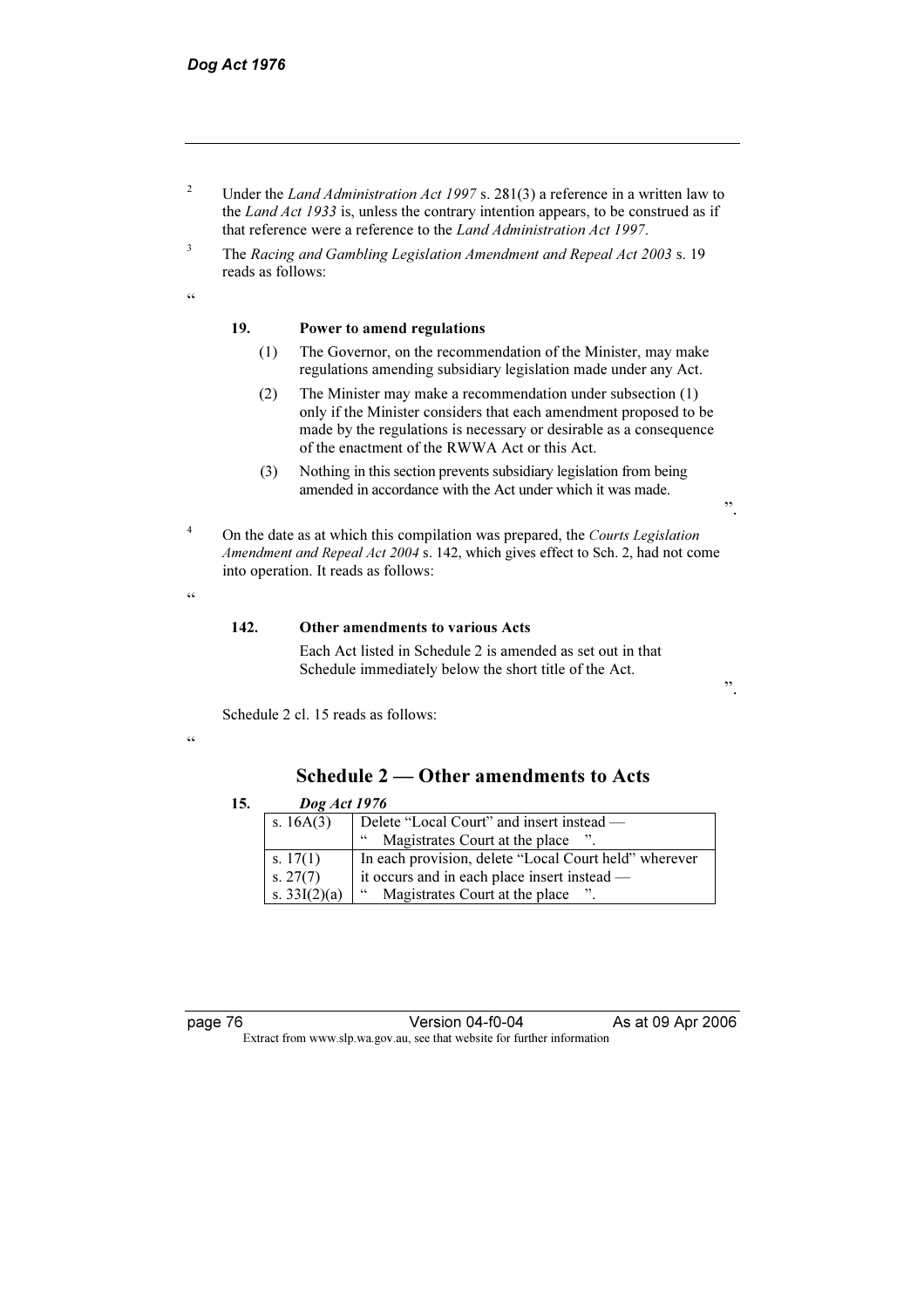| s. $17(2)$     | In each provision, delete "the Local Court" wherever it |
|----------------|---------------------------------------------------------|
| s. $17(3)$     | occurs and in each place insert instead —               |
| s. $17(3a)$    | 66<br>the Magistrates Court ".                          |
| s. $17(5)$     |                                                         |
| s. $33G(6)$    |                                                         |
| s. $33I(3)$    |                                                         |
| s.33J          |                                                         |
| s. $33F(2)$    | In each provision delete "a Local Court" wherever it    |
| s. $33F(6)$    | occurs and in each place insert instead —               |
| s. $33G(2)$    | 44<br>the Magistrates Court                             |
| s. $33G(3)$    |                                                         |
| s. $33G(4)$    |                                                         |
| s. $33H(5)$    |                                                         |
| s. $33I(1)$    |                                                         |
| s. $33I(2)$    |                                                         |
| s. $33I(3)$    |                                                         |
| s. $33L(1)$    |                                                         |
| s. $33I(2)(b)$ | Delete "that Local Court" and insert instead —          |
|                | the Magistrates Court                                   |
| s. $36(3)$     | Delete "nearest Local Court and the dog shall be        |
|                | detained until that Local Court" and insert instead —   |
|                | $\epsilon$                                              |
|                | Magistrates Court at the place in or nearest to the     |
|                | local government district and the dog shall be          |
|                | detained until that court                               |
|                | ,,                                                      |

- 5 The State Administrative Tribunal (Conferral of Jurisdiction) Amendment and Repeal Act 2004 Pt. 5, the State Administrative Tribunal Act 2004 s. 167 and 169, and the State Administrative Tribunal Regulations 2004 r. 28 and 42 deal with certain transitional issues some of which may be relevant for this Act.
- 6 The State Administrative Tribunal Regulations 2004 r. 47 reads as follows:
- $\alpha$

# 47.  $\log Act 1976$ <br>(1) If a notice has

- If a notice has been given under the  $Dog Act$  1976 section 33F(1) before the commencement day, on or after the commencement day the notice is to be taken to refer to the right to apply to the State Administrative Tribunal for a review.
- (2) If a notice has been given under the  $Dog Act$  1976 section 33G(2) before the commencement day, on or after the commencement day the notice is to be taken to refer to the right to apply to the State Administrative Tribunal for a review.

| As at 09 Apr 2006                                                        | Version 04-f0-04 | page 77 |
|--------------------------------------------------------------------------|------------------|---------|
| Extract from www.slp.wa.gov.au, see that website for further information |                  |         |